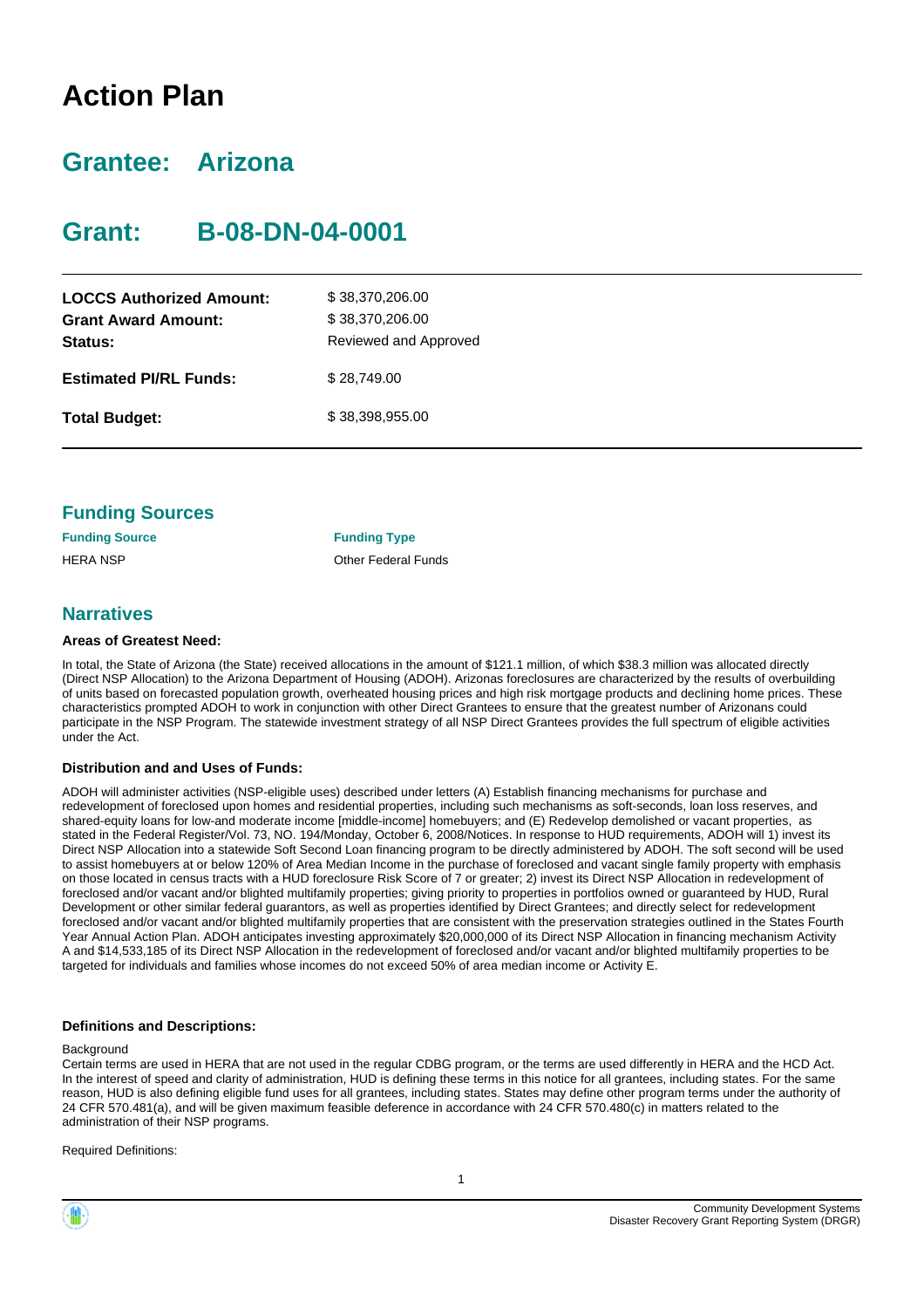Abandoned. A home is abandoned when mortgage or tax foreclosure proceedings have been initiated for that property, no mortgage or tax payments have been made by the property owner for at least 90 days, AND the property has been vacant for at least 90 days.

Blighted structure. A structure is blighted when it exhibits objectively determinable signs of deterioration sufficient to constitute a threat to human health, safety, and public welfare.

CDBG funds. CDBG funds means, in addition to the definition at 24 CFR 570.3, grant funds distributed under this notice.

Current market appraised value. The current market appraised value means the value of a foreclosed upon home or residential property that is established through an appraisal made in conformity with the appraisal requirements of the URA at 49 CFR 24.103 and completed within 60 days prior to an offer made for the property by a grantee, subrecipient, developer, or individual homebuyer.

Foreclosed. A property has been foreclosed upon at the point that, under state or local law, the mortgage or tax foreclosure is complete. HUD generally will not consider a foreclosure to be complete until after the title for the property has been transferred from the former homeowner under some type of foreclosure proceeding or transfer in lieu of foreclosure, in accordance with state or local law.

Land bank. A land bank is a governmental or nongovernmental nonprofit entity established, at least in part, to assemble, temporarily manage, and dispose of vacant land for the purpose of stabilizing neighborhoods and encouraging re-use or redevelopment of urban property. For the purposes of the NSP program, a land bank will operate in a specific, defined geographic area. It will purchase properties that have been abandoned or foreclosed upon and maintain, assemble, facilitate redevelopment of, market, and dispose of the land-banked properties. If the land bank is a governmental entity, it may also maintain abandoned or foreclosed property that it does not own, provided it charges the owner of the property the full cost of the service or places a lien on the property for the full cost of the service.

Revenue for the purposes of section 2301(d)(4). Revenue has the same meaning as program income, as defined at 24 CFR 570.500(a) with the modifications in this notice.

Subrecipient. Subrecipient shall have the same meaning as at the first sentence of 24CFR 570.500(c). This includesany nonprofit organization (including a unit of general local government) that a state awards funds to. Subrecipient may also mean Lender Partners or Developers under contract with ADOH to undertake eligible NSP funded activities.

Use for the purposes of section 2301(c)(1). Funds are used when they are obligated by a state, unit of general local government, or any subrecipient thereof, for a specific NSP activity; for example, for acquisition of a specific property. Funds are obligated for an activity when orders are placed, contracts are awarded, services are received, and similar transactions have occurred that require payment by the state, unit of general local government, or subrecipient during the same or a future period. Note that funds are not obligated for an activity when subawards (e.g., grants to subrecipients or to units of local government) are made.

(1) Definition of blighted structure in context of state or local law.

#### Response:

The State of Arizona traditionally defers to the code enforcement standards of local government. For the purpose of this NSP Substantial Amendment, the State will modify the broadest definition used in the Federal Register/Vol.73, No. 194/Monday, October 6, 2008: http://www.hud.gov/offices/cpd/communitydevelopment/programs/neighborhoodspg/nspnotice.pdf

Blighted structure. A structure is blighted when it exhibits objectively determinable signs of deterioration sufficient to constitute a threat to human health, safety and public welfare (continuous and/or multiple code violations).

(2) Definition of affordable rents. Note: Grantees may use the definition they have adopted for their CDBG program but should review their existing definition to ensure compliance with NSP program specific requirements such as continued affordability.

#### Response:

The definition of affordable rents will be consistent with the definition adopted for the State Housing Fund Program Summary and Application Guide:

http://azcms.housingaz.com/uploads/STATE%20HOUSING%20FUND/FY09%20Applications/SHF\_Program\_Summary\_App\_Guide.pdf

#### **Low Income Targeting:**

ADOH anticipates investing approximately \$14,533,185 of its Direct NSP Allocation in the redevelopment of foreclosed and/or vacant and/or blighted multifamily properties to be targeted for individuals and families whose incomes do not exceed 50% of area median income. As HUD has stated, should NSP funds be recaptured, HUD will potentially re-allocate those funds to the States showing high performance and expenditure of their NSP allocation. Should ADOH benefit from a re-allocation, an increase to the NSP funds targeted to multifamily redevelopment of units serving persons at or below 50% AMI may occur.

#### **Acquisition and Relocation:**

ADOH does not propose to land bank or hold any properties thru direct investment of its NSP allocation. Neither does it intend to demolish or convert blighted properties. Therefore ADOH attributes -0- units to this activity.

The role of ADOH as a provider of the soft second financing mechanism is critical to the delivery system as it gives us the ability

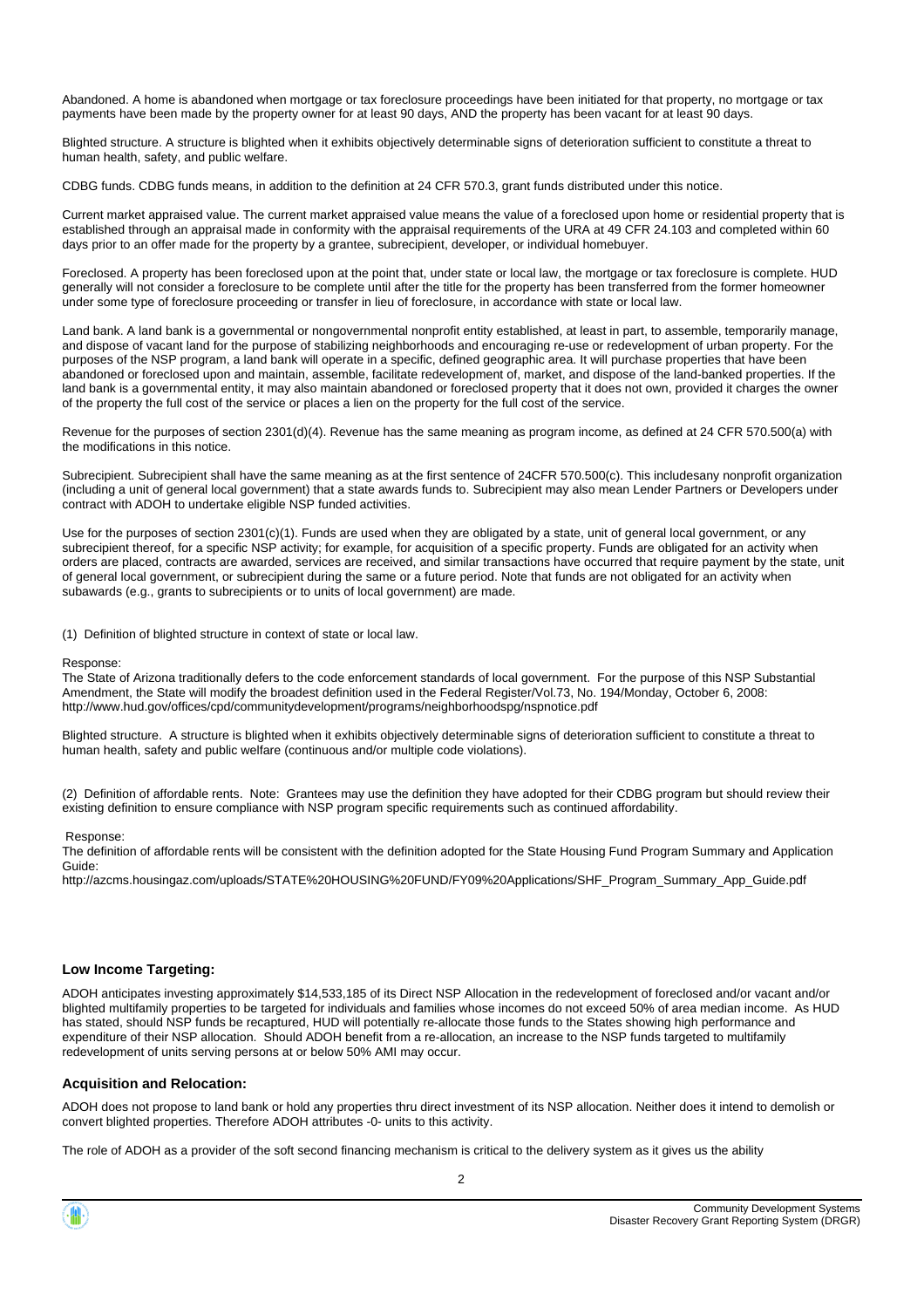to serve the greatest number of Arizonans who are income eligible while targeting the areas of greatest need. The State of Arizona is the only Direct Grantee establishing a state-wide financing mechanism. This means that ADOH will directly administer activities (NSP-eligible uses) described under letter (A) Establish financing mechanisms for purchase and redevelopment of foreclosed upon homes and residential properties, including such mechanisms as soft-seconds, loan loss reserves, and shared-equity loans for low-and moderate income [middleincome] homebuyers. ADOH will prove commitment thru executed Lender Agreements which provide specific addresses for foreclosed and vacant properties in the Lenders REO portfolio to be made available for purchase to persons at or below 120% AMI. The properties will be located in a census tract identified as an area of greatest need based on a HUD Risk Score of 7 or greater. ADOH proposes to make available approximately 400 affordable units by investing NSP funds into eligible financing mechanism activities.

In alignment with NSP eligible activity (E) Redevelop demolished or vacant properties, as stated in the Federal Register/Vol 73, NO. 194/Monday,October6,2008/Notices: http://www.hud.gov/offices/cpd/communitydevelopment/programs/neighborhoodspg/nspnotice.pdf ADOH may invest in redevelopment activities that ensure the adequate completion of a project that results in multi-family units that serve persons at or below 50% AMI. ADOH will accomplish this one of two ways: 1) invest its Direct NSP Allocation in redevelopment of foreclosed and/or vacant and/or blighted multifamily properties; giving priority to properties in portfolios owned or guaranteed by HUD, Rural Development or other similar federal guarantors, as well as properties identified by Direct Grantees, and 2) directly select for redevelopment foreclosed and/or vacant and/or blighted multifamily properties that are consistent with the preservation strategies outlined in the States Fourth Year Annual Action Plan. ADOH will prove commitment thru contractual funding agreements (either with Direct Grantees in the case of activity 1 or with Developers in the case of activity 2) requiring completion of affordable multi-family units. ADOH will provide approximately 85 multi-family units for persons at or below 50% AMI thru these activities. 85 units is based on a calculation using HUD 203(b) limits and is considered a minimum. Should ADOH be successful in forming partnerships, the number of units for persons at below 50% AMI could greatly increase.

The Direct Grantee governments will administer all other NSP-eligible activities, as previously shown in the Neighborhood Stabilization Investment Matrix for Arizona.

#### **Public Comment:**

On November 10th, 2008 ADOH delivered both the NSP Substantial Amendment to the Action Plan and an invitation to the public for comment on the plan via an electronic bulletin and by posting these documents to our website: www.housingaz.com . Expiration of the public comment period was November 25th, 2008. ADOH received several responses that proposed either the same comment or question and therefore we have aggregated our responses into a Frequently Asked Questions (FAQ) format which is posted on our website and contained herein: FAQs

Frequently Asked Questions NEIGHBORHOOD STABILIZATION PROGRAM IN ARIZONA UPDATED November 26, 2008

On September 26, 2008, the U.S. Housing and Urban Development, HUD, announced its intent to allocate a total of \$3.92 billion to all states and particularly hard-hit areas trying to respond to the effects of high foreclosures. HUDs new Neighborhood Stabilization Program (NSP) will provide targeted emergency assistance to state and local governments to acquire and redevelop foreclosed properties that might otherwise become sources of abandonment and blight within their communities.

At the direction of Congress, HUD developed a data-driven formula, in addition to assessing the level of funding at which a meaningful impact could occur at the State and local level. The formula used by HUD resulted in the following allocation to the state of Arizona:

ARIZONA STATE PROGRAM - \$38,370,206, PHOENIX - \$39,478,096, MARICOPA COUNTY - \$9,974,267, MESA - \$9,659,665, TUCSON - \$7,286,911, GLENDALE - \$6,184,112, PIMA COUNTY - \$3,086,867, AVONDALE - \$2,466,039, CHANDLER - \$2,415,100, SURPRISE - \$2,197,786.

Did you know the Total Investment of NSP Funds stated in your draft document does not add up to \$38,370,206? (3 comments) Yes. ADOH will apply for the full amount of its NSP allocation. The Draft NSP Action Plan stated that ADOH would invest at least \$9.6 million of its Direct NSP Allocation in foreclosed and/or vacant multifamily properties. Based on guidance provided through the comments received, ADOH will make adjustments to its investment allocation for the final plan submittal and will indicate an increase to the amount invested for multifamily property redevelopment to \$14,533,185.

Can the NSP funds be used for redevelopment activities that include vacant retail buildings, deteriorated commercial properties or other main street activities? (1 question)

No. These funds are targeted to addressing housing needs and not commercial needs. NSP funding is provided through HUDs Community Development Block Grant (CDBG) Program under the Housing and Economic Recovery Act of 2008; however, the allocation methodology is quie different than HUDs usual allocation process. The modifications provided for the Neighborhood Stabilization Program are described by HUD in [et No. FR-5255-N-01], Notice of Allocations, Application Procedures, Regulatory Waivers Granted to and Alternative Requirements for Emergency Assistance for Redevelopmet of Abandoned and Foreclosed Homes Grantees Under the Housing and Economic Recovery Act, 2008.

1) The NSP Action Plan must meet the requirements that funds be distributed to the areas of greatest need, including those with the greatest percentage of home foreclosures, with the highest percentage of homes financed by a subprime mortgage related loan, and identified by the grantee as likely to face a significant rise in the rate of home foreclosures.

2) The NSP Action Plan mst include a narrihow thedtiuin anuseoNSP funds will meet the requirements of the States greatest need including entitlements that do not receive NSP grants, and entitlements that do receive NSP grants.

3) The NSP Action Plan must include information on how the state will address the requrement that 25% of the funds benefit persons or families whose incomes do not exceed 50% of area median income.

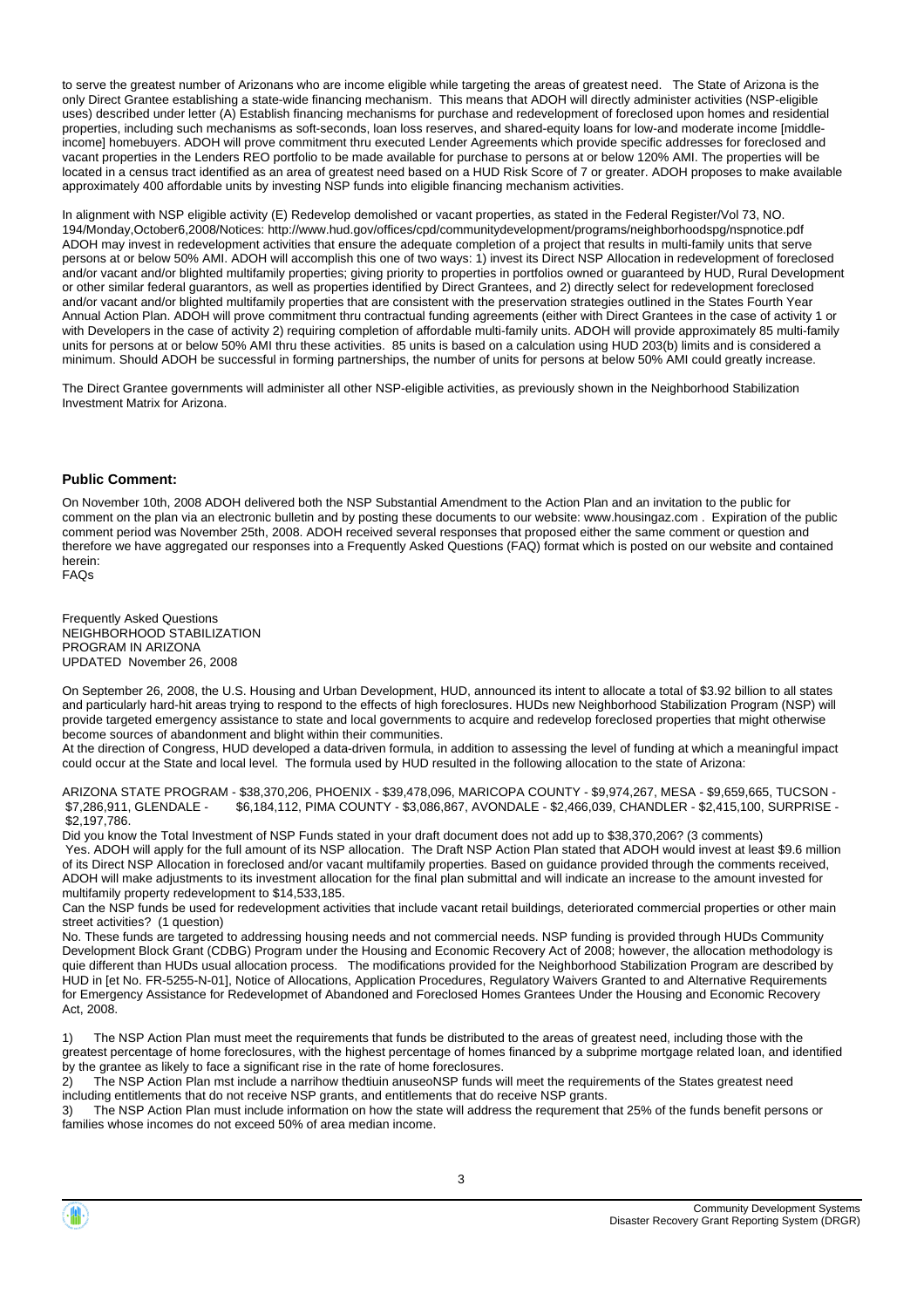How will ADOH meet the Congressional definition of greatest needs? (8 comments)

HUD recognizes the short timeline and the pressure imposed on states and local communities in meeting the Congressional definition of greatest needs. To help grantees and stakeholders better understand the requirements of the NSP, HUD is maintaining an NSP information site, at:

http://www.hud.gov/offices/cpd/communitydevelopment/programs/neighborhoodspg/

Further, in determining the States allocations, HUD followed Congress' direction that grants be targeted to areas based on the number/percent of foreclosures, subprime mortgages and mortgage defaults and delinquencies. HUD took a data driven approach to this process, relying on numerous data sets from government agencies and private sources. HUD has provided an analysis of States foreclosure picture at:

http://www.huduser.org/publications/commdevl/nsp\_foreclosure\_data.html

These resources, and others provided by HUD have been invaluable in helping ADOH meet this aggressive timeline. ADOH will rely on the data analysis provided by HUD research in identifying areas of greatest need in the state.

Many communities showed concern for real estate foreclosure data in their communities being inaccurate due to market lag averaging 6 to 8 months. Concerns indicated that this affected their Risk Score and that perhaps future data would indicate census tract block groups in their communities that were now determined to be areas of greatest need yet the States NSP Substantial Amendment had excluded their eligibility to receive assistance. ADOH determined early on that in fairness to all communities, it was critical to use consistent data to analyze which areas of the state are of greatest need. Thus, individual community analysis of these needs could not be accepted. However,. ADOH proposes to periodically analyze updated data on a semi annual basis at minimum, to determine whether census tract block groups should be added to or removed from the list of areas of greatest need in order to ensure compliance with the HERA Act.

Howcan communities both urban and rural that did not receive a direct grant from HUD receive an allocation of NSP funds or participate in NSP prorams? (9 comments)

Though many neighborhoods are experiencing the impact of foreclosures, Section 2301(c) (2) of HERA is very definitive. Within the context of HUDs strong guidance to adhere to the Congressional definitions of greatest need, along with requirements to obligate the funds within 18 months, the NSP funds can be directed only toward areas identified as having the greatest number/percent of foreclosures, subprime mortgages and mortgage defaults and delinquencies whether or not those areas are located within the jurisdiction of an NSP Direct Grantee. ADOH provided a narrative in its NSP Action Plan which describes how the distribution and use of NSP funds will meet the requirements of the States areas of greatest need, including entitlements and communities that do not receive NSP grants, and entitlements that do receive NSP grants. It should be noted that ADOH dinot identify communities to be served but rather according to the HUD Data, communities that contained census tract block groups with a Risk Score of 7 or greater.

ADOH has determined that its NSP activities will be focused on the census tracts within the state that are areas of greatest need based on receiving a Risk Score of 7, 8, 9 or 10. Specifically, ADOH will 1) administer a statewide Soft Second Loan financing program; 2) invest its Direct NSP Allocation in foreclosed and/or vacant multifamily properties; giving priority to properties in portfolios owned or guaranteed by HUD, Rural Development or other similar federal guarantors, as well as properties identified by Direct Grantees; and directly select vacant and/or foreclosed multifamily properties that are consistent with the preservation strategies outlined in the States Fourth Year Annual Action Plan.

During the development of the Draft NSP Action Plan, ADOH deliberated on the methodologies for investment and allocation of funds to NSP eligible activities and determined that distribution of funds directly to communities to administer NSP programs would ultimately dilute the resource to an amount that could not adequately address the foreclosure issues in that community. In addition, regulatory and programmatic requirements including the aggressive 18 month timeline would put a significant administrative burden on those same communities. Therefore, ADOH determined that self administration of a State wide soft second financing mechanism and multifamily redevelopment would be a more effective use of the NSP Allocation.

Will any NSP funds be made available for down payment and closing cost assistance to the borrower? (1 comment)

 ADOH will develop a financing tool that will make it easier for eligible, credit-worthy homebuyers to obtain mortgages. This tool will take the form of direct subsidy, interest rate buy down or other credit enhancement that would provide assurances to lending institutions providing mortgages to households purchasing a home in NSP targeted areas. The subsidy provided through the financing mechanism will reduce the amount of the first mortgage, and to the degree possible, provide a cushion against future price declinesin the market. Such a substantial investment of NSP funds in each property is necessary to encourage neighborhood stabilization, but prohibits additional investment in the form of borrower-assisted investments. Each borrower will be expected to contribute down payment and closing costs.

#### Can NSP funds be used to prevent foreclosures? (1 question)

 No. Title III of Division B of the Housing and Economic Recovery Act of 2008, is for the purpose of assisting in the redevelopment of abandoned and foreclosed homes under the Emergency Assistance for Redevelopment of Abandoned and Foreclosed Homes referred throughout the notice as the Neighborhood Stabilization Program(NSP). As stated in the Notice of Allocations, Application Procedures, Regulatory Waivers Granted to and Alternative Requirements for Emergency Assistance for Redevelopment of Abandoned and Foreclosed Homes Grantees under the Housing and Economic Recovery Act, 2008 (Docket No. FR-5255-N-01).

http://www.hud.gov/offices/cpd/communitydevelopment/programs/neighborhoodspg/nspnotice.pdf,

 b. HUD will not consider requests to allow foreclosure prevention activities, or allow demolition of structures that are not blighted, or to allow purchases of residential properties and homes that have not been abandoned or foreclosed upon as provided in HERA and defined in this notice. HUD does not have the authority to permit uses or activities not authorized by HERA.

Will single-family home investors be able to participate in the States Second Mortgage Loan Economic Recovery Program (SMLE) Commitment for Homeowners program? (1 question)

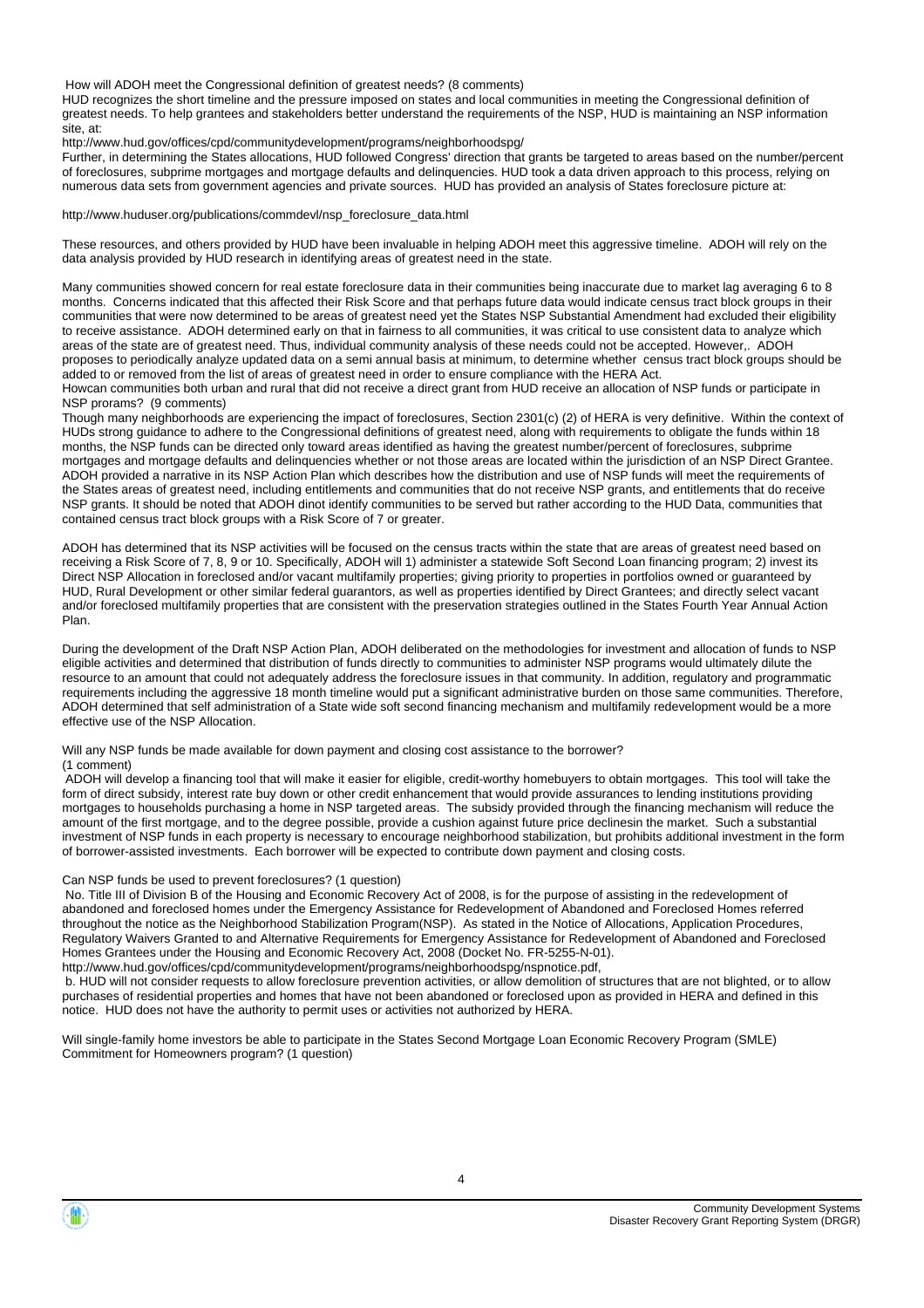No. Homeownership is a requirement of this program. A period of affordability for each assisted homeownership unit will be modeled after the HOME homeownership affordability requirement and will be based on the amount of permanent subsidy going to the homebuyer, with a minimum affordability period of 5 years. If a homeowner received a permanent subsidy, the department will impose a lien, deed restrictions or CCRs to ensure compliance with the applicable affordability requirements. In addition, we will impose resale/recapture provisions if the home is sold during the period of affordability. The Arizona Department of Housing will also ensure that all homebuyers receiving assistance through this activity receive the NSP-required eight hours of homebuyer counseling.

# **Project Summary**

| Project #          | <b>Project Title</b>            | <b>Grantee Activity #</b> | <b>Activity Title</b>            |
|--------------------|---------------------------------|---------------------------|----------------------------------|
| 9999               | <b>Restricted Balance</b>       |                           | No activities in this project    |
| B-08-DN-04-0001-01 | Administration                  | 001                       | Planning and Administration      |
| B-08-DN-04-0001-02 | Financing Mechanism             | 002                       | Your Way Home AZ                 |
|                    |                                 | 003                       | YourWayHomeAZ                    |
|                    |                                 | 004                       |                                  |
|                    |                                 | 005                       |                                  |
|                    |                                 | 006                       | Your Way Home AZ                 |
|                    |                                 | 007                       |                                  |
|                    |                                 | 008                       |                                  |
|                    |                                 | 009                       |                                  |
|                    |                                 | 022                       | YourWayHomeAZ - 50%AMI set aside |
|                    |                                 | 033                       |                                  |
|                    |                                 | 044                       |                                  |
|                    |                                 | 055                       |                                  |
|                    |                                 | 066                       |                                  |
|                    |                                 | 077                       |                                  |
|                    |                                 | 088                       |                                  |
|                    |                                 | 099                       |                                  |
| B-08-DN-04-0001-03 | Redevelopment                   | 019                       | Redevelopment                    |
|                    |                                 | 020                       | Multi-family Redevelopment       |
|                    |                                 | 021                       | Multi-family redevelopment       |
| B-08-DN-04-001-04  | Multi-family redevelopment Soft | 010                       | North 17 Multi-family            |
|                    |                                 | 011                       | 209 W. Jackson Multi-Family      |



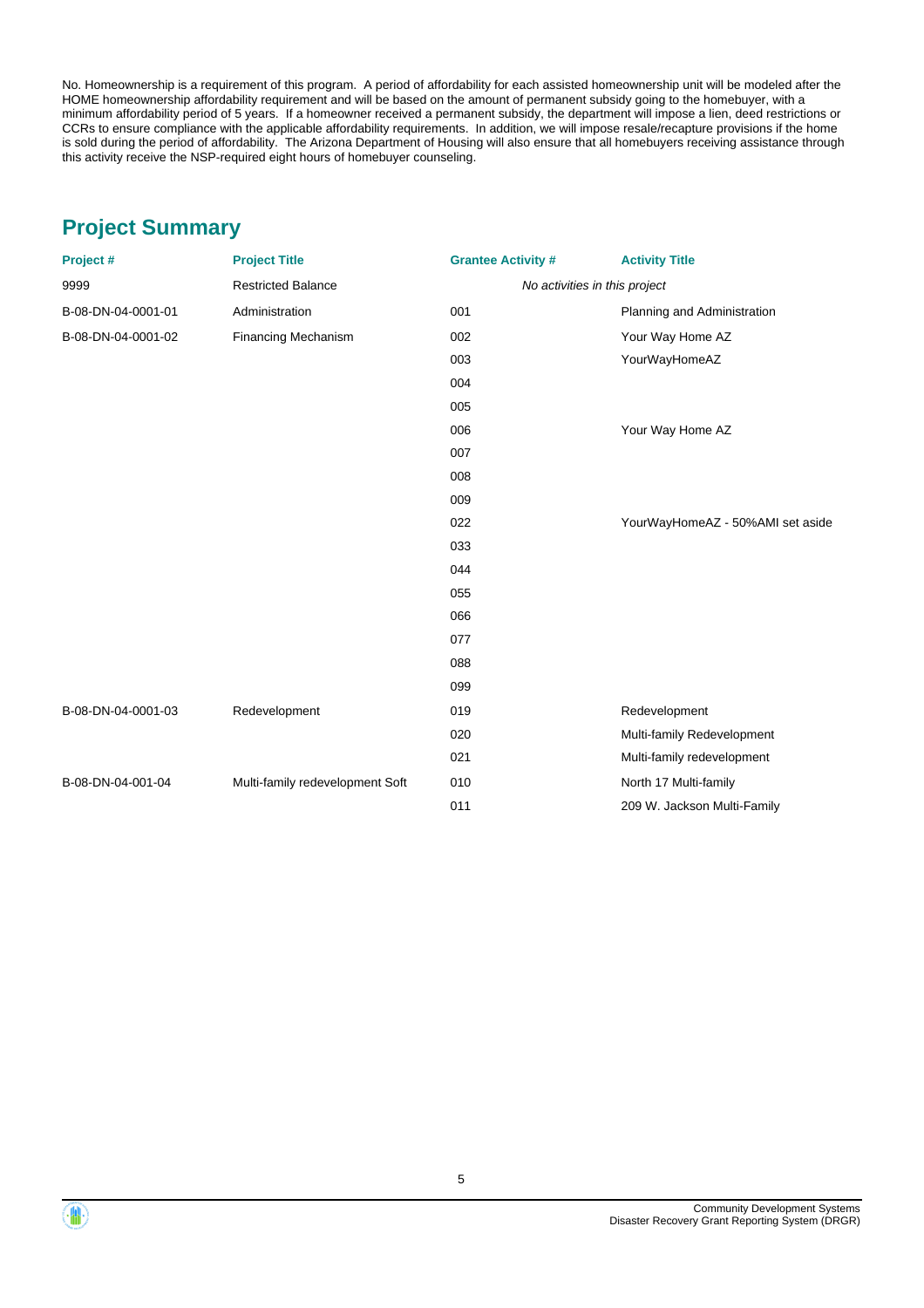# **Activities**

# **Project # / Title: B-08-DN-04-0001-01 / Administration**

| <b>Grantee Activity Number:</b>                                  | 001                                     |                |  |  |
|------------------------------------------------------------------|-----------------------------------------|----------------|--|--|
| <b>Activity Title:</b>                                           | <b>Planning and Administration</b>      |                |  |  |
| <b>Activitiy Type:</b>                                           | <b>Activity Status:</b>                 |                |  |  |
| Administration                                                   | Completed                               |                |  |  |
| <b>Project Number:</b>                                           | <b>Project Title:</b>                   |                |  |  |
| B-08-DN-04-0001-01                                               | Administration                          |                |  |  |
| <b>Projected Start Date:</b>                                     | <b>Projected End Date:</b>              |                |  |  |
| 11/03/2008                                                       | 03/29/2013                              |                |  |  |
| <b>Project Draw Block by HUD:</b>                                | Project Draw Block Date by HUD:         |                |  |  |
| Not Blocked                                                      |                                         |                |  |  |
| <b>Activity Draw Block by HUD:</b>                               | <b>Activity Draw Block Date by HUD:</b> |                |  |  |
| Not Blocked                                                      |                                         |                |  |  |
| <b>Block Drawdown By Grantee:</b>                                |                                         |                |  |  |
| Not Blocked                                                      |                                         |                |  |  |
| <b>National Objective:</b>                                       | <b>Total Budget:</b>                    | \$1,480,200.00 |  |  |
| Not Applicable - (for Planning/Administration or Unprogrammed    | <b>Other Funds</b>                      | \$0.00         |  |  |
| Funds only)<br><b>Environmental Assessment:</b><br><b>EXEMPT</b> | <b>Total Funds</b>                      | \$1,480,200.00 |  |  |
| <b>Benefit Report Type:</b><br>NA                                |                                         |                |  |  |

**Proposed budgets for organizations carrying out Activity:** Grantee Employees **Activity is being carried out through: Responsible Organization Organization Type Proposed** Yes **Activity is being carried out by Grantee: Organization carrying out Activity:** Arizona Department of Housing

| ADOH                          | State Agency | \$0.00 |
|-------------------------------|--------------|--------|
| Arizona Department of Housing | <b>State</b> |        |

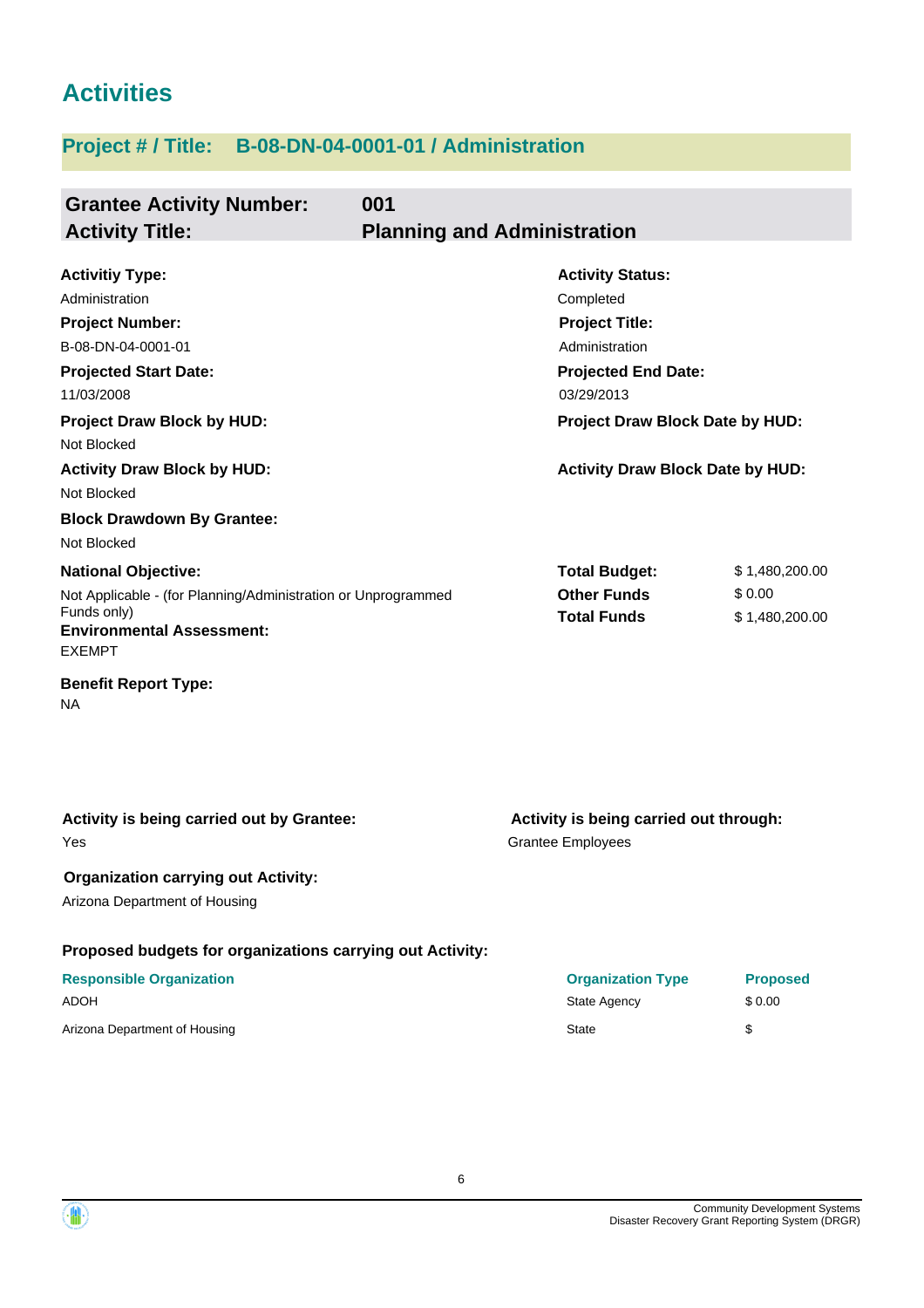Planning and Administration activities will take place at the offices of the Arizona Department of Housing, 1110 W. Washington, Suite 310, Phoenix Arizona 85007

#### **Activity Description:**

General planning and administration of HERA Act NSP Grant funds for grant number B-08-DN-04-0001. ADOH has 5.25 FTE devoted to the administration of the HERA NSP funding over the next 4 years.

# **Project # / Title: B-08-DN-04-0001-02 / Financing Mechanism**

| <b>Grantee Activity Number:</b><br><b>Activity Title:</b>    | 002<br><b>Your Way Home AZ</b> |                                 |                                         |                |                |  |  |
|--------------------------------------------------------------|--------------------------------|---------------------------------|-----------------------------------------|----------------|----------------|--|--|
| <b>Activitiy Type:</b>                                       |                                |                                 | <b>Activity Status:</b>                 |                |                |  |  |
| Homeownership Assistance to low- and moderate-income         |                                |                                 | Completed                               |                |                |  |  |
| <b>Project Number:</b>                                       |                                |                                 | <b>Project Title:</b>                   |                |                |  |  |
| B-08-DN-04-0001-02                                           |                                |                                 | <b>Financing Mechanism</b>              |                |                |  |  |
| <b>Projected Start Date:</b>                                 |                                |                                 | <b>Projected End Date:</b>              |                |                |  |  |
| 05/01/2009                                                   |                                |                                 | 03/29/2013                              |                |                |  |  |
| <b>Project Draw Block by HUD:</b><br>Not Blocked             |                                | Project Draw Block Date by HUD: |                                         |                |                |  |  |
| <b>Activity Draw Block by HUD:</b><br>Not Blocked            |                                |                                 | <b>Activity Draw Block Date by HUD:</b> |                |                |  |  |
| <b>Block Drawdown By Grantee:</b>                            |                                |                                 |                                         |                |                |  |  |
| Not Blocked                                                  |                                |                                 |                                         |                |                |  |  |
| <b>National Objective:</b>                                   |                                |                                 | <b>Total Budget:</b>                    |                | \$1,756,678.00 |  |  |
| LMMI: Low, Moderate and Middle Income National Objective for |                                |                                 | <b>Other Funds</b>                      | \$0.00         |                |  |  |
| NSP Only<br><b>Environmental Assessment:</b><br>EXEMPT       |                                | <b>Total Funds</b>              |                                         | \$1,756,678.00 |                |  |  |
| <b>Benefit Report Type:</b><br>Direct (Households)           |                                |                                 |                                         |                |                |  |  |
| <b>Proposed Beneficiaries</b>                                |                                | <b>Total</b>                    | Low                                     | <b>Mod</b>     | Low/Mod%       |  |  |
| # Owner Households                                           |                                | 50                              |                                         | 20             | 40.00          |  |  |
| # of Households                                              |                                | 50                              |                                         | 20             | 40.00          |  |  |
| <b>Proposed Accomplishments</b>                              |                                |                                 | <b>Total</b>                            |                |                |  |  |
| # of Singlefamily Units                                      |                                |                                 | 50                                      |                |                |  |  |
| # of Housing Units                                           |                                |                                 | 50                                      |                |                |  |  |

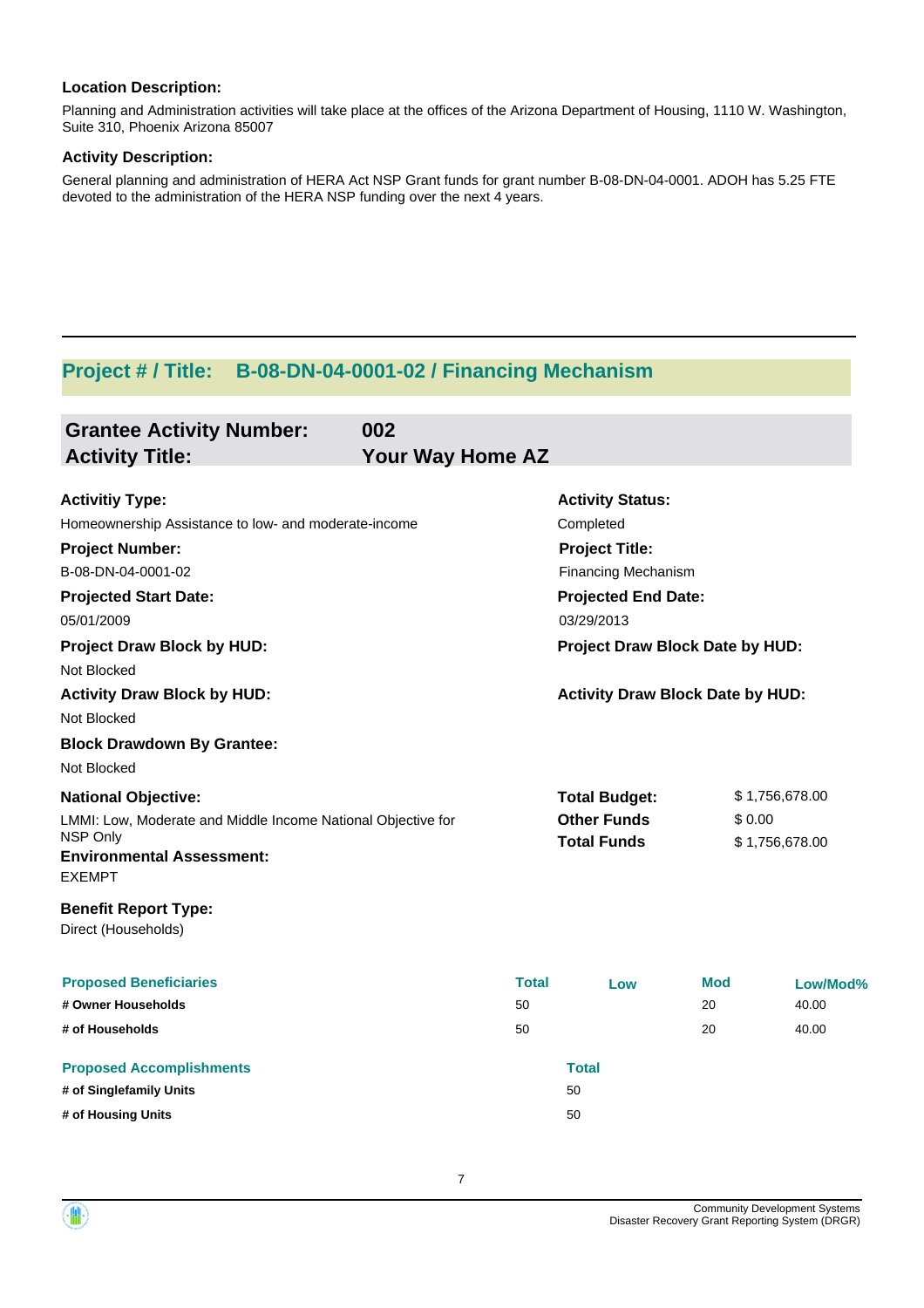#### **Activity is being carried out by Grantee:**

**Activity is being carried out through:**

No

#### **Organization carrying out Activity:**

Housing America Corporation (HAC)

#### **Proposed budgets for organizations carrying out Activity:**

| <b>Responsible Organization</b>   | <b>Organization Type</b> | <b>Proposed</b> |
|-----------------------------------|--------------------------|-----------------|
| Housing America Corporation (HAC) | Non-Profit               |                 |

#### **Location Description:**

Project activities will be administered by HAC, a HUD Certified Counseling Agency,thru their offices located in Somerton Arizona and will cover the counties of LaPaz, Mohave and Yuma. Specific addresses of properties to be assisted with homebuyer financing will be identified at time of purchase contract between homebuyer and REO.

#### **Activity Description:**

Facilitate purchase of home with NSP funded second mortgage of up to 22% of sales price of discounted foreclosed home. Application Intake, Homebuyer Education, HQS Property Inspections, document preparation, closed loan packaging for delivery to ADOH, monthly pipeline reporting, coordination of review appraisal, coordination of Home Warranty.



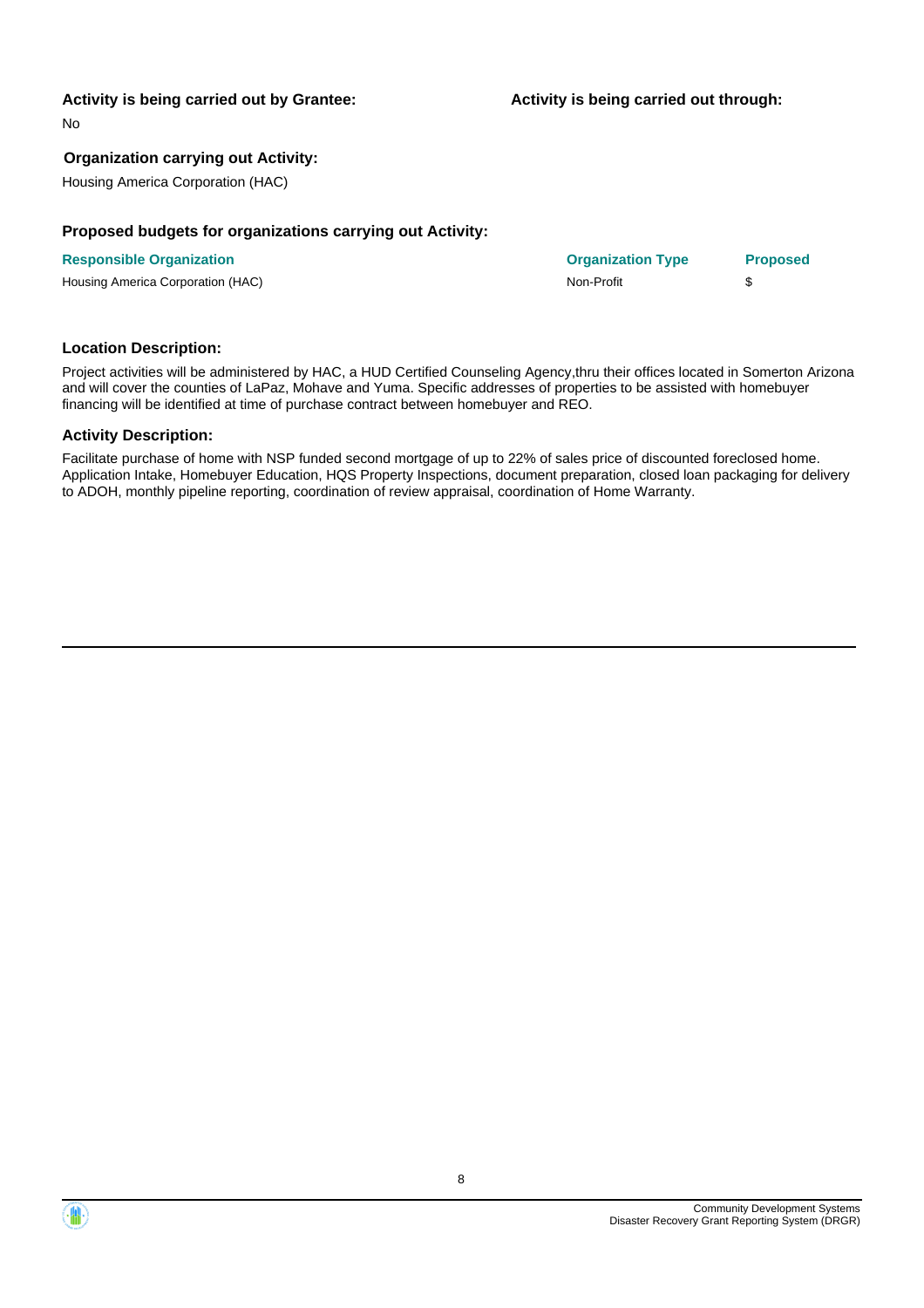**Grantee Activity Number: Activity Title: YourWayHomeAZ**

**003**

| <b>Activity Status:</b><br>Completed<br><b>Project Title:</b><br><b>Financing Mechanism</b><br><b>Projected End Date:</b><br>03/29/2013<br>Project Draw Block Date by HUD:<br><b>Activity Draw Block Date by HUD:</b><br><b>National Objective:</b><br><b>Total Budget:</b><br>\$2,225,192.00<br><b>Other Funds</b><br>\$0.00<br>LMMI: Low, Moderate and Middle Income National Objective for<br><b>Total Funds</b><br>\$2,225,192.00<br><b>Environmental Assessment:</b><br><b>EXEMPT</b><br><b>Benefit Report Type:</b><br>Direct (Households)<br><b>Proposed Beneficiaries</b><br><b>Total</b><br>Mod<br>Low/Mod%<br>Low<br>50<br>20<br>40.00<br># of Households<br>50<br>20<br>40.00<br><b>Total</b><br><b>Proposed Accomplishments</b><br>50<br># of Housing Units<br>50<br>Activity is being carried out through:<br>No<br><b>Organization carrying out Activity:</b><br>Northern Arizona Council of Governments (NACOG)<br>Proposed budgets for organizations carrying out Activity:<br><b>Responsible Organization</b><br><b>Organization Type</b><br><b>Proposed</b><br>Northern Arizona Council of Governments (NACOG)<br><b>Local Government</b><br>\$<br><b>Location Description:</b> |                                                      |  |  |  |  |  |
|---------------------------------------------------------------------------------------------------------------------------------------------------------------------------------------------------------------------------------------------------------------------------------------------------------------------------------------------------------------------------------------------------------------------------------------------------------------------------------------------------------------------------------------------------------------------------------------------------------------------------------------------------------------------------------------------------------------------------------------------------------------------------------------------------------------------------------------------------------------------------------------------------------------------------------------------------------------------------------------------------------------------------------------------------------------------------------------------------------------------------------------------------------------------------------------------------|------------------------------------------------------|--|--|--|--|--|
|                                                                                                                                                                                                                                                                                                                                                                                                                                                                                                                                                                                                                                                                                                                                                                                                                                                                                                                                                                                                                                                                                                                                                                                                   | <b>Activitiy Type:</b>                               |  |  |  |  |  |
|                                                                                                                                                                                                                                                                                                                                                                                                                                                                                                                                                                                                                                                                                                                                                                                                                                                                                                                                                                                                                                                                                                                                                                                                   | Homeownership Assistance to low- and moderate-income |  |  |  |  |  |
|                                                                                                                                                                                                                                                                                                                                                                                                                                                                                                                                                                                                                                                                                                                                                                                                                                                                                                                                                                                                                                                                                                                                                                                                   | <b>Project Number:</b>                               |  |  |  |  |  |
|                                                                                                                                                                                                                                                                                                                                                                                                                                                                                                                                                                                                                                                                                                                                                                                                                                                                                                                                                                                                                                                                                                                                                                                                   | B-08-DN-04-0001-02                                   |  |  |  |  |  |
|                                                                                                                                                                                                                                                                                                                                                                                                                                                                                                                                                                                                                                                                                                                                                                                                                                                                                                                                                                                                                                                                                                                                                                                                   | <b>Projected Start Date:</b>                         |  |  |  |  |  |
|                                                                                                                                                                                                                                                                                                                                                                                                                                                                                                                                                                                                                                                                                                                                                                                                                                                                                                                                                                                                                                                                                                                                                                                                   | 05/01/2009                                           |  |  |  |  |  |
|                                                                                                                                                                                                                                                                                                                                                                                                                                                                                                                                                                                                                                                                                                                                                                                                                                                                                                                                                                                                                                                                                                                                                                                                   | Project Draw Block by HUD:                           |  |  |  |  |  |
|                                                                                                                                                                                                                                                                                                                                                                                                                                                                                                                                                                                                                                                                                                                                                                                                                                                                                                                                                                                                                                                                                                                                                                                                   | Not Blocked                                          |  |  |  |  |  |
|                                                                                                                                                                                                                                                                                                                                                                                                                                                                                                                                                                                                                                                                                                                                                                                                                                                                                                                                                                                                                                                                                                                                                                                                   | <b>Activity Draw Block by HUD:</b>                   |  |  |  |  |  |
|                                                                                                                                                                                                                                                                                                                                                                                                                                                                                                                                                                                                                                                                                                                                                                                                                                                                                                                                                                                                                                                                                                                                                                                                   | Not Blocked                                          |  |  |  |  |  |
|                                                                                                                                                                                                                                                                                                                                                                                                                                                                                                                                                                                                                                                                                                                                                                                                                                                                                                                                                                                                                                                                                                                                                                                                   | <b>Block Drawdown By Grantee:</b>                    |  |  |  |  |  |
|                                                                                                                                                                                                                                                                                                                                                                                                                                                                                                                                                                                                                                                                                                                                                                                                                                                                                                                                                                                                                                                                                                                                                                                                   | Not Blocked                                          |  |  |  |  |  |
|                                                                                                                                                                                                                                                                                                                                                                                                                                                                                                                                                                                                                                                                                                                                                                                                                                                                                                                                                                                                                                                                                                                                                                                                   |                                                      |  |  |  |  |  |
|                                                                                                                                                                                                                                                                                                                                                                                                                                                                                                                                                                                                                                                                                                                                                                                                                                                                                                                                                                                                                                                                                                                                                                                                   |                                                      |  |  |  |  |  |
|                                                                                                                                                                                                                                                                                                                                                                                                                                                                                                                                                                                                                                                                                                                                                                                                                                                                                                                                                                                                                                                                                                                                                                                                   | NSP Only                                             |  |  |  |  |  |
|                                                                                                                                                                                                                                                                                                                                                                                                                                                                                                                                                                                                                                                                                                                                                                                                                                                                                                                                                                                                                                                                                                                                                                                                   |                                                      |  |  |  |  |  |
|                                                                                                                                                                                                                                                                                                                                                                                                                                                                                                                                                                                                                                                                                                                                                                                                                                                                                                                                                                                                                                                                                                                                                                                                   |                                                      |  |  |  |  |  |
|                                                                                                                                                                                                                                                                                                                                                                                                                                                                                                                                                                                                                                                                                                                                                                                                                                                                                                                                                                                                                                                                                                                                                                                                   |                                                      |  |  |  |  |  |
|                                                                                                                                                                                                                                                                                                                                                                                                                                                                                                                                                                                                                                                                                                                                                                                                                                                                                                                                                                                                                                                                                                                                                                                                   |                                                      |  |  |  |  |  |
|                                                                                                                                                                                                                                                                                                                                                                                                                                                                                                                                                                                                                                                                                                                                                                                                                                                                                                                                                                                                                                                                                                                                                                                                   |                                                      |  |  |  |  |  |
|                                                                                                                                                                                                                                                                                                                                                                                                                                                                                                                                                                                                                                                                                                                                                                                                                                                                                                                                                                                                                                                                                                                                                                                                   | # Owner Households                                   |  |  |  |  |  |
|                                                                                                                                                                                                                                                                                                                                                                                                                                                                                                                                                                                                                                                                                                                                                                                                                                                                                                                                                                                                                                                                                                                                                                                                   |                                                      |  |  |  |  |  |
|                                                                                                                                                                                                                                                                                                                                                                                                                                                                                                                                                                                                                                                                                                                                                                                                                                                                                                                                                                                                                                                                                                                                                                                                   |                                                      |  |  |  |  |  |
|                                                                                                                                                                                                                                                                                                                                                                                                                                                                                                                                                                                                                                                                                                                                                                                                                                                                                                                                                                                                                                                                                                                                                                                                   | # of Singlefamily Units                              |  |  |  |  |  |
|                                                                                                                                                                                                                                                                                                                                                                                                                                                                                                                                                                                                                                                                                                                                                                                                                                                                                                                                                                                                                                                                                                                                                                                                   |                                                      |  |  |  |  |  |
|                                                                                                                                                                                                                                                                                                                                                                                                                                                                                                                                                                                                                                                                                                                                                                                                                                                                                                                                                                                                                                                                                                                                                                                                   |                                                      |  |  |  |  |  |
|                                                                                                                                                                                                                                                                                                                                                                                                                                                                                                                                                                                                                                                                                                                                                                                                                                                                                                                                                                                                                                                                                                                                                                                                   | Activity is being carried out by Grantee:            |  |  |  |  |  |
|                                                                                                                                                                                                                                                                                                                                                                                                                                                                                                                                                                                                                                                                                                                                                                                                                                                                                                                                                                                                                                                                                                                                                                                                   |                                                      |  |  |  |  |  |
|                                                                                                                                                                                                                                                                                                                                                                                                                                                                                                                                                                                                                                                                                                                                                                                                                                                                                                                                                                                                                                                                                                                                                                                                   |                                                      |  |  |  |  |  |
|                                                                                                                                                                                                                                                                                                                                                                                                                                                                                                                                                                                                                                                                                                                                                                                                                                                                                                                                                                                                                                                                                                                                                                                                   |                                                      |  |  |  |  |  |
|                                                                                                                                                                                                                                                                                                                                                                                                                                                                                                                                                                                                                                                                                                                                                                                                                                                                                                                                                                                                                                                                                                                                                                                                   |                                                      |  |  |  |  |  |
|                                                                                                                                                                                                                                                                                                                                                                                                                                                                                                                                                                                                                                                                                                                                                                                                                                                                                                                                                                                                                                                                                                                                                                                                   |                                                      |  |  |  |  |  |
|                                                                                                                                                                                                                                                                                                                                                                                                                                                                                                                                                                                                                                                                                                                                                                                                                                                                                                                                                                                                                                                                                                                                                                                                   |                                                      |  |  |  |  |  |
|                                                                                                                                                                                                                                                                                                                                                                                                                                                                                                                                                                                                                                                                                                                                                                                                                                                                                                                                                                                                                                                                                                                                                                                                   |                                                      |  |  |  |  |  |

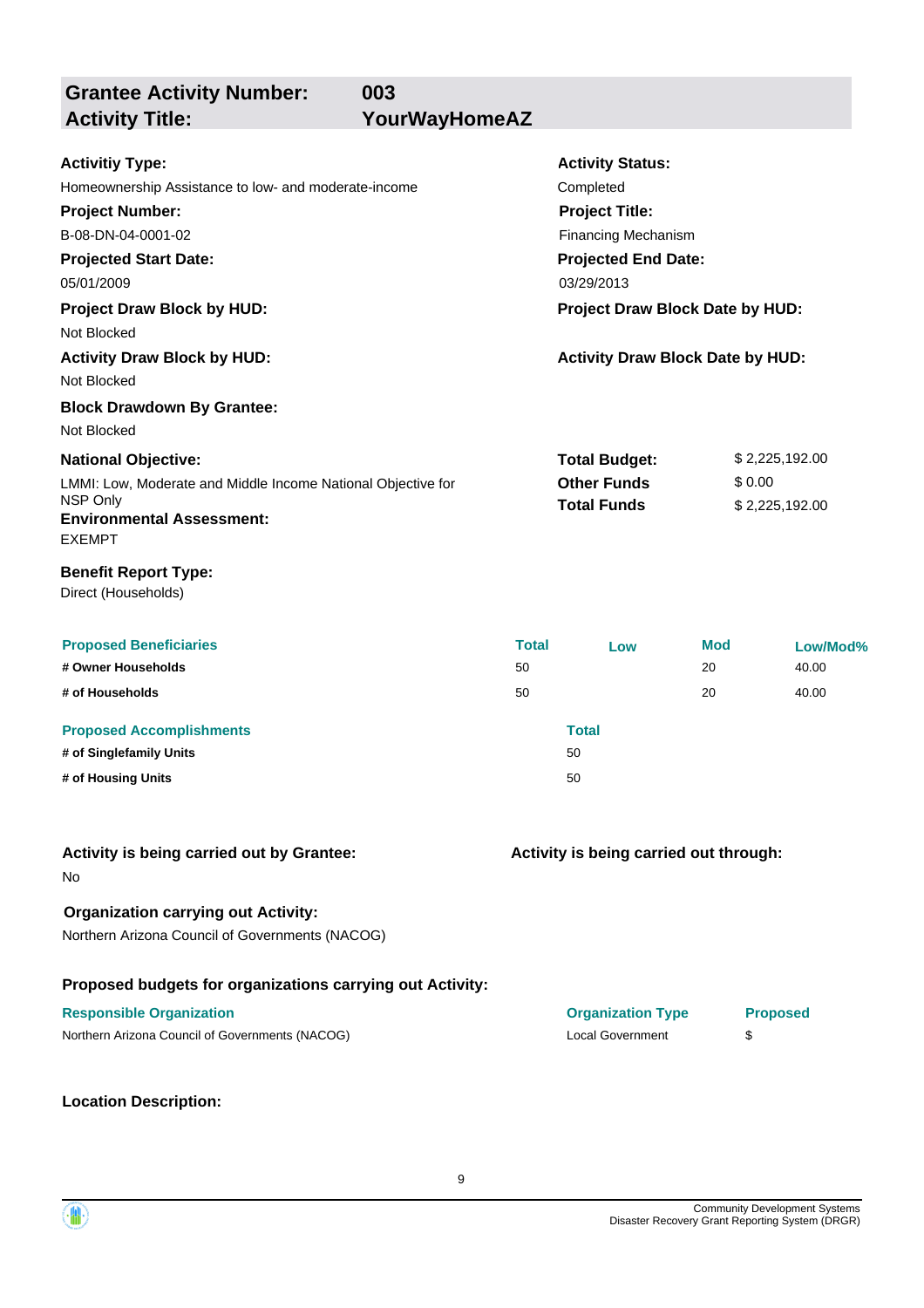Project activities will be administered by NACOG, a HUD Certified Counseling Agency,thru their offices located in Flagstaff and Winslow Arizona and will cover the counties of Apache, Coconino, Navajo and Yavapai. Specific addresses of properties to be assisted with homebuyer financing will be identified at time of purchase contract between homebuyer and REO.

#### **Activity Description:**

Facilitate purchase of home with NSP funded second mortgage of up to 22% of sales price of discounted foreclosed home. Application Intake, Homebuyer Education, HQS Property Inspections, document preparation, closed loan packaging for delivery to ADOH, monthly pipeline reporting,coordination of review appraisal, coordination of Home Warranty.

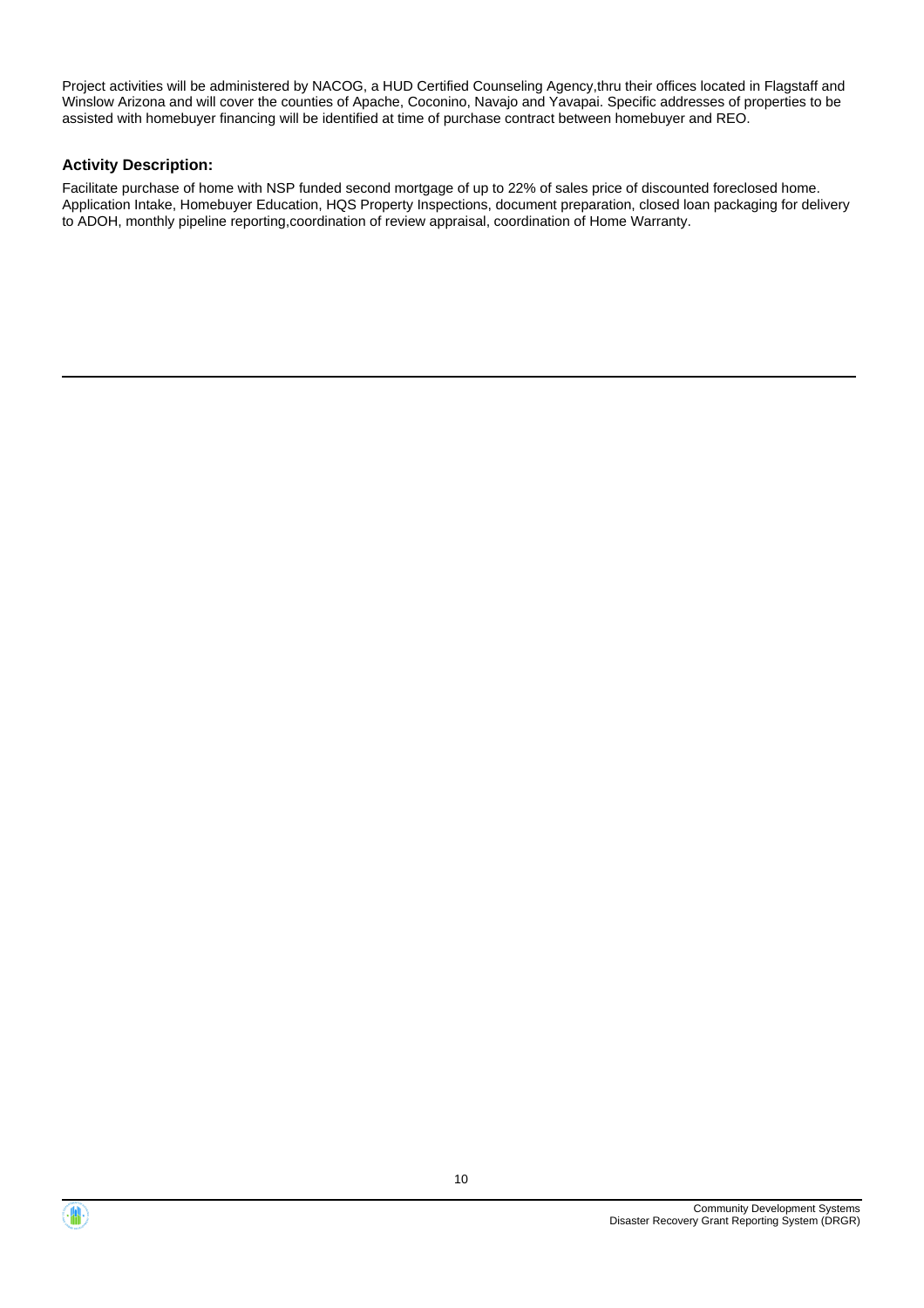**Grantee Activity Number:**

**004 Activity Title: YourWayHomeAZ**

| <b>Activitiy Type:</b>                                       |              | <b>Activity Status:</b>                 |     |                 |
|--------------------------------------------------------------|--------------|-----------------------------------------|-----|-----------------|
| Homeownership Assistance to low- and moderate-income         |              | Completed                               |     |                 |
| <b>Project Number:</b>                                       |              | <b>Project Title:</b>                   |     |                 |
| B-08-DN-04-0001-02                                           |              | Financing Mechanism                     |     |                 |
| <b>Projected Start Date:</b>                                 |              | <b>Projected End Date:</b>              |     |                 |
| 05/01/2009                                                   |              | 03/29/2013                              |     |                 |
| <b>Project Draw Block by HUD:</b>                            |              | Project Draw Block Date by HUD:         |     |                 |
| Not Blocked                                                  |              |                                         |     |                 |
| <b>Activity Draw Block by HUD:</b>                           |              | <b>Activity Draw Block Date by HUD:</b> |     |                 |
| Not Blocked                                                  |              |                                         |     |                 |
| <b>Block Drawdown By Grantee:</b>                            |              |                                         |     |                 |
| Not Blocked                                                  |              |                                         |     |                 |
| <b>National Objective:</b>                                   |              | <b>Total Budget:</b>                    |     | \$1,620,622.59  |
| LMMI: Low, Moderate and Middle Income National Objective for |              | <b>Other Funds</b>                      |     | \$0.00          |
| NSP Only                                                     |              | <b>Total Funds</b>                      |     | \$1,620,622.59  |
| <b>Environmental Assessment:</b>                             |              |                                         |     |                 |
| <b>EXEMPT</b>                                                |              |                                         |     |                 |
| <b>Benefit Report Type:</b>                                  |              |                                         |     |                 |
| Direct (Households)                                          |              |                                         |     |                 |
|                                                              |              |                                         |     |                 |
| <b>Proposed Beneficiaries</b>                                | <b>Total</b> | Low                                     | Mod | Low/Mod%        |
| # Owner Households                                           | 50           |                                         | 20  | 40.00           |
| # of Households                                              | 50           |                                         | 20  | 40.00           |
| <b>Proposed Accomplishments</b>                              |              | <b>Total</b>                            |     |                 |
| # of Singlefamily Units                                      |              | 50                                      |     |                 |
| # of Housing Units                                           |              | 50                                      |     |                 |
|                                                              |              |                                         |     |                 |
|                                                              |              |                                         |     |                 |
| Activity is being carried out by Grantee:                    |              | Activity is being carried out through:  |     |                 |
| No                                                           |              |                                         |     |                 |
| <b>Organization carrying out Activity:</b>                   |              |                                         |     |                 |
| SouthEastern Arizona Governments Organization (SEAGO)        |              |                                         |     |                 |
|                                                              |              |                                         |     |                 |
| Proposed budgets for organizations carrying out Activity:    |              |                                         |     |                 |
| <b>Responsible Organization</b>                              |              | <b>Organization Type</b>                |     | <b>Proposed</b> |
| SouthEastern Arizona Governments Organization (SEAGO)        |              | <b>Local Government</b>                 |     | \$              |
|                                                              |              |                                         |     |                 |
|                                                              |              |                                         |     |                 |
| <b>Location Description:</b>                                 |              |                                         |     |                 |

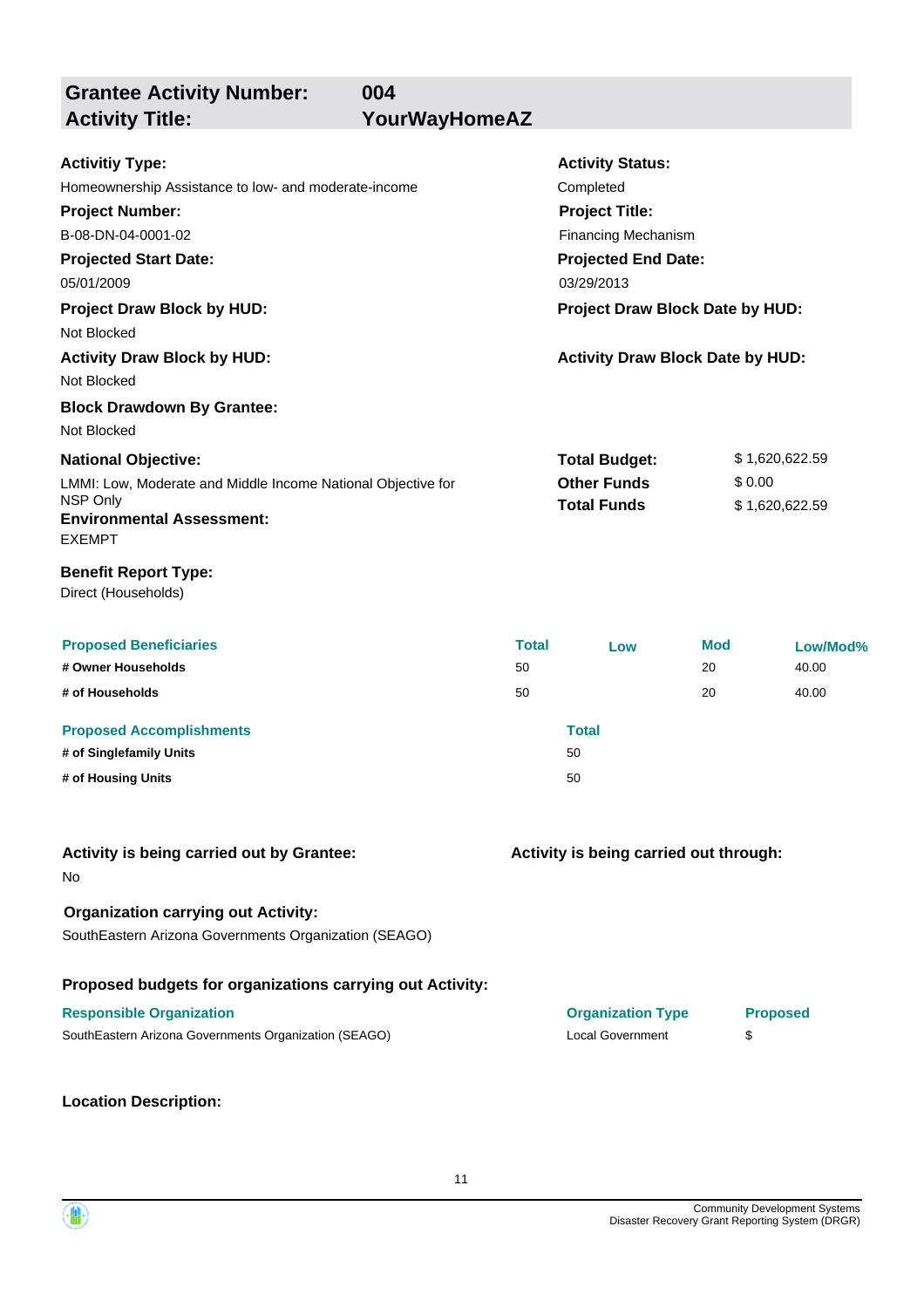Project activities will be administered by SEAGO, a HUD Certified Counseling Agency,thru their offices located in Bisbee Arizona and will cover the counties of Cochise, Graham, Greenlee and Santa Cruz. Specific addresses of properties to be assisted with homebuyer financing will be identified at time of purchase contract between homebuyer and REO.

#### **Activity Description:**

Facilitate purchase of home with NSP funded second mortgage of up to 22% of sales price of discounted foreclosed home. Application Intake, Homebuyer Education, HQS Property Inspections, document preparation, closed loan packaging for delivery to ADOH, monthly pipeline reporting, coordination of review appraisal, coordination of Home Warranty. Proposed budget and actual budget are exactly the same, reviewer comment regarding budget was previously addressed many months ago.



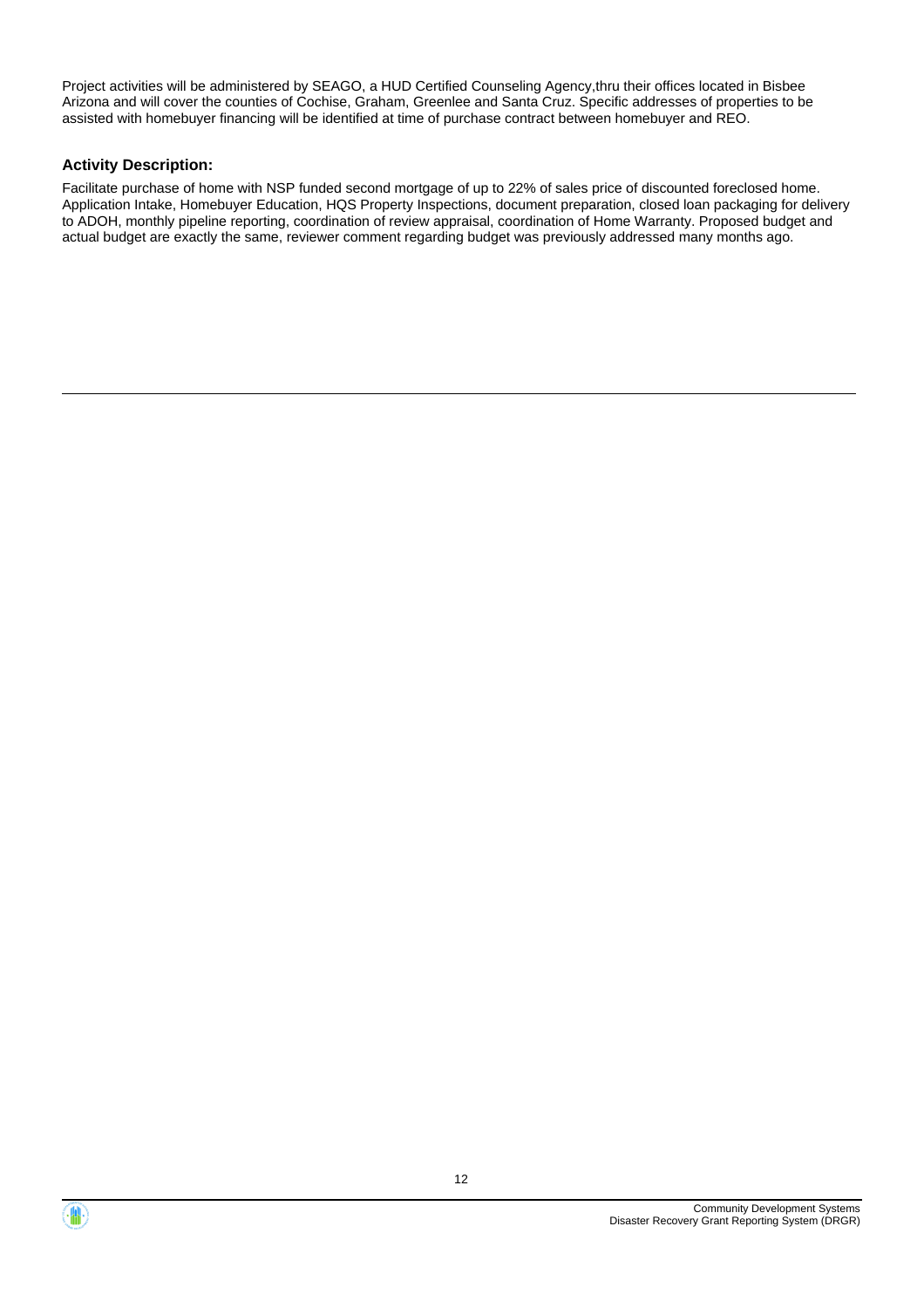**Grantee Activity Number:**

**005 Activity Title: YourWayHomeAZ**

| <b>Activitiy Type:</b>                                       |                       | <b>Activity Status:</b>                 |            |                 |
|--------------------------------------------------------------|-----------------------|-----------------------------------------|------------|-----------------|
| Homeownership Assistance to low- and moderate-income         |                       | Completed                               |            |                 |
| <b>Project Number:</b>                                       | <b>Project Title:</b> |                                         |            |                 |
| B-08-DN-04-0001-02                                           |                       | <b>Financing Mechanism</b>              |            |                 |
| <b>Projected Start Date:</b>                                 |                       | <b>Projected End Date:</b>              |            |                 |
| 05/01/2009                                                   |                       | 03/29/2013                              |            |                 |
| <b>Project Draw Block by HUD:</b>                            |                       | Project Draw Block Date by HUD:         |            |                 |
| Not Blocked                                                  |                       |                                         |            |                 |
| <b>Activity Draw Block by HUD:</b>                           |                       | <b>Activity Draw Block Date by HUD:</b> |            |                 |
| Not Blocked                                                  |                       |                                         |            |                 |
| <b>Block Drawdown By Grantee:</b>                            |                       |                                         |            |                 |
| Not Blocked                                                  |                       |                                         |            |                 |
| <b>National Objective:</b>                                   |                       | <b>Total Budget:</b>                    |            | \$945,143.60    |
| LMMI: Low, Moderate and Middle Income National Objective for |                       | <b>Other Funds</b>                      |            | \$0.00          |
| NSP Only                                                     |                       | <b>Total Funds</b>                      |            | \$945,143.60    |
| <b>Environmental Assessment:</b>                             |                       |                                         |            |                 |
| <b>EXEMPT</b>                                                |                       |                                         |            |                 |
| <b>Benefit Report Type:</b>                                  |                       |                                         |            |                 |
| Direct (Households)                                          |                       |                                         |            |                 |
|                                                              |                       |                                         |            |                 |
| <b>Proposed Beneficiaries</b>                                | <b>Total</b>          | Low                                     | <b>Mod</b> | Low/Mod%        |
| # Owner Households                                           | 50                    |                                         | 20         | 40.00           |
| # of Households                                              | 50                    |                                         | 20         | 40.00           |
| <b>Proposed Accomplishments</b>                              |                       | <b>Total</b>                            |            |                 |
| # of Singlefamily Units                                      |                       | 50                                      |            |                 |
| # of Housing Units                                           |                       | 50                                      |            |                 |
|                                                              |                       |                                         |            |                 |
| Activity is being carried out by Grantee:                    |                       | Activity is being carried out through:  |            |                 |
| No                                                           |                       |                                         |            |                 |
| <b>Organization carrying out Activity:</b>                   |                       |                                         |            |                 |
| Community Action Human Resources Agency (CAHRA)              |                       |                                         |            |                 |
|                                                              |                       |                                         |            |                 |
| Proposed budgets for organizations carrying out Activity:    |                       |                                         |            |                 |
| <b>Responsible Organization</b>                              |                       | <b>Organization Type</b>                |            | <b>Proposed</b> |
| Community Action Human Resources Agency (CAHRA)              |                       | Non-Profit                              |            | \$945,143.60    |
|                                                              |                       |                                         |            |                 |
|                                                              |                       |                                         |            |                 |
| <b>Location Description:</b>                                 |                       |                                         |            |                 |

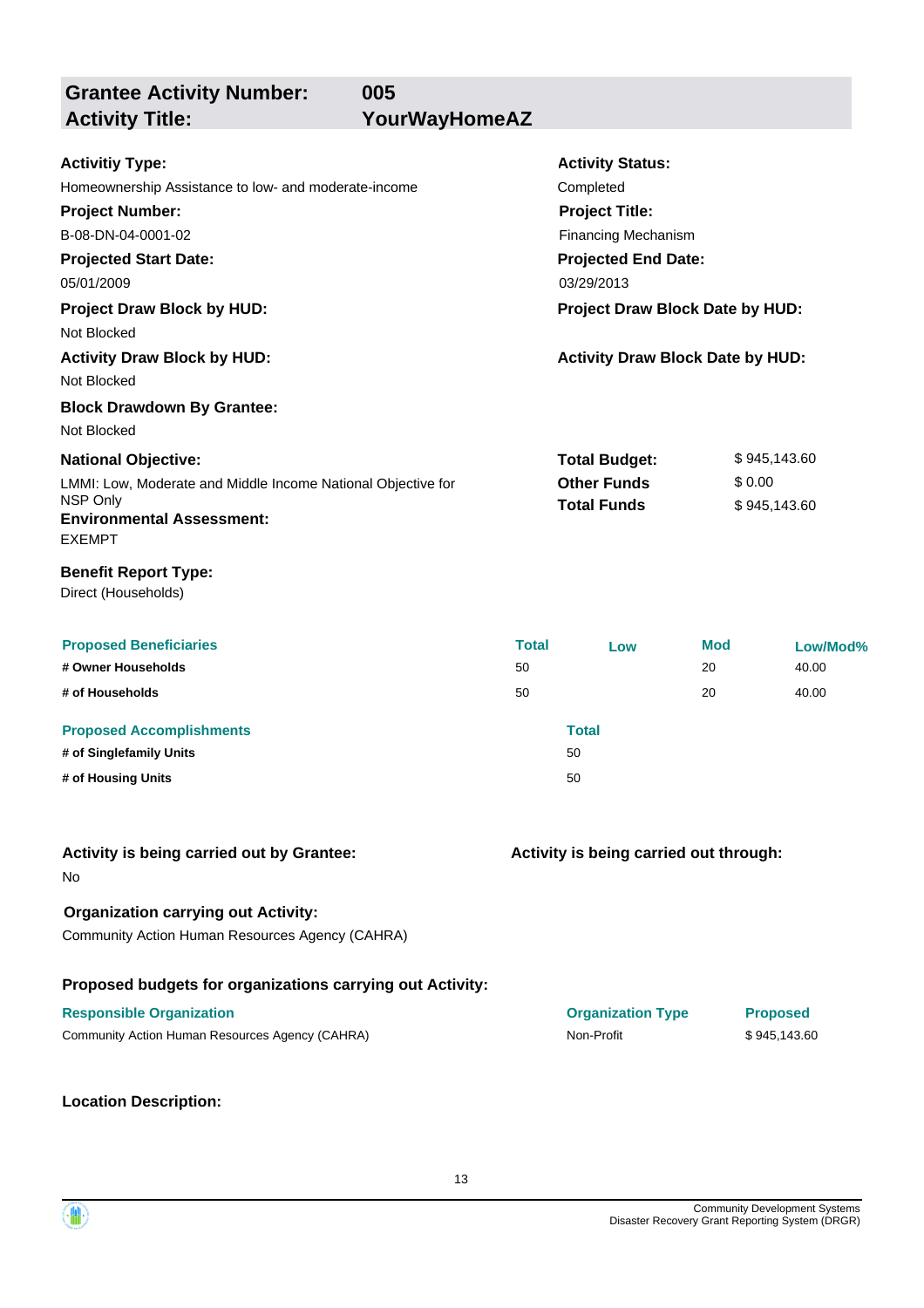Project activities will be administered by CAHRA, a HUD Certified Counseling Agency,thru their offices located in Eloy Arizona and will cover the counties of Gila and Pinal. Specific addresses of properties to be assisted with homebuyer financing will be identified at time of purchase contract between homebuyer and REO.

#### **Activity Description:**

Facilitate purchase of home with NSP funded second mortgage of up to 22% of sales price of discounted foreclosed home. Application Intake, Homebuyer Education, HQS Property Inspections, document preparation, closed loan packaging for delivery to ADOH, monthly pipeline reporting, coordination of review appraisal, coordination of Home Warranty



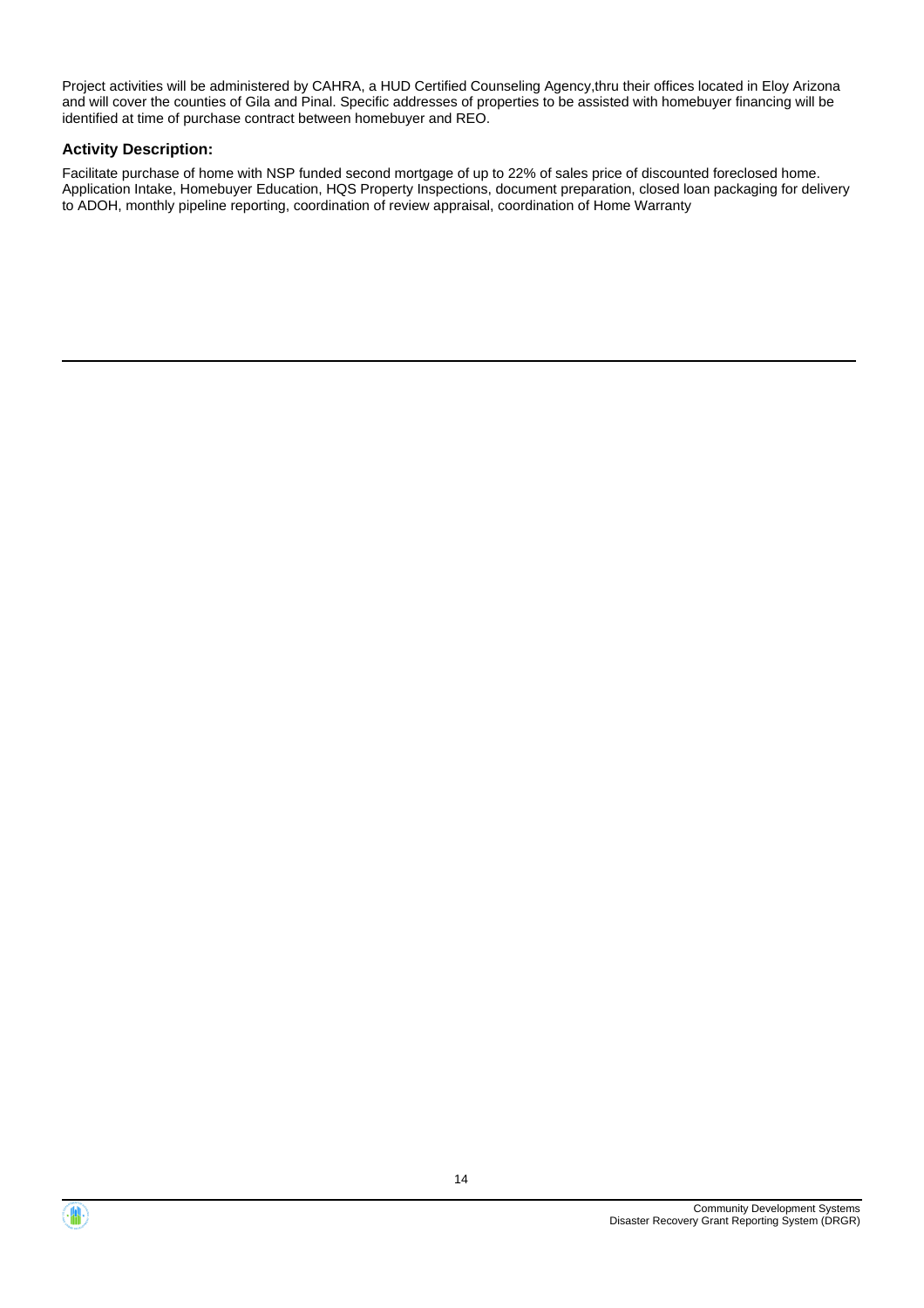**Grantee Activity Number:**

**006** Your Way Home AZ

| <b>Activitiy Type:</b>                                       |              | <b>Activity Status:</b>                 |            |                 |
|--------------------------------------------------------------|--------------|-----------------------------------------|------------|-----------------|
| Homeownership Assistance to low- and moderate-income         |              | Completed                               |            |                 |
| <b>Project Number:</b><br><b>Project Title:</b>              |              |                                         |            |                 |
| B-08-DN-04-0001-02                                           |              | <b>Financing Mechanism</b>              |            |                 |
| <b>Projected Start Date:</b>                                 |              | <b>Projected End Date:</b>              |            |                 |
| 07/01/2009                                                   |              | 03/29/2013                              |            |                 |
| <b>Project Draw Block by HUD:</b>                            |              | Project Draw Block Date by HUD:         |            |                 |
| Not Blocked                                                  |              |                                         |            |                 |
| <b>Activity Draw Block by HUD:</b>                           |              | <b>Activity Draw Block Date by HUD:</b> |            |                 |
| Not Blocked                                                  |              |                                         |            |                 |
| <b>Block Drawdown By Grantee:</b>                            |              |                                         |            |                 |
| Not Blocked                                                  |              |                                         |            |                 |
| <b>National Objective:</b>                                   |              | <b>Total Budget:</b>                    |            | \$3,550,501.80  |
| LMMI: Low, Moderate and Middle Income National Objective for |              | <b>Other Funds</b>                      |            | \$0.00          |
| NSP Only                                                     |              | <b>Total Funds</b>                      |            | \$3,550,501.80  |
| <b>Environmental Assessment:</b><br><b>EXEMPT</b>            |              |                                         |            |                 |
| <b>Benefit Report Type:</b><br>Direct (Households)           |              |                                         |            |                 |
| <b>Proposed Beneficiaries</b>                                | <b>Total</b> | Low                                     | <b>Mod</b> | Low/Mod%        |
| # Owner Households                                           | 100          |                                         | 60         | 60.00           |
| # of Households                                              | 100          |                                         | 60         | 60.00           |
| <b>Proposed Accomplishments</b>                              |              | <b>Total</b>                            |            |                 |
| # of Singlefamily Units                                      |              | 100                                     |            |                 |
| # of Housing Units                                           |              | 100                                     |            |                 |
|                                                              |              |                                         |            |                 |
| Activity is being carried out by Grantee:<br>No              |              | Activity is being carried out through:  |            |                 |
| <b>Organization carrying out Activity:</b>                   |              |                                         |            |                 |
| <b>Family Housing Resources</b>                              |              |                                         |            |                 |
| Proposed budgets for organizations carrying out Activity:    |              |                                         |            |                 |
| <b>Responsible Organization</b>                              |              | <b>Organization Type</b>                |            | <b>Proposed</b> |
| <b>Family Housing Resources</b>                              |              | Non-Profit                              |            | \$              |
| <b>Location Description:</b>                                 |              |                                         |            |                 |

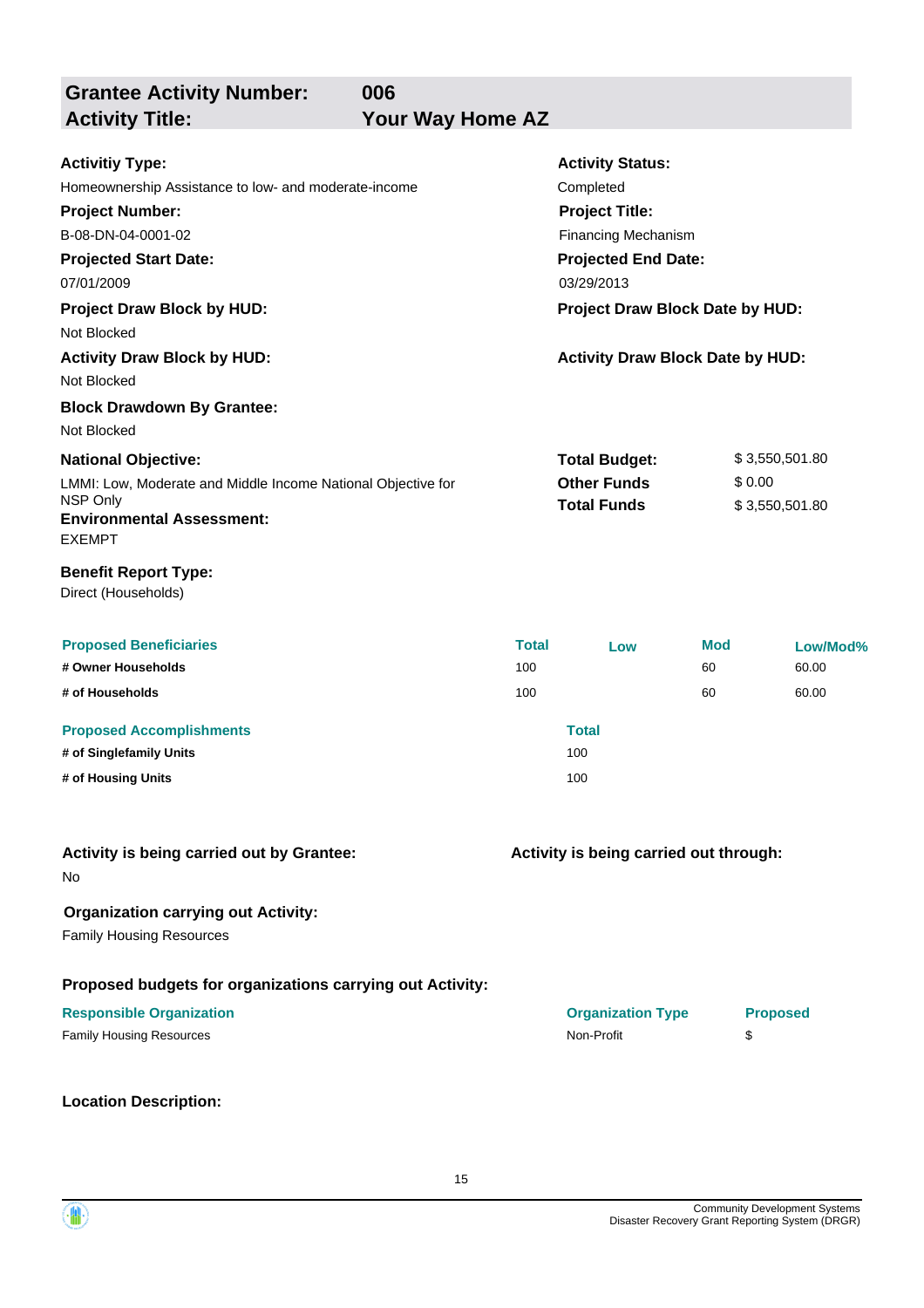Project activties will be administered by Family Housing Resources, a HUD Certified Counseling Agency thru their offices located in Tucson Arizona and will cover Pima County. Specific addresses of properties to be assisted with homebuyer financing will be identified at time of purchase contract between homebuyer and REO

#### **Activity Description:**

Facilitate purchase of home with NSP funded second mortgage up to 22% of sales price of discounted foreclosed home. Application intake, Homebuyer Education, HQS Property inspections, document preparation, closed loan packaging for delivery to ADOH, monthly pipeline reporting, coordination of review appraisal, coordination of Home Warranty.



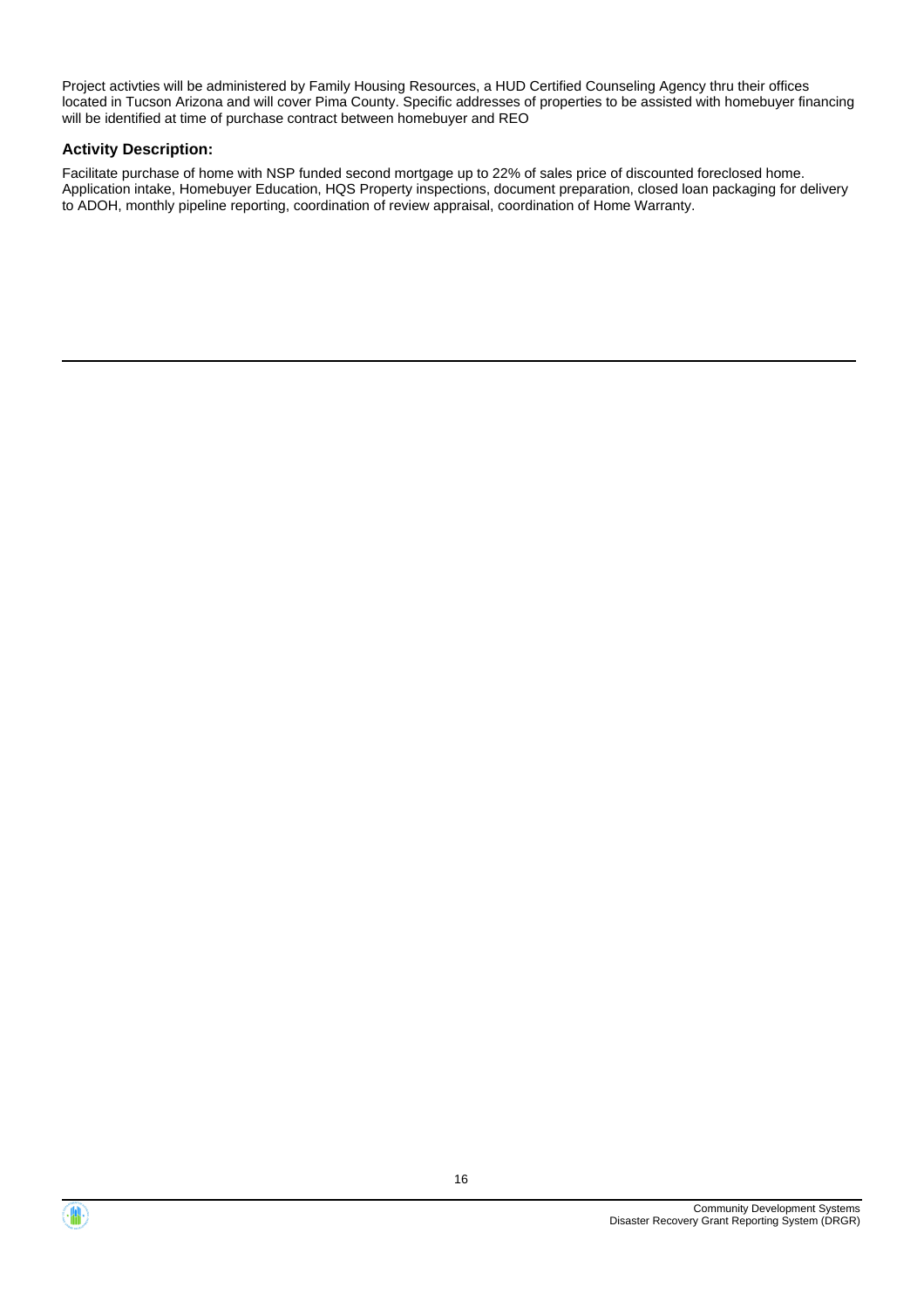**Grantee Activity Number:**

**007** Your Way Home AZ

| <b>Activitiy Type:</b><br>Homeownership Assistance to low- and moderate-income<br><b>Project Number:</b><br>B-08-DN-04-0001-02<br><b>Projected Start Date:</b><br>07/01/2009<br><b>Project Draw Block by HUD:</b><br>Not Blocked<br><b>Activity Draw Block by HUD:</b><br>Not Blocked<br><b>Block Drawdown By Grantee:</b> | <b>Activity Status:</b><br>Completed<br><b>Project Title:</b><br><b>Financing Mechanism</b><br><b>Projected End Date:</b><br>03/29/2013<br>Project Draw Block Date by HUD:<br><b>Activity Draw Block Date by HUD:</b> |                                                                  |                        |                                  |
|----------------------------------------------------------------------------------------------------------------------------------------------------------------------------------------------------------------------------------------------------------------------------------------------------------------------------|-----------------------------------------------------------------------------------------------------------------------------------------------------------------------------------------------------------------------|------------------------------------------------------------------|------------------------|----------------------------------|
| Not Blocked<br><b>National Objective:</b><br>LMMI: Low, Moderate and Middle Income National Objective for<br>NSP Only<br><b>Environmental Assessment:</b><br><b>EXEMPT</b><br><b>Benefit Report Type:</b>                                                                                                                  |                                                                                                                                                                                                                       | <b>Total Budget:</b><br><b>Other Funds</b><br><b>Total Funds</b> | \$0.00                 | \$4,110,870.00<br>\$4,110,870.00 |
| Direct (Households)<br><b>Proposed Beneficiaries</b><br># Owner Households<br># of Households<br><b>Proposed Accomplishments</b><br># of Singlefamily Units<br># of Housing Units                                                                                                                                          | <b>Total</b><br>100<br>100                                                                                                                                                                                            | Low<br><b>Total</b><br>100<br>100                                | <b>Mod</b><br>60<br>60 | Low/Mod%<br>60.00<br>60.00       |
| Activity is being carried out by Grantee:<br>No<br><b>Organization carrying out Activity:</b><br>Old Pueblo Community Foundation                                                                                                                                                                                           |                                                                                                                                                                                                                       | Activity is being carried out through:                           |                        |                                  |
| Proposed budgets for organizations carrying out Activity:<br><b>Responsible Organization</b><br>Old Pueblo Community Foundation<br><b>Location Description:</b>                                                                                                                                                            |                                                                                                                                                                                                                       | <b>Organization Type</b><br>Non-Profit                           | \$                     | <b>Proposed</b>                  |



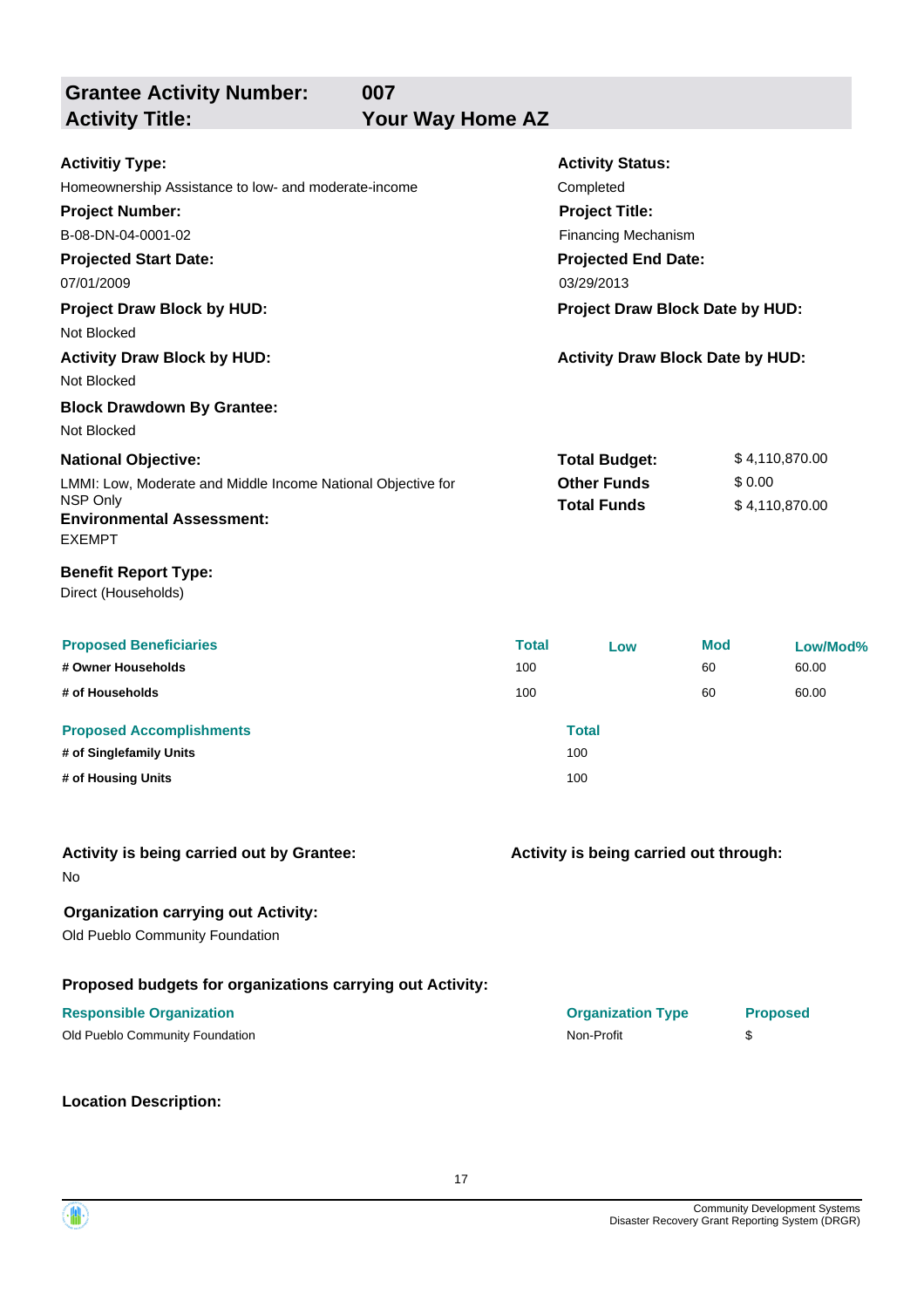Project Activities will be administered by Old Pueblo, a Hud Certified Housing Counseling Agency thru their offices in Tucson Arizona and will cover Pima County. Specific Addresses of properties to be assisted with homebuyer financing will be identified at time of purchase contract between homebuyer and REO

#### **Activity Description:**

Facilitate purchase of home with NSP funded second mortgage of up to 22% of sales price of discounted foreclosed home. Application intake, Homebuyer Education, HQS property inspections, document preparation, closed loan packaging for delivery to ADOH, monthly pipeline reporting, coordination of review appraisal, coordination of Home Warranty.



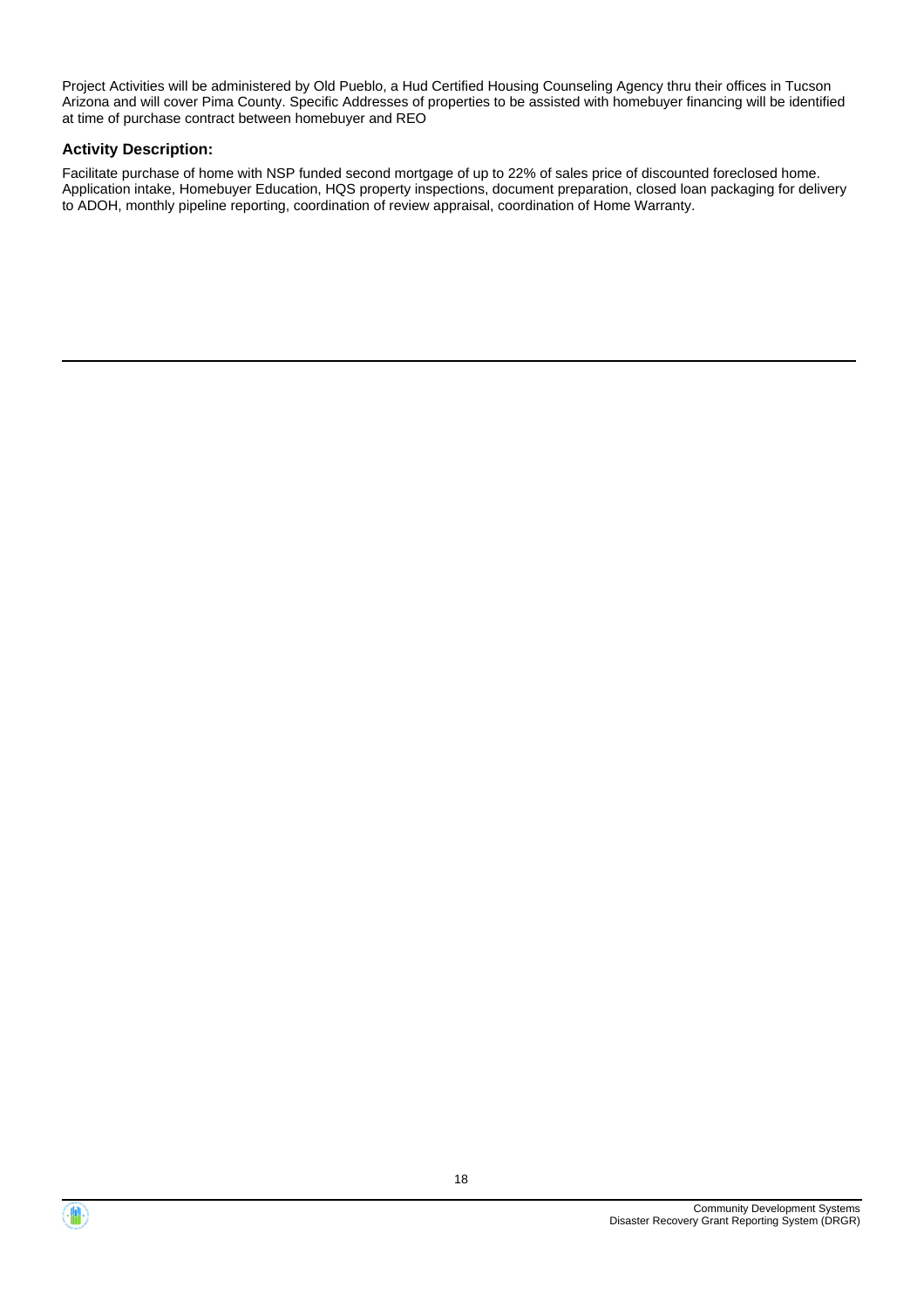**Grantee Activity Number:**

**008** Your Way Home AZ

| <b>Activitiy Type:</b><br>Homeownership Assistance to low- and moderate-income<br><b>Project Number:</b><br>B-08-DN-04-0001-02<br><b>Projected Start Date:</b><br>07/01/2009<br><b>Project Draw Block by HUD:</b><br>Not Blocked<br><b>Activity Draw Block by HUD:</b> | <b>Activity Status:</b><br>Completed<br><b>Project Title:</b><br><b>Financing Mechanism</b><br><b>Projected End Date:</b><br>03/29/2013<br>Project Draw Block Date by HUD:<br><b>Activity Draw Block Date by HUD:</b> |                                                                  |           |                                  |
|------------------------------------------------------------------------------------------------------------------------------------------------------------------------------------------------------------------------------------------------------------------------|-----------------------------------------------------------------------------------------------------------------------------------------------------------------------------------------------------------------------|------------------------------------------------------------------|-----------|----------------------------------|
| Not Blocked<br><b>Block Drawdown By Grantee:</b><br>Not Blocked                                                                                                                                                                                                        |                                                                                                                                                                                                                       |                                                                  |           |                                  |
| <b>National Objective:</b><br>LMMI: Low, Moderate and Middle Income National Objective for<br>NSP Only<br><b>Environmental Assessment:</b><br><b>EXEMPT</b>                                                                                                            |                                                                                                                                                                                                                       | <b>Total Budget:</b><br><b>Other Funds</b><br><b>Total Funds</b> | \$0.00    | \$5,672,780.40<br>\$5,672,780.40 |
| <b>Benefit Report Type:</b><br>Direct (Households)                                                                                                                                                                                                                     |                                                                                                                                                                                                                       |                                                                  |           |                                  |
| <b>Proposed Beneficiaries</b><br># Owner Households                                                                                                                                                                                                                    | <b>Total</b><br>100                                                                                                                                                                                                   | Low                                                              | Mod<br>60 | Low/Mod%<br>60.00                |
| # of Households<br><b>Proposed Accomplishments</b><br># of Singlefamily Units                                                                                                                                                                                          | 100                                                                                                                                                                                                                   | <b>Total</b><br>100                                              | 60        | 60.00                            |
| # of Housing Units                                                                                                                                                                                                                                                     |                                                                                                                                                                                                                       | 100                                                              |           |                                  |
| Activity is being carried out by Grantee:<br>No                                                                                                                                                                                                                        |                                                                                                                                                                                                                       | Activity is being carried out through:                           |           |                                  |
| <b>Organization carrying out Activity:</b><br><b>Genesis Housing Services</b>                                                                                                                                                                                          |                                                                                                                                                                                                                       |                                                                  |           |                                  |
| Proposed budgets for organizations carrying out Activity:<br><b>Responsible Organization</b><br><b>Genesis Housing Services</b>                                                                                                                                        |                                                                                                                                                                                                                       | <b>Organization Type</b><br>Non-Profit                           | \$        | <b>Proposed</b>                  |
| <b>Location Description:</b>                                                                                                                                                                                                                                           |                                                                                                                                                                                                                       |                                                                  |           |                                  |

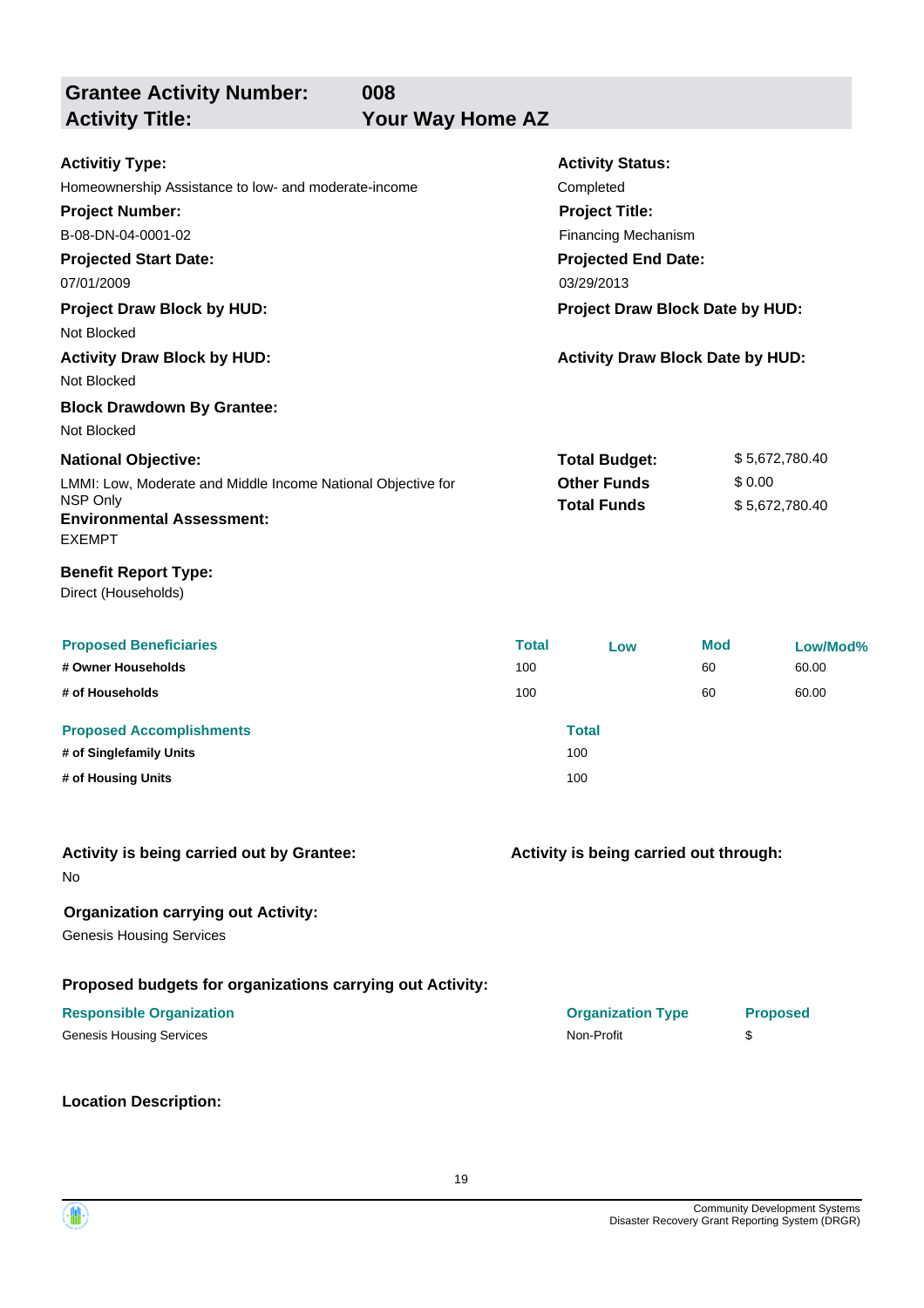Project Activities will be administered by Genesis, a HUD Certified Housing Counseling Agency, thru their offices in Gilbert Arizona and will cover Maricopa County. Specific addresses of properties to be assisted with homebuyer financing will be identified at the time of purchase contract between homebuyer and REO

#### **Activity Description:**

Facilitate purchase of home with NSP funded second mortgage of up to 22% of sales price of discounted foreclosed home. Application intake, homebuyer education, HQS property inspections, document preparation, closed loan packaging for delivery to ADOH, monthly pipeline reporting, coordination of review appraisal, coordination of Home Warranty.



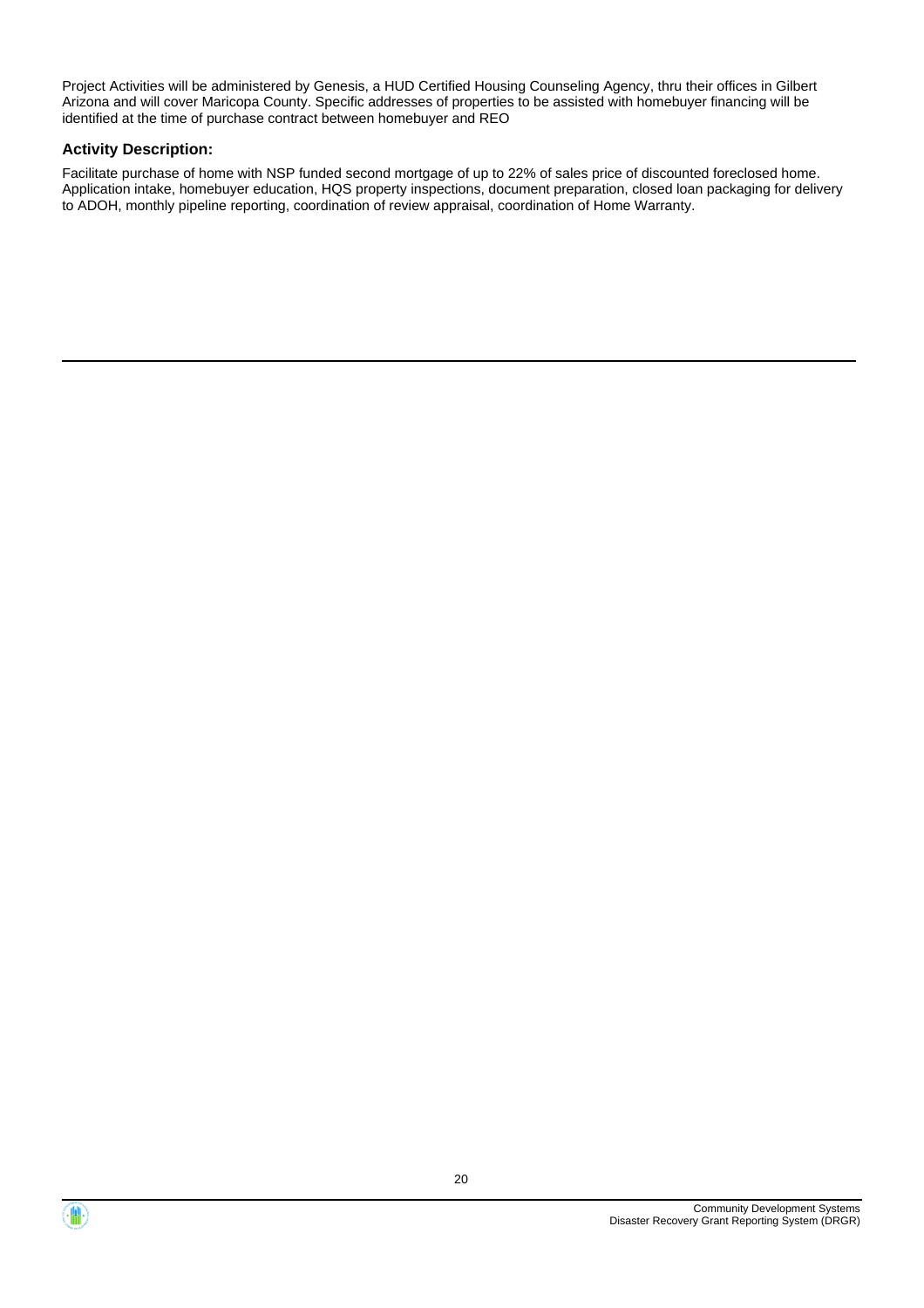**Grantee Activity Number:**

**009** Your Way Home AZ

| <b>Activitiy Type:</b>                                       |              | <b>Activity Status:</b>                 |     |                 |
|--------------------------------------------------------------|--------------|-----------------------------------------|-----|-----------------|
| Homeownership Assistance to low- and moderate-income         | Completed    |                                         |     |                 |
| <b>Project Number:</b>                                       |              | <b>Project Title:</b>                   |     |                 |
| B-08-DN-04-0001-02                                           |              | Financing Mechanism                     |     |                 |
| <b>Projected Start Date:</b>                                 |              | <b>Projected End Date:</b>              |     |                 |
| 07/01/2009                                                   |              | 03/29/2013                              |     |                 |
| <b>Project Draw Block by HUD:</b>                            |              | Project Draw Block Date by HUD:         |     |                 |
| Not Blocked                                                  |              |                                         |     |                 |
| <b>Activity Draw Block by HUD:</b>                           |              | <b>Activity Draw Block Date by HUD:</b> |     |                 |
| Not Blocked                                                  |              |                                         |     |                 |
| <b>Block Drawdown By Grantee:</b>                            |              |                                         |     |                 |
| Not Blocked                                                  |              |                                         |     |                 |
| <b>National Objective:</b>                                   |              | <b>Total Budget:</b>                    |     | \$6,344,867.49  |
| LMMI: Low, Moderate and Middle Income National Objective for |              | <b>Other Funds</b>                      |     | \$0.00          |
| <b>NSP Only</b>                                              |              | <b>Total Funds</b>                      |     | \$6,344,867.49  |
| <b>Environmental Assessment:</b><br><b>EXEMPT</b>            |              |                                         |     |                 |
| <b>Benefit Report Type:</b><br>Direct (Households)           |              |                                         |     |                 |
| <b>Proposed Beneficiaries</b>                                | <b>Total</b> | Low                                     | Mod | Low/Mod%        |
| # Owner Households                                           | 100          |                                         | 60  | 60.00           |
| # of Households                                              | 100          |                                         | 60  | 60.00           |
| <b>Proposed Accomplishments</b>                              |              | <b>Total</b>                            |     |                 |
| # of Singlefamily Units                                      |              | 100                                     |     |                 |
| # of Housing Units                                           |              | 100                                     |     |                 |
|                                                              |              |                                         |     |                 |
| Activity is being carried out by Grantee:<br>No              |              | Activity is being carried out through:  |     |                 |
| <b>Organization carrying out Activity:</b>                   |              |                                         |     |                 |
| Neighborhood Housing Services of Phoenix                     |              |                                         |     |                 |
| Proposed budgets for organizations carrying out Activity:    |              |                                         |     |                 |
| <b>Responsible Organization</b>                              |              | <b>Organization Type</b>                |     | <b>Proposed</b> |
| Neighborhood Housing Services of Phoenix                     |              | Non-Profit                              |     | \$              |
| <b>Location Description:</b>                                 |              |                                         |     |                 |



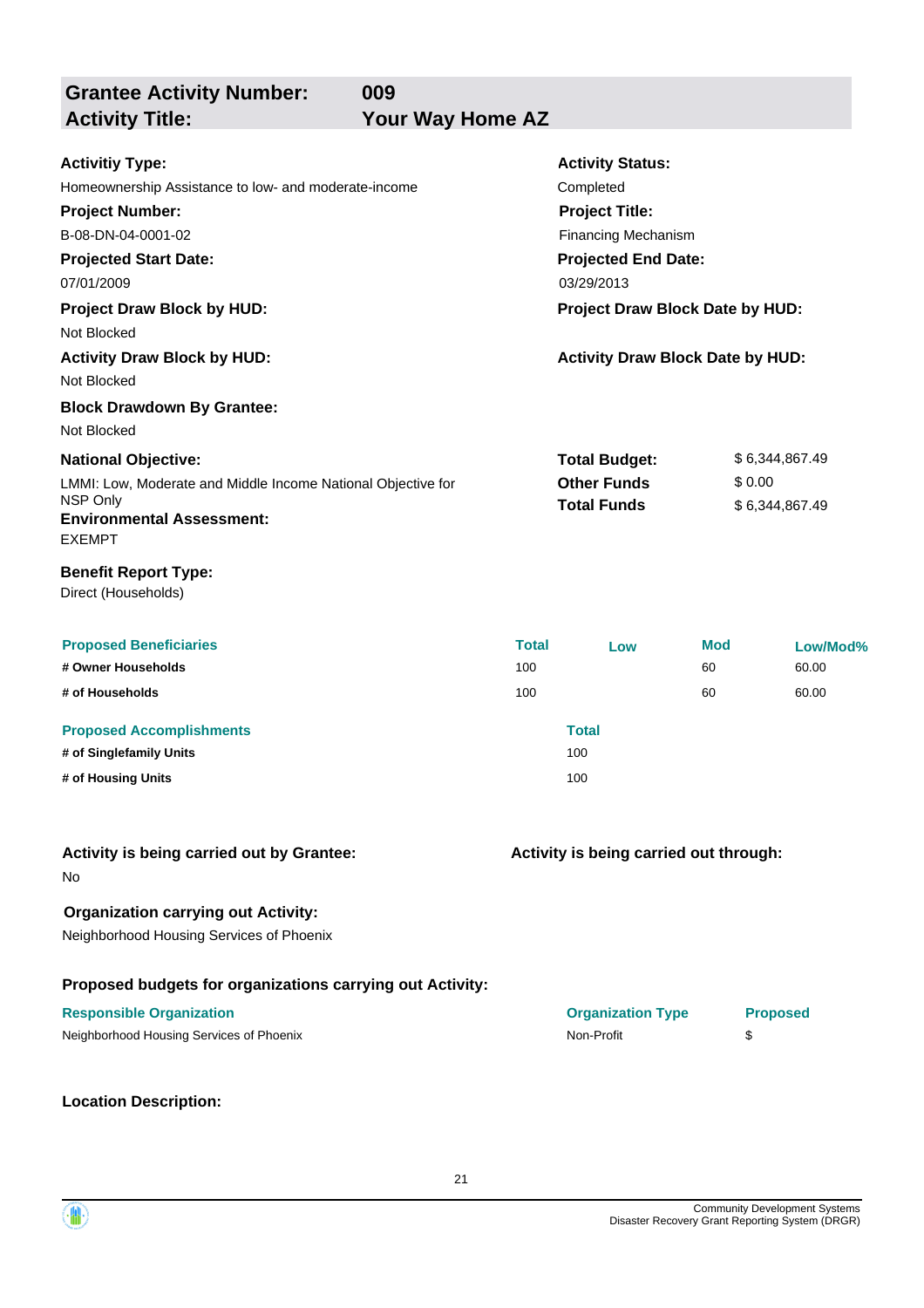Project activities will be administered by NHS, a HUD Certified Housing Counseling Agency, thru their offices located in Phoenix Arizona and will cover Maricopa County. Specific addresses of properties to be assisted with homebuyer financing will be identified at time of purchase contract between homebuyer and REO.

#### **Activity Description:**

Facilitate purchase of home with NSP second mortgage of up to 22% of sales price of discounted foreclosed home. Application intake, homebuyer education, HQS property inspection, document preparation, coordination of review appraisal, coordination of home warranty.



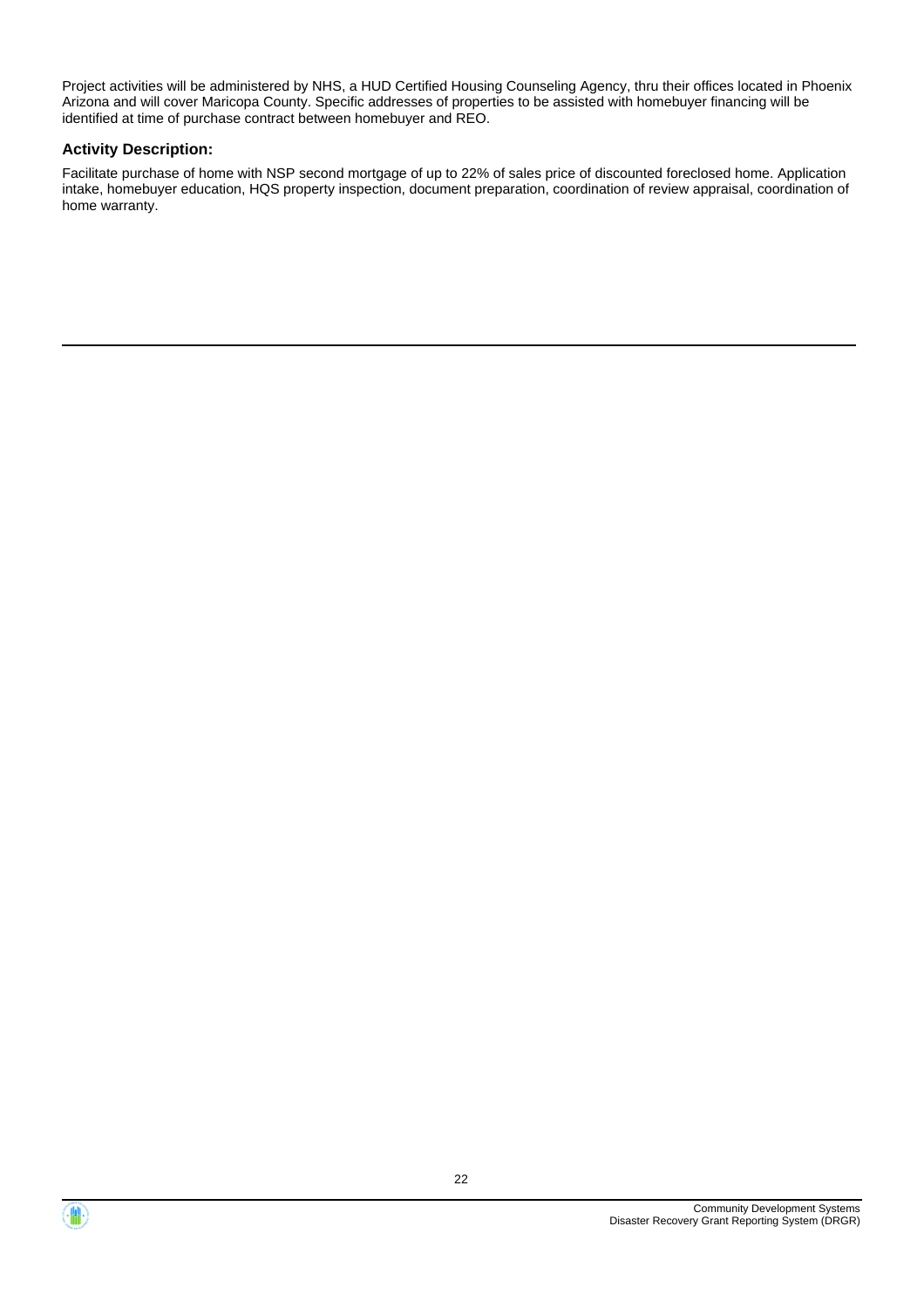**Grantee Activity Number:**

**022**

**Activity Title: YourWayHomeAZ - 50%AMI set aside**

| <b>Activitiy Type:</b>                                        |              | <b>Activity Status:</b>                 |     |                 |  |
|---------------------------------------------------------------|--------------|-----------------------------------------|-----|-----------------|--|
| Homeownership Assistance to low- and moderate-income          | Completed    |                                         |     |                 |  |
| <b>Project Number:</b><br><b>Project Title:</b>               |              |                                         |     |                 |  |
| B-08-DN-04-0001-02                                            |              | <b>Financing Mechanism</b>              |     |                 |  |
| <b>Projected Start Date:</b>                                  |              | <b>Projected End Date:</b>              |     |                 |  |
| 07/01/2009                                                    |              | 09/11/2012                              |     |                 |  |
| <b>Project Draw Block by HUD:</b>                             |              | Project Draw Block Date by HUD:         |     |                 |  |
| Not Blocked                                                   |              |                                         |     |                 |  |
| <b>Activity Draw Block by HUD:</b>                            |              | <b>Activity Draw Block Date by HUD:</b> |     |                 |  |
| Not Blocked                                                   |              |                                         |     |                 |  |
| <b>Block Drawdown By Grantee:</b>                             |              |                                         |     |                 |  |
| Not Blocked                                                   |              |                                         |     |                 |  |
| <b>National Objective:</b>                                    |              | <b>Total Budget:</b>                    |     | \$205,797.00    |  |
| LH25: Funds targeted for housing for households whose incomes |              | <b>Other Funds</b>                      |     | \$0.00          |  |
| are at or under 50% Area Median Income.                       |              | <b>Total Funds</b>                      |     | \$205,797.00    |  |
| <b>Environmental Assessment:</b><br><b>EXEMPT</b>             |              |                                         |     |                 |  |
|                                                               |              |                                         |     |                 |  |
| <b>Benefit Report Type:</b><br>Direct (Households)            |              |                                         |     |                 |  |
| <b>Proposed Beneficiaries</b>                                 | <b>Total</b> | Low                                     | Mod | Low/Mod%        |  |
| # Owner Households                                            | 9            | 9                                       |     | 100.00          |  |
| # of Households                                               | 9            | 9                                       |     | 100.00          |  |
| <b>Proposed Accomplishments</b>                               |              | <b>Total</b>                            |     |                 |  |
| # of Singlefamily Units                                       |              | 9                                       |     |                 |  |
| # of Housing Units                                            |              | 9                                       |     |                 |  |
| Activity is being carried out by Grantee:                     |              | Activity is being carried out through:  |     |                 |  |
| No.                                                           |              |                                         |     |                 |  |
| <b>Organization carrying out Activity:</b>                    |              |                                         |     |                 |  |
| Housing America Corporation (HAC)                             |              |                                         |     |                 |  |
| Proposed budgets for organizations carrying out Activity:     |              |                                         |     |                 |  |
| <b>Responsible Organization</b>                               |              | <b>Organization Type</b>                |     | <b>Proposed</b> |  |
| <b>ADOH</b>                                                   |              | State Agency                            |     | \$0.00          |  |

Housing America Corporation (HAC) and the Corporation (HAC) Non-Profit \$ 205,797.00

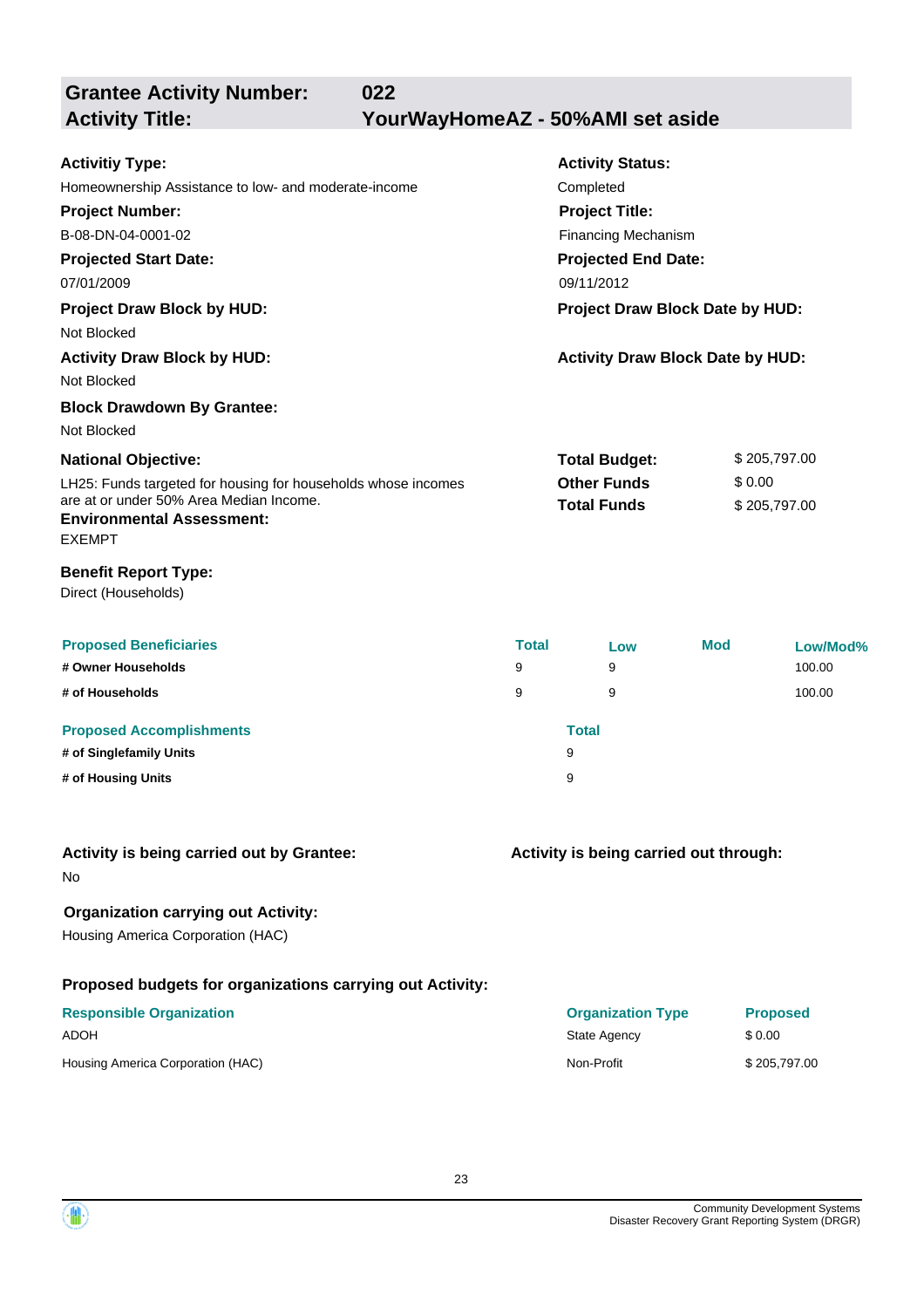Project activities will be administered by HAC, a HUD Certified Counseling Agency thru their offices located in Somerton Arizona and will cover the counties of LaPaz, Mohave and Yuma. Specific addresses of properties to be assisted with homebuyer financing will be identified at time of purchase contract between homebuyer and REO.

#### **Activity Description:**

Facilitate purchase of home with NSP funded second mortgage of up to 22% of sales price of discounted foreclosed home. Application Intake, Homebuyer Education, HQS Property Inspections, document preparation, closed loan packaging for delivery to ADOH, monthly pipeline reporting, coordination of review appraisal, coordination of Home Warranty. Assisted Homebuyers will be at or below 50% AMI and will be funded thru the 25% set-aside.



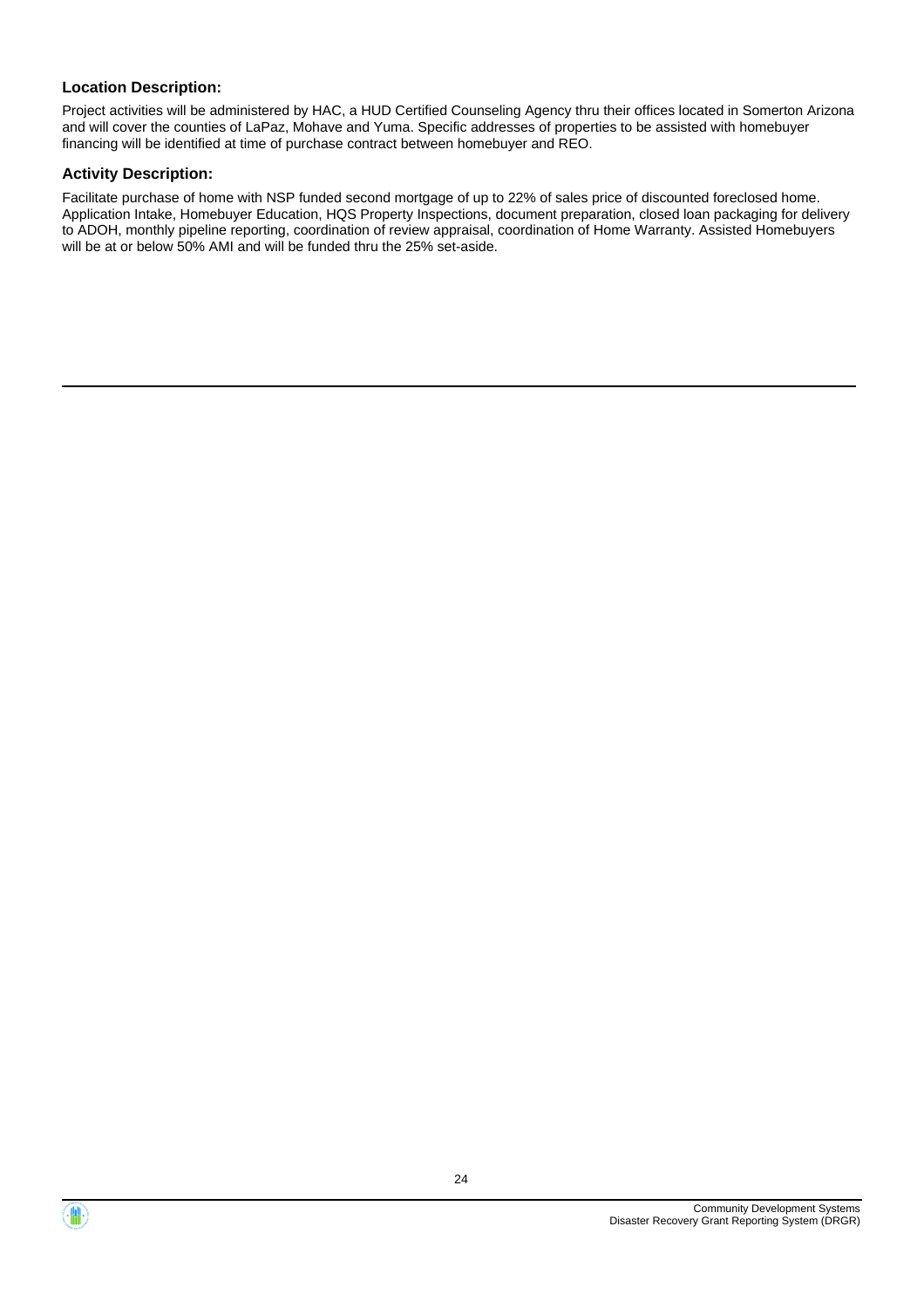**Grantee Activity Number:**

**033**

**Activity Title: YourWayHomeAZ - 50%AMI set aside**

| <b>Activitiy Type:</b>                                                      |              | <b>Activity Status:</b>                 |     |                 |  |
|-----------------------------------------------------------------------------|--------------|-----------------------------------------|-----|-----------------|--|
| Homeownership Assistance to low- and moderate-income                        |              | Completed<br><b>Project Title:</b>      |     |                 |  |
| <b>Project Number:</b>                                                      |              |                                         |     |                 |  |
| B-08-DN-04-0001-02                                                          |              | <b>Financing Mechanism</b>              |     |                 |  |
| <b>Projected Start Date:</b>                                                |              | <b>Projected End Date:</b>              |     |                 |  |
| 07/01/2009                                                                  |              | 09/11/2012                              |     |                 |  |
| <b>Project Draw Block by HUD:</b>                                           |              | Project Draw Block Date by HUD:         |     |                 |  |
| Not Blocked                                                                 |              |                                         |     |                 |  |
| <b>Activity Draw Block by HUD:</b>                                          |              | <b>Activity Draw Block Date by HUD:</b> |     |                 |  |
| Not Blocked                                                                 |              |                                         |     |                 |  |
| <b>Block Drawdown By Grantee:</b>                                           |              |                                         |     |                 |  |
| Not Blocked                                                                 |              |                                         |     |                 |  |
| <b>National Objective:</b>                                                  |              | <b>Total Budget:</b>                    |     | \$139,182.00    |  |
| LH25: Funds targeted for housing for households whose incomes               |              | <b>Other Funds</b>                      |     | \$0.00          |  |
| are at or under 50% Area Median Income.<br><b>Environmental Assessment:</b> |              | <b>Total Funds</b>                      |     | \$139,182.00    |  |
| <b>EXEMPT</b>                                                               |              |                                         |     |                 |  |
| <b>Benefit Report Type:</b><br>Direct (Households)                          |              |                                         |     |                 |  |
| <b>Proposed Beneficiaries</b>                                               | <b>Total</b> | Low                                     | Mod | Low/Mod%        |  |
| # Owner Households                                                          | 4            | 4                                       |     | 100.00          |  |
| # of Households                                                             | 4            | 4                                       |     | 100.00          |  |
| <b>Proposed Accomplishments</b>                                             |              | <b>Total</b>                            |     |                 |  |
| # of Singlefamily Units                                                     |              | 4                                       |     |                 |  |
| # of Housing Units                                                          |              | 4                                       |     |                 |  |
| Activity is being carried out by Grantee:                                   |              | Activity is being carried out through:  |     |                 |  |
| No                                                                          |              |                                         |     |                 |  |
| <b>Organization carrying out Activity:</b>                                  |              |                                         |     |                 |  |
| Northern Arizona Council of Governments (NACOG)                             |              |                                         |     |                 |  |
| Proposed budgets for organizations carrying out Activity:                   |              |                                         |     |                 |  |
| <b>Responsible Organization</b>                                             |              | <b>Organization Type</b>                |     | <b>Proposed</b> |  |
| <b>ADOH</b>                                                                 |              | State Agency                            |     | \$0.00          |  |
| Northern Arizona Council of Governments (NACOG)                             |              | Local Government                        |     | \$139,182.00    |  |

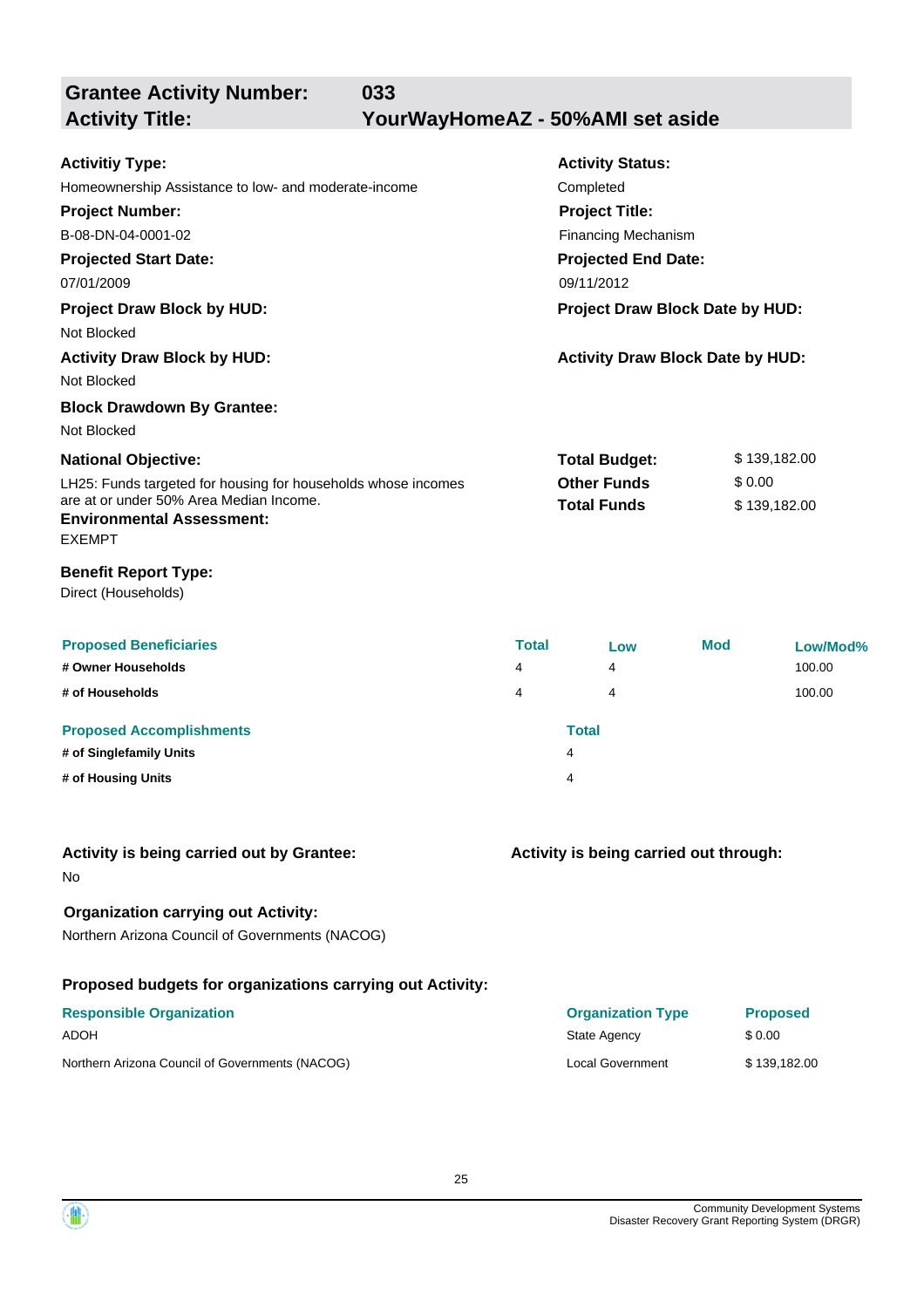Project activities will be administered by NACOG, a HUD Certified Counseling Agency,thru their offices located in Flagstaff and Winslow Arizona and will cover the counties of Apache, Coconino, Navajo and Yavapai. Specific addresses of properties to be assisted with homebuyer financing will be identified at time of purchase contract between homebuyer and REO.

#### **Activity Description:**

Facilitate purchase of home with NSP funded second mortgage of up to 22% of sales price of discounted foreclosed home. Application Intake, Homebuyer Education, HQS Property Inspections, document preparation, closed loan packaging for delivery to ADOH, monthly pipeline reporting, coordination of review appraisal, coordination of Home Warranty. Assisted Homebuyers will be at or below 50%AMI and will be funded thru the 25% set-aside.



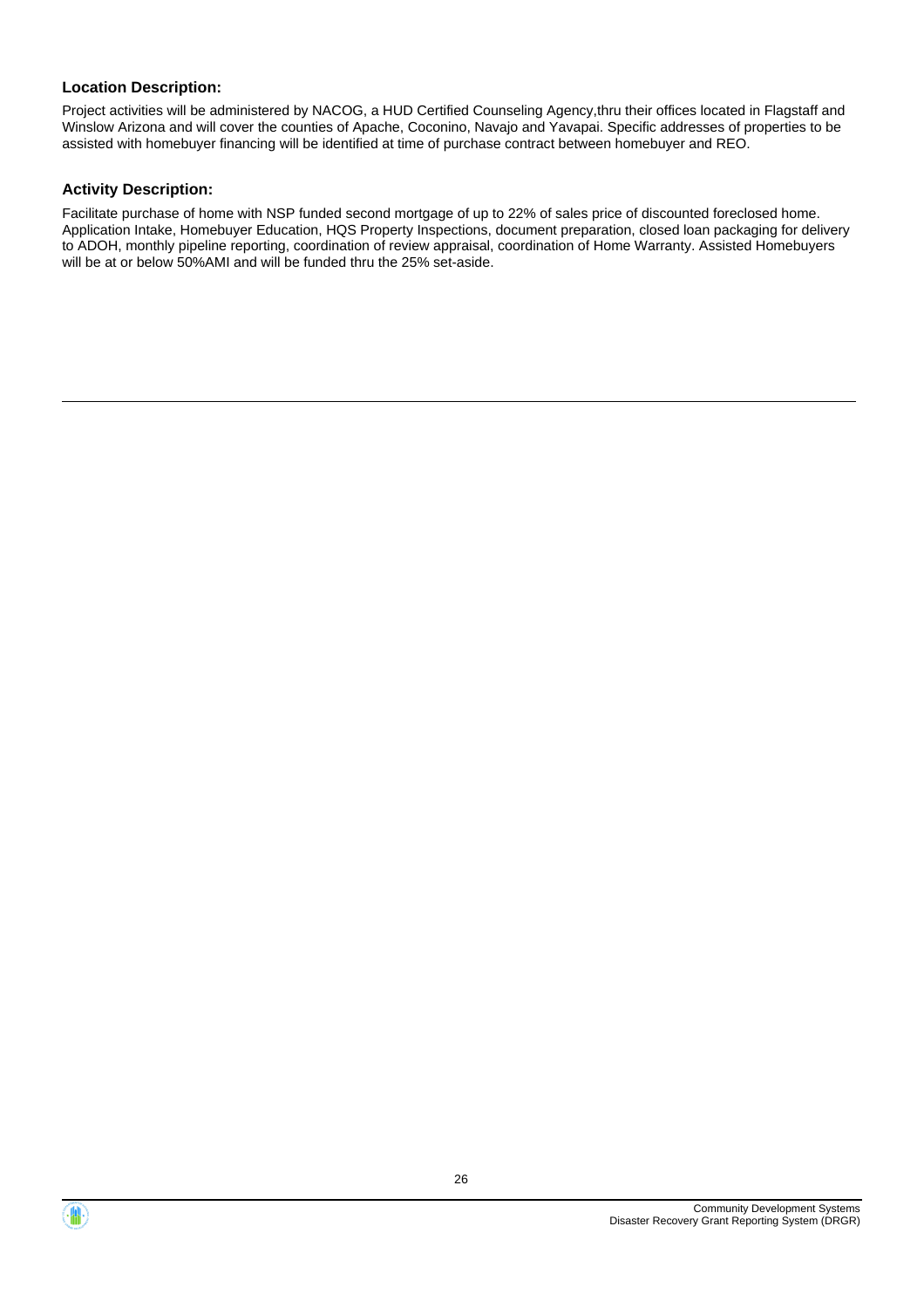**Grantee Activity Number: 044 Activity Title: YourWayHomeAZ - 50%AMI set aside**

| <b>Activitiy Type:</b>                                                                                                                                        |                                          | <b>Activity Status:</b>                 |            |                       |  |
|---------------------------------------------------------------------------------------------------------------------------------------------------------------|------------------------------------------|-----------------------------------------|------------|-----------------------|--|
| Homeownership Assistance to low- and moderate-income                                                                                                          |                                          | Completed                               |            |                       |  |
| <b>Project Number:</b>                                                                                                                                        |                                          | <b>Project Title:</b>                   |            |                       |  |
| B-08-DN-04-0001-02                                                                                                                                            |                                          | <b>Financing Mechanism</b>              |            |                       |  |
| <b>Projected Start Date:</b>                                                                                                                                  |                                          | <b>Projected End Date:</b>              |            |                       |  |
| 07/01/2009                                                                                                                                                    |                                          | 09/11/2012                              |            |                       |  |
| <b>Project Draw Block by HUD:</b><br>Not Blocked                                                                                                              | Project Draw Block Date by HUD:          |                                         |            |                       |  |
| <b>Activity Draw Block by HUD:</b><br>Not Blocked                                                                                                             |                                          | <b>Activity Draw Block Date by HUD:</b> |            |                       |  |
| <b>Block Drawdown By Grantee:</b><br>Not Blocked                                                                                                              |                                          |                                         |            |                       |  |
| <b>National Objective:</b>                                                                                                                                    |                                          | \$83,449.00<br><b>Total Budget:</b>     |            |                       |  |
| LH25: Funds targeted for housing for households whose incomes<br>are at or under 50% Area Median Income.<br><b>Environmental Assessment:</b><br><b>EXEMPT</b> | <b>Other Funds</b><br><b>Total Funds</b> |                                         |            | \$0.00<br>\$83,449.00 |  |
| <b>Benefit Report Type:</b><br>Direct (Households)                                                                                                            |                                          |                                         |            |                       |  |
| <b>Proposed Beneficiaries</b>                                                                                                                                 | <b>Total</b>                             | Low                                     | <b>Mod</b> | Low/Mod%              |  |
| # Owner Households                                                                                                                                            | 4                                        | 4                                       |            | 100.00                |  |
| # of Households                                                                                                                                               | 4                                        | 4                                       |            | 100.00                |  |
| <b>Proposed Accomplishments</b>                                                                                                                               |                                          | <b>Total</b>                            |            |                       |  |
| # of Singlefamily Units                                                                                                                                       |                                          | 4                                       |            |                       |  |
| # of Housing Units                                                                                                                                            |                                          | 4                                       |            |                       |  |
|                                                                                                                                                               |                                          |                                         |            |                       |  |

| Activity is being carried out by Grantee: | Activity is being carried out through: |
|-------------------------------------------|----------------------------------------|
| No                                        |                                        |

## **Organization carrying out Activity:**

SouthEastern Arizona Governments Organization (SEAGO)

## **Proposed budgets for organizations carrying out Activity:**

| <b>Responsible Organization</b>                       | <b>Organization Type</b> | <b>Proposed</b> |
|-------------------------------------------------------|--------------------------|-----------------|
| ADOH                                                  | State Agency             | \$ 0.00         |
| SouthEastern Arizona Governments Organization (SEAGO) | <b>Local Government</b>  | \$83,449.00     |

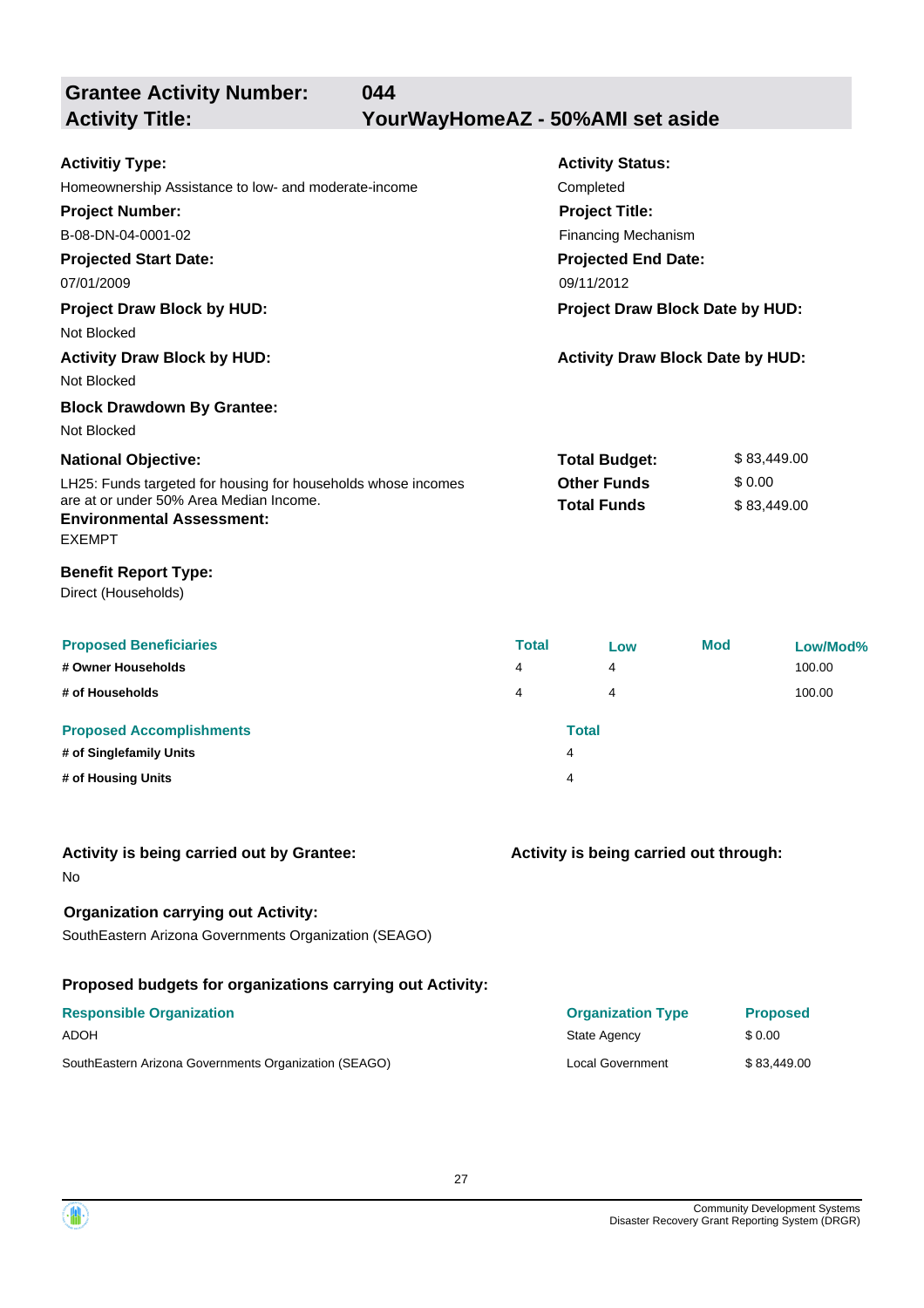Project activities will be administered by SEAGO, a HUD Certified Counseling Agency,thru their offices located in Bisbee Arizona and will cover the counties of Cochise, Graham, Greenlee and Santa Cruz. Specific addresses of properties to be assisted with homebuyer financing will be identified at time of purchase contract between homebuyer and REO.

#### **Activity Description:**

Facilitate purchase of home with NSP funded second mortgage of up to 22% of sales price of discounted foreclosed home. Application Intake, Homebuyer Education, HQS Property Inspections, document preparation, closed loan packaging for delivery to ADOH, monthly pipeline reporting, coordination of review appraisal, coordination of Home Warranty. Assisted Homebuyers will be at or below 50%AMI and will be funded thru the 25% set-aside.



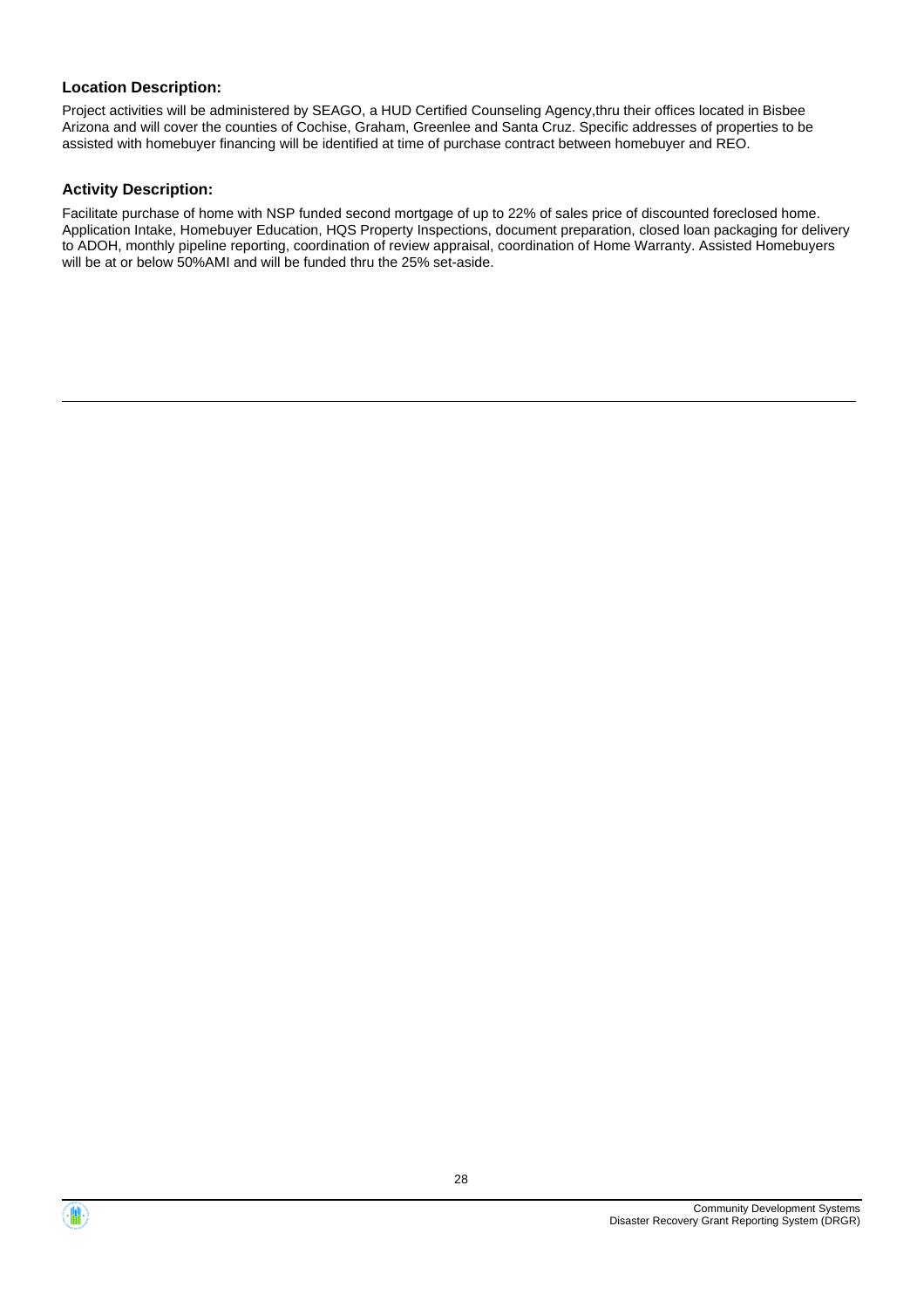**Grantee Activity Number: Projected Start Date: Activity Status: Projected End Date: 055 Activitiy Type:** 07/01/2009 09/11/2012 Homeownership Assistance to low- and moderate-income Completed **Activity Title: YourWayHomeAZ - 50%AMI set aside Project Number:** B-08-DN-04-0001-02 **Project Title:** Financing Mechanism

**Project Draw Block by HUD: Project Draw Block Date by HUD:** Not Blocked **Activity Draw Block by HUD: Activity Draw Block Date by HUD:** Not Blocked **Block Drawdown By Grantee:**

#### LH25: Funds targeted for housing for households whose incomes are at or under 50% Area Median Income. **National Objective: Total Budget:** \$ 189,094.00 **Other Funds** \$ 0.00 **Total Funds** \$ 189,094.00 Not Blocked

## **Environmental Assessment:**

EXEMPT

#### **Benefit Report Type:**

Direct (Households)

| <b>Proposed Beneficiaries</b><br># Owner Households | <b>Total</b><br>9 |              | Low<br>9 | <b>Mod</b> | Low/Mod%<br>100.00 |
|-----------------------------------------------------|-------------------|--------------|----------|------------|--------------------|
| # of Households                                     | 9                 |              | 9        |            | 100.00             |
| <b>Proposed Accomplishments</b>                     |                   | <b>Total</b> |          |            |                    |
| # of Singlefamily Units                             |                   | 9            |          |            |                    |
| # of Housing Units                                  |                   | 9            |          |            |                    |

## **Activity is being carried out by Grantee:**

No

## **Organization carrying out Activity:**

Community Action Human Resources Agency (CAHRA)

## **Proposed budgets for organizations carrying out Activity:**

| <b>Responsible Organization</b>                 | <b>Organization Type</b> | <b>Proposed</b> |
|-------------------------------------------------|--------------------------|-----------------|
| <b>ADOH</b>                                     | State Agency             | \$ 0.00         |
| Community Action Human Resources Agency (CAHRA) | Non-Profit               | \$189.094.00    |

**Activity is being carried out through:**

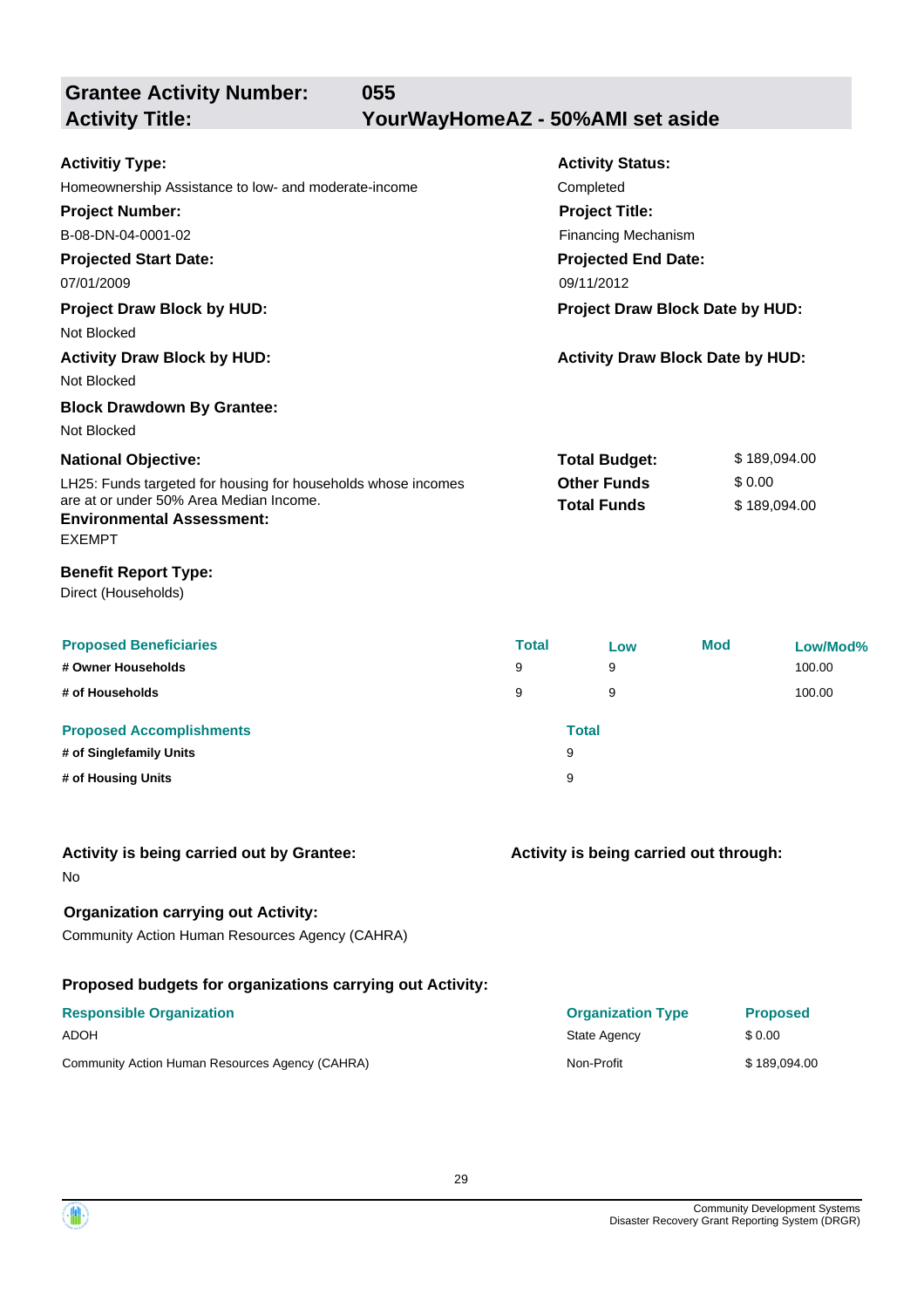Project activities will be administered by CAHRA, a HUD Certified Counseling Agency,thru their offices located in Eloy Arizona and will cover the counties of Gila and Pinal. Specific addresses of properties to be assisted with homebuyer financing will be identified at time of purchase contract between homebuyer and REO.

#### **Activity Description:**

Facilitate purchase of home with NSP funded second mortgage of up to 22% of sales price of discounted foreclosed home. Application Intake, Homebuyer Education, HQS Property Inspections, document preparation, closed loan packaging for delivery to ADOH, monthly pipeline reporting, coordination of review appraisal, coordination of Home Warranty. Assisted Homebuyers will be at or below 50%AMI and will be funded thru the 25% set-aside.



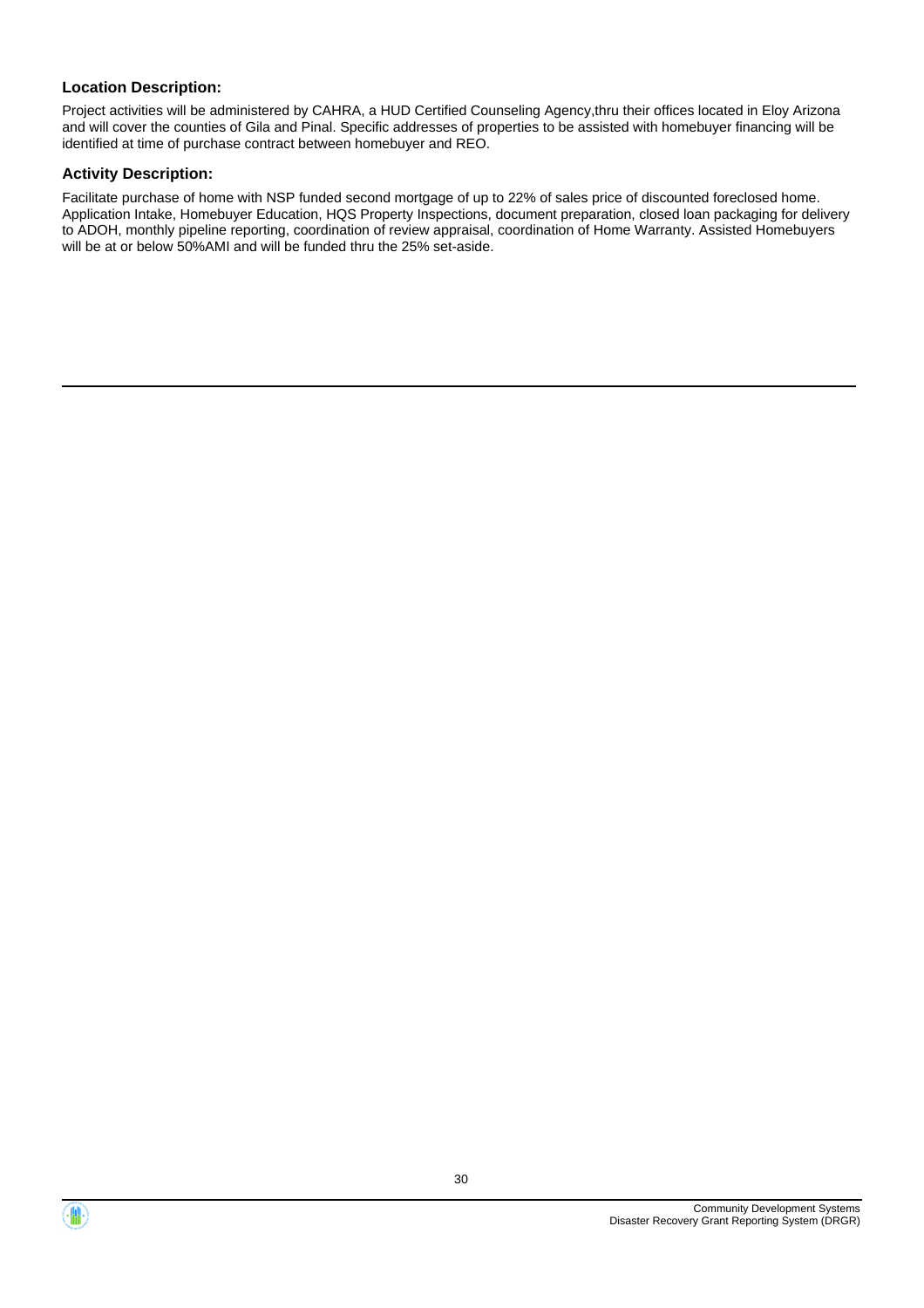**Grantee Activity Number: Projected Start Date: Activity Status: Projected End Date: 066 Activitiy Type:** 07/01/2009 09/11/2012 Homeownership Assistance to low- and moderate-income Completed **Activity Title: YourWayHomeAZ - 50%AMI set aside Project Number:** B-08-DN-04-0001-02 **Project Title:** Financing Mechanism **Project Draw Block by HUD: Project Draw Block Date by HUD:** Not Blocked **Activity Draw Block by HUD: Activity Draw Block Date by HUD:** Not Blocked

**Block Drawdown By Grantee:** Not Blocked

| <b>National Objective:</b>                                    | <b>Total Budget:</b> | \$244.069.00 |
|---------------------------------------------------------------|----------------------|--------------|
| LH25: Funds targeted for housing for households whose incomes | <b>Other Funds</b>   | \$ 0.00      |
| are at or under 50% Area Median Income.                       | <b>Total Funds</b>   | \$244.069.00 |
| <b>Environmental Assessment:</b>                              |                      |              |

### EXEMPT

**Benefit Report Type:**

Direct (Households)

| <b>Proposed Beneficiaries</b>   | <b>Total</b> | Low          | <b>Mod</b> | Low/Mod% |
|---------------------------------|--------------|--------------|------------|----------|
| # Owner Households              | 10           | 10           |            | 100.00   |
| # of Households                 | 10           | 10           |            | 100.00   |
| <b>Proposed Accomplishments</b> |              | <b>Total</b> |            |          |
| # of Singlefamily Units         |              | 10           |            |          |
| # of Housing Units              |              | 10           |            |          |

#### **Activity is being carried out by Grantee:**

No

### **Organization carrying out Activity:**

Family Housing Resources

#### **Proposed budgets for organizations carrying out Activity:**

# **Responsible Organization**

#### **Activity is being carried out through:**

| <b>Responsible Organization</b> | <b>Organization Type</b> | <b>Proposed</b> |
|---------------------------------|--------------------------|-----------------|
| ADOH                            | State Agency             | \$0.00          |
| Family Housing Resources        | Non-Profit               | \$244.069.00    |

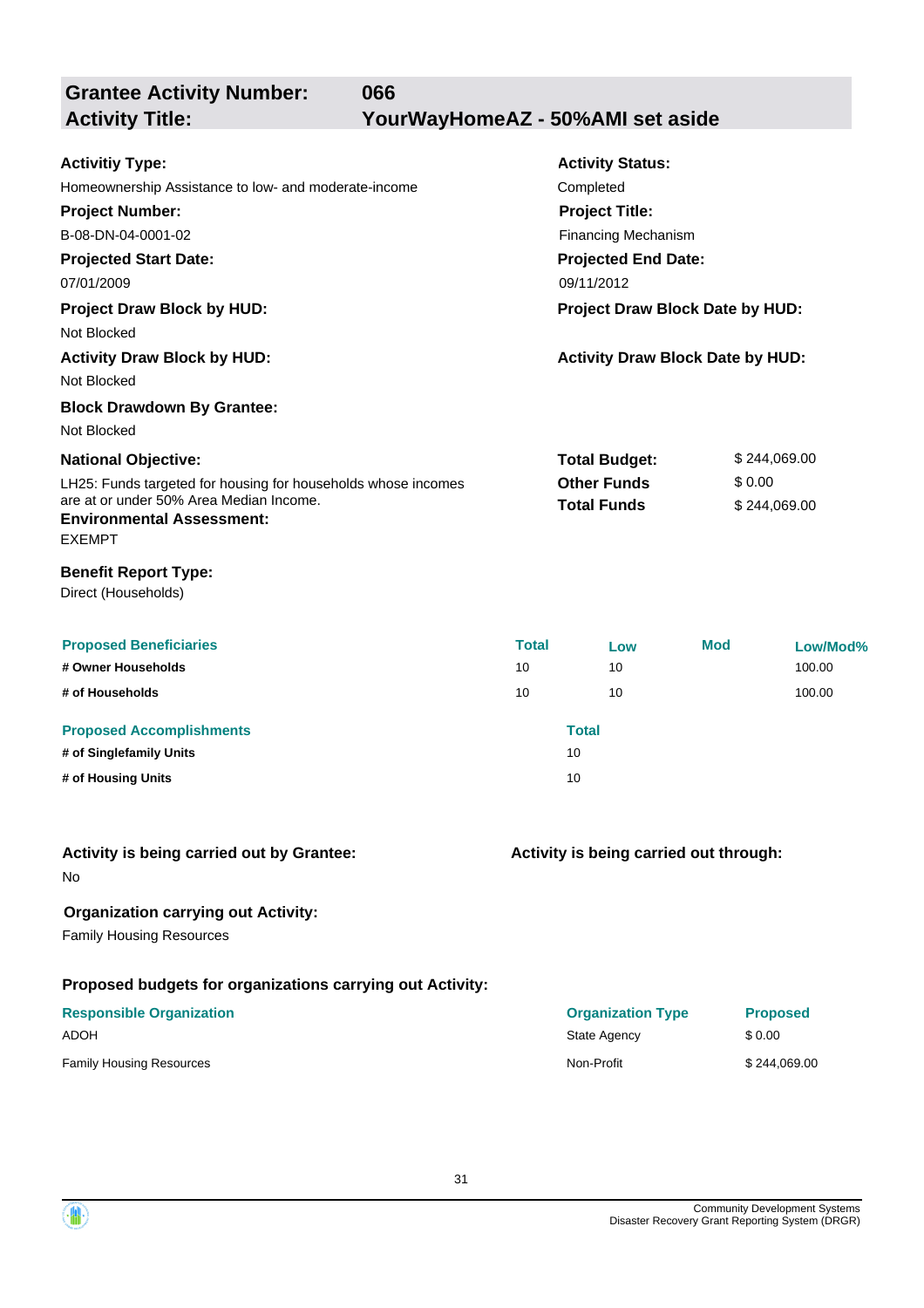Project activties will be administered by Family Housing Resources, a HUD Certified Counseling Agency thru their offices located in Tucson Arizona and will cover Pima County. Specific addresses of properties to be assisted with homebuyer financing will be identified at time of purchase contract between homebuyer and REO

#### **Activity Description:**

Facilitate purchase of home with NSP funded second mortgage of up to 22% of sales price of discounted foreclosed home. Application Intake, Homebuyer Education, HQS Property Inspections, document preparation, closed loan packaging for delivery to ADOH, monthly pipeline reporting, coordination of review appraisal, coordination of Home Warranty. Assisted Homebuyers will be at or below 50%AMI and will be funded thru the 25% set-aside.



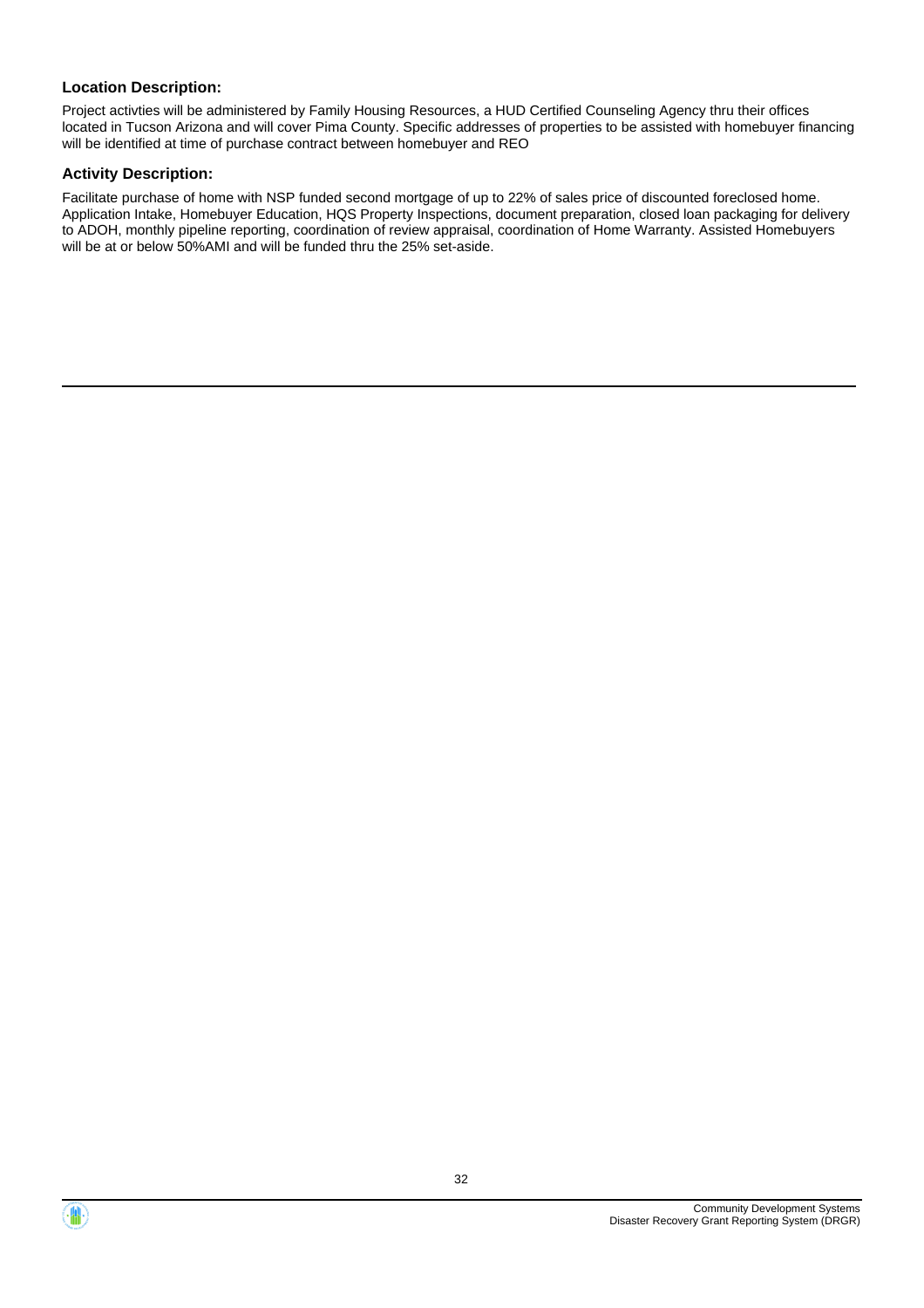**Grantee Activity Number: Activity Status: 077 Activitiy Type: Activity Title: YourWayHomeAZ - 50%AMI set aside**

| ACUVIUY TYPE.                                                               |                            | ACTIVITY STATUS.                        |            |             |  |
|-----------------------------------------------------------------------------|----------------------------|-----------------------------------------|------------|-------------|--|
| Homeownership Assistance to low- and moderate-income                        |                            | Completed                               |            |             |  |
| <b>Project Number:</b>                                                      |                            | <b>Project Title:</b>                   |            |             |  |
| B-08-DN-04-0001-02                                                          |                            | <b>Financing Mechanism</b>              |            |             |  |
| <b>Projected Start Date:</b>                                                | <b>Projected End Date:</b> |                                         |            |             |  |
| 09/11/2012<br>07/01/2009                                                    |                            |                                         |            |             |  |
| <b>Project Draw Block by HUD:</b><br>Project Draw Block Date by HUD:        |                            |                                         |            |             |  |
| Not Blocked                                                                 |                            |                                         |            |             |  |
| <b>Activity Draw Block by HUD:</b>                                          |                            | <b>Activity Draw Block Date by HUD:</b> |            |             |  |
| Not Blocked                                                                 |                            |                                         |            |             |  |
| <b>Block Drawdown By Grantee:</b>                                           |                            |                                         |            |             |  |
| Not Blocked                                                                 |                            |                                         |            |             |  |
| <b>National Objective:</b>                                                  |                            | <b>Total Budget:</b>                    |            | \$43,876.00 |  |
| LH25: Funds targeted for housing for households whose incomes               |                            | <b>Other Funds</b>                      | \$0.00     |             |  |
| are at or under 50% Area Median Income.<br><b>Environmental Assessment:</b> |                            | <b>Total Funds</b><br>\$43,876.00       |            |             |  |
| <b>EXEMPT</b>                                                               |                            |                                         |            |             |  |
| <b>Benefit Report Type:</b>                                                 |                            |                                         |            |             |  |
| Direct (Households)                                                         |                            |                                         |            |             |  |
|                                                                             |                            |                                         |            |             |  |
| <b>Proposed Beneficiaries</b>                                               | <b>Total</b>               | Low                                     | <b>Mod</b> | Low/Mod%    |  |
| # Owner Households                                                          | 2                          | 2                                       |            | 100.00      |  |
| # of Households                                                             | 2                          | 2                                       |            | 100.00      |  |
| <b>Proposed Accomplishments</b>                                             |                            | <b>Total</b>                            |            |             |  |
| # of Singlefamily Units                                                     |                            | $\overline{2}$                          |            |             |  |

- 
- **# of Housing Units** 2

| Activity is being carried out by Grantee: |  |  |  |
|-------------------------------------------|--|--|--|

#### **Activity is being carried out through:**

No

## **Organization carrying out Activity:**

Old Pueblo Community Foundation

## **Proposed budgets for organizations carrying out Activity:**

| <b>Responsible Organization</b> | <b>Organization Type</b> | <b>Proposed</b> |
|---------------------------------|--------------------------|-----------------|
| ADOH                            | State Agency             | \$ 0.00         |
| Old Pueblo Community Foundation | Non-Profit               | \$43.876.00     |

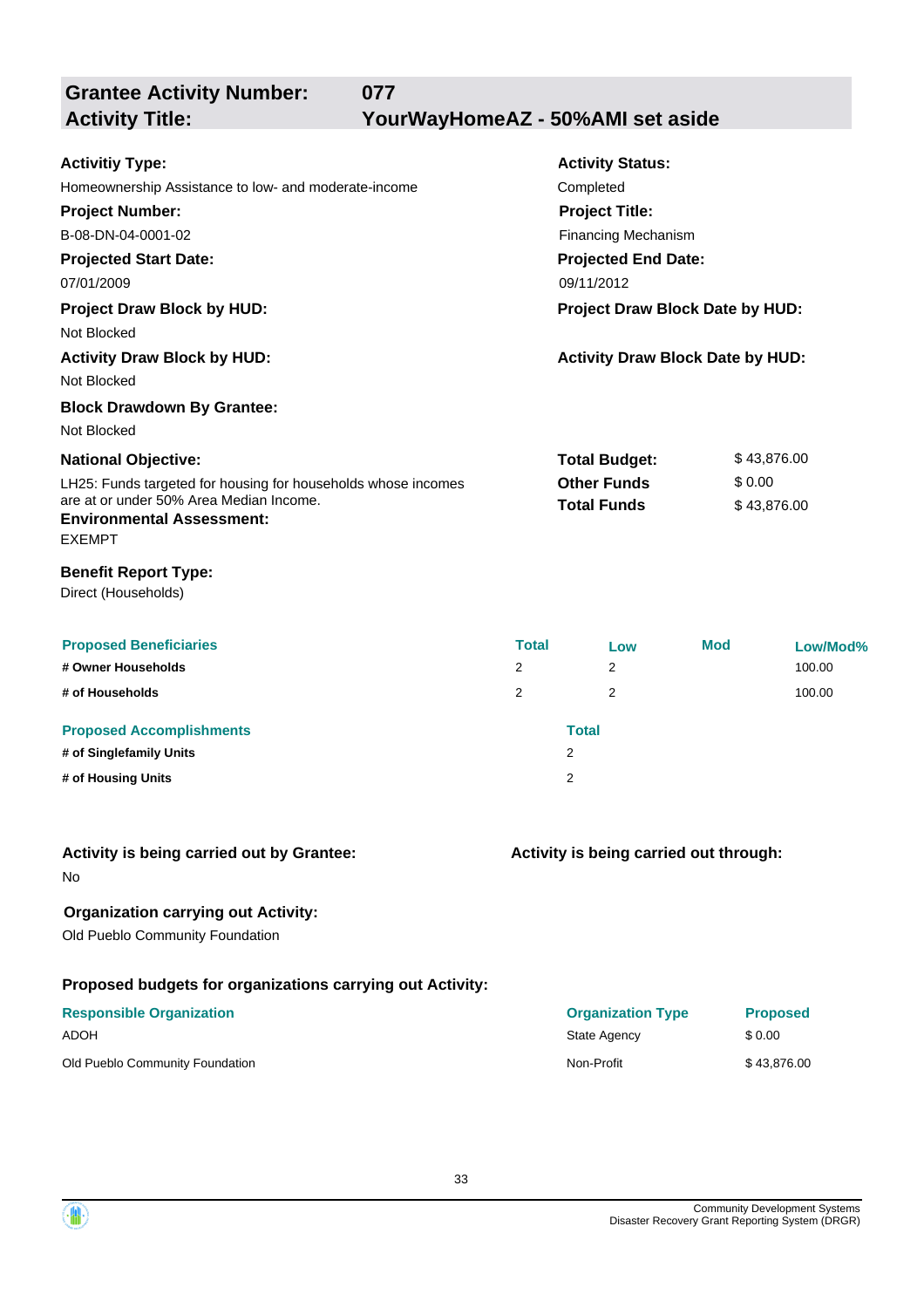Project Activities will be administered by Old Pueblo, a Hud Certified Housing Counseling Agency thru their offices in Tucson Arizona and will cover Pima County. Specific Addresses of properties to be assisted with homebuyer financing will be identified at time of purchase contract between homebuyer and REO

#### **Activity Description:**

Facilitate purchase of home with NSP funded second mortgage of up to 22% of sales price of discounted foreclosed home. Application Intake, Homebuyer Education, HQS Property Inspections, document preparation, closed loan packaging for delivery to ADOH, monthly pipeline reporting, coordination of review appraisal, coordination of Home Warranty. Assisted Homebuyers will be at or below 50%AMI and will be funded thru the 25% set-aside.



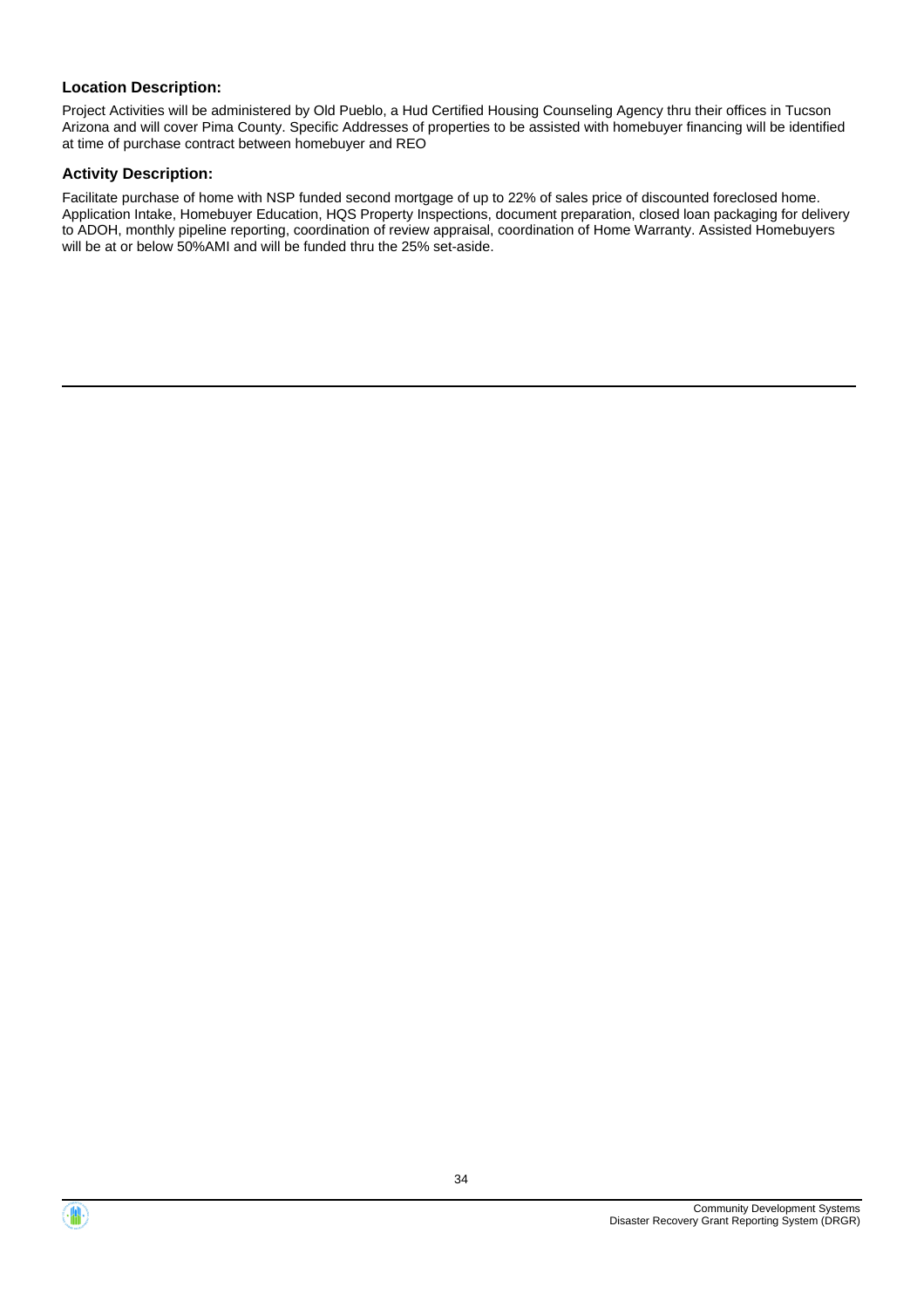**Grantee Activity Number: Activity Status: 088 Activitiy Type:** Homeownership Assistance to low- and moderate-income Completed **Activity Title: YourWayHomeAZ - 50%AMI set aside**

**Projected Start Date: National Objective: Projected End Date:** 07/01/2009 09/11/2012 **Project Number:** B-08-DN-04-0001-02 **Project Title:** Financing Mechanism **Total Budget:** \$ 54,878.00 **Project Draw Block by HUD: Project Draw Block Date by HUD:** Not Blocked **Activity Draw Block by HUD: Activity Draw Block Date by HUD:** Not Blocked **Block Drawdown By Grantee:** Not Blocked

LH25: Funds targeted for housing for households whose incomes are at or under 50% Area Median Income. **Other Funds** \$ 0.00 **Total Funds** \$ 54,878.00 **Environmental Assessment:** EXEMPT

#### **Benefit Report Type:**

Direct (Households)

| <b>Proposed Beneficiaries</b>   | <b>Total</b> |              | Low | <b>Mod</b> | Low/Mod% |
|---------------------------------|--------------|--------------|-----|------------|----------|
| # Owner Households              | 3            |              | 3   |            | 100.00   |
| # of Households                 | 3            |              | 3   |            | 100.00   |
| <b>Proposed Accomplishments</b> |              | <b>Total</b> |     |            |          |
| # of Singlefamily Units         |              | 3            |     |            |          |
| # of Housing Units              |              | 3            |     |            |          |

#### **Activity is being carried out by Grantee:**

No

## **Organization carrying out Activity:**

Genesis Housing Services

## **Proposed budgets for organizations carrying out Activity:**

# **Responsible Organization Organization Type Proposed** ADOH State Agency \$ 0.00 Genesis Housing Services **Non-Profit** \$ 54,878.00

**Activity is being carried out through:**

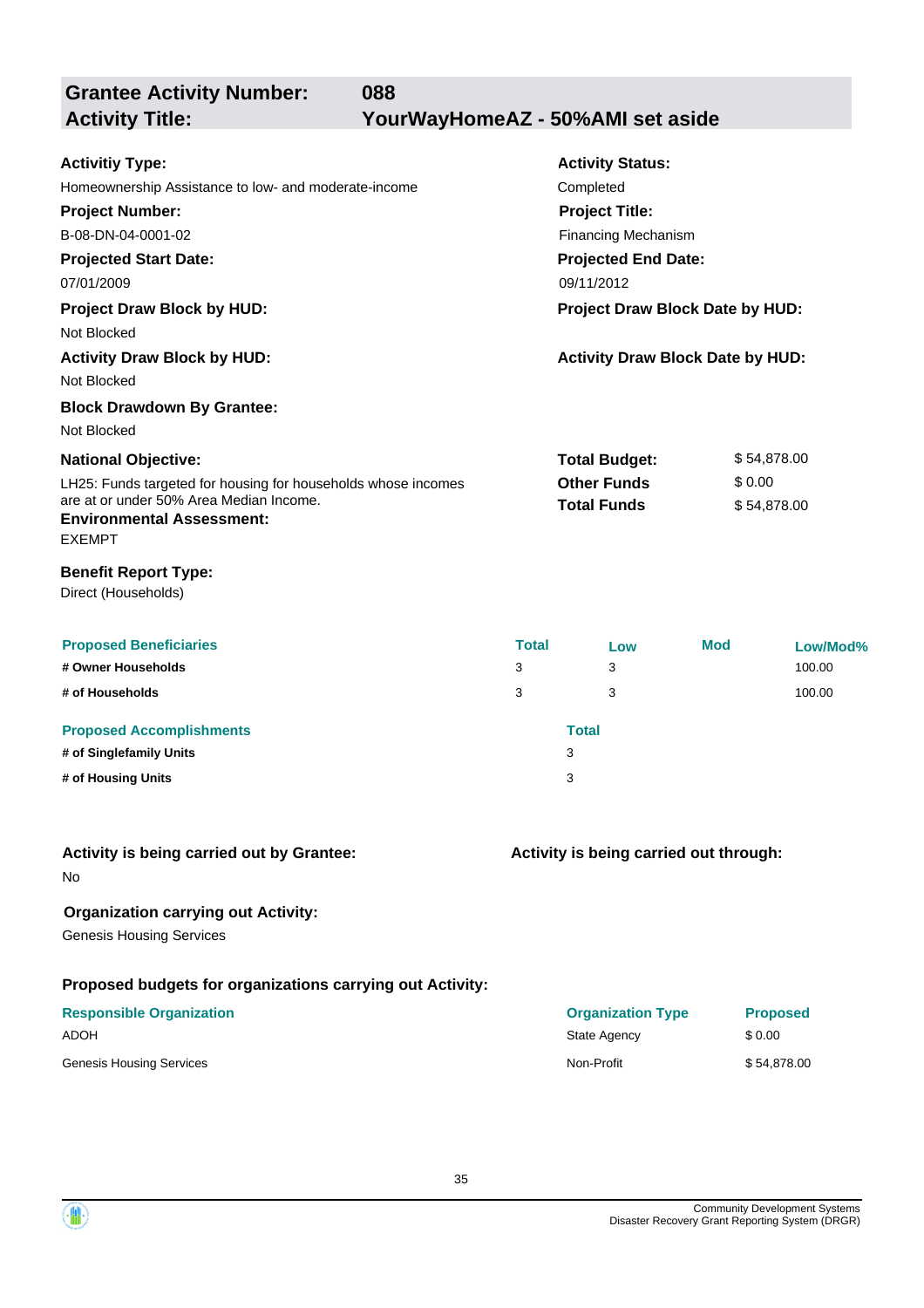Project Activities will be administered by Genesis, a HUD Certified Housing Counseling Agency, thru their offices in Gilbert Arizona and will cover Maricopa County. Specific addresses of properties to be assisted with homebuyer financing will be identified at the time of purchase contract between homebuyer and REO

#### **Activity Description:**

Facilitate purchase of home with NSP funded second mortgage of up to 22% of sales price of discounted foreclosed home. Application Intake, Homebuyer Education, HQS Property Inspections, document preparation, closed loan packaging for delivery to ADOH, monthly pipeline reporting, coordination of review appraisal, coordination of Home Warranty. Assisted Homebuyers will be at or below 50%AMI and will be funded thru the 25% set-aside.



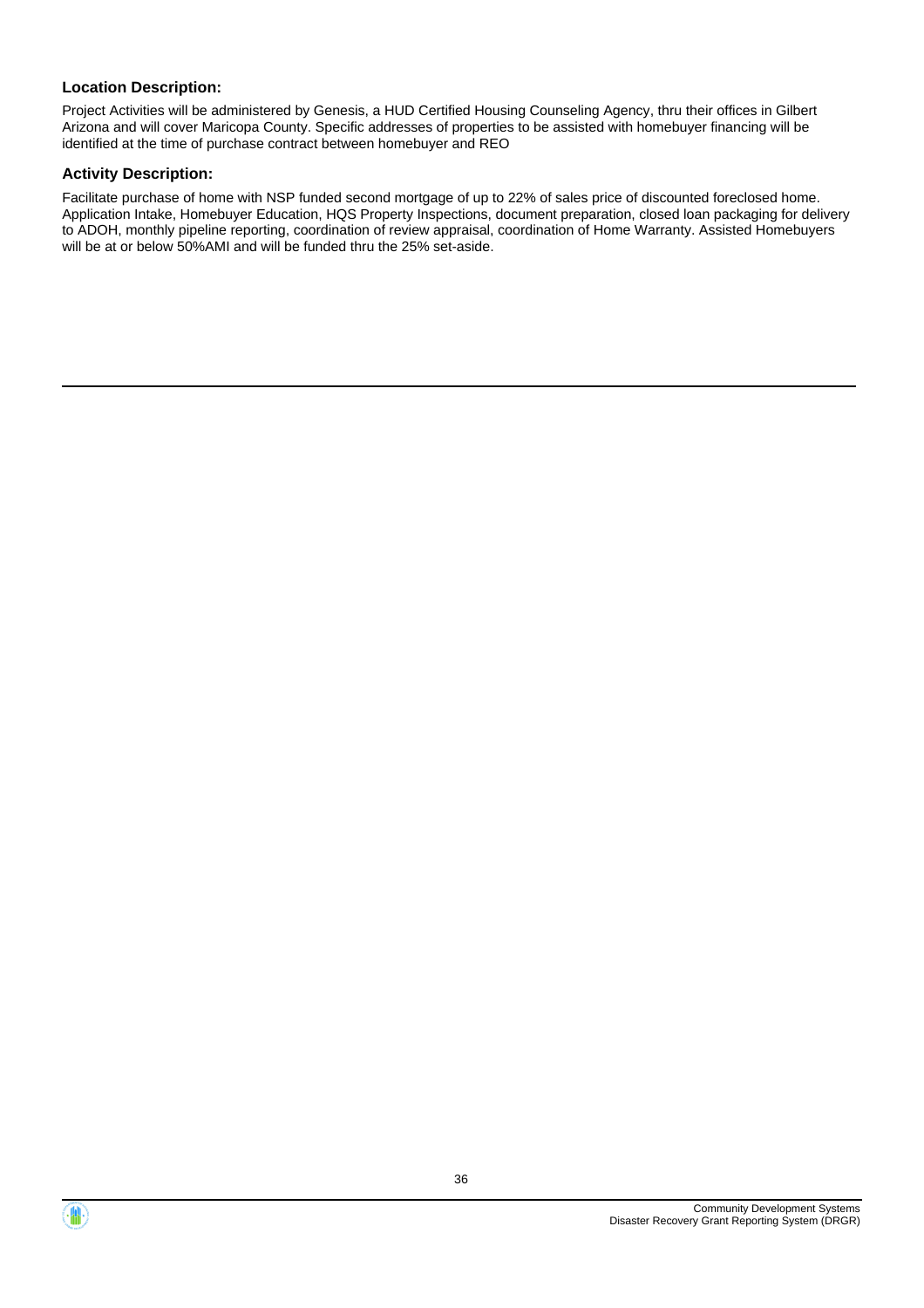**Grantee Activity Number: Projected Start Date: Activity Status: Projected End Date: 099 Activitiy Type:** Homeownership Assistance to low- and moderate-income Completed **Activity Title: YourWayHomeAZ - 50%AMI set aside Project Number:** B-08-DN-04-0001-02 **Project Title:** Financing Mechanism

07/01/2009 09/11/2012 **Project Draw Block by HUD: Project Draw Block Date by HUD:** Not Blocked **Activity Draw Block by HUD: Activity Draw Block Date by HUD:** Not Blocked **Block Drawdown By Grantee:**

LH25: Funds targeted for housing for households whose incomes are at or under 50% Area Median Income. **National Objective: Total Budget:** \$ 110,951.00 **Other Funds** \$ 0.00 **Total Funds** \$ 110,951.00 **Environmental Assessment:**

# EXEMPT

#### **Benefit Report Type:**

Direct (Households)

Not Blocked

| <b>Proposed Beneficiaries</b><br># Owner Households | <b>Total</b><br>5 | Low<br>5     | <b>Mod</b> | Low/Mod%<br>100.00 |
|-----------------------------------------------------|-------------------|--------------|------------|--------------------|
| # of Households                                     | 5                 | 5            |            | 100.00             |
| <b>Proposed Accomplishments</b>                     |                   | <b>Total</b> |            |                    |
| # of Singlefamily Units                             |                   | 5            |            |                    |
| # of Housing Units                                  |                   | 5            |            |                    |

#### **Activity is being carried out by Grantee:**

No

### **Organization carrying out Activity:**

Neighborhood Housing Services of Phoenix

#### **Proposed budgets for organizations carrying out Activity:**

| <b>Responsible Organization</b>          | <b>Organization Type</b> | <b>Proposed</b> |
|------------------------------------------|--------------------------|-----------------|
| ADOH                                     | State Agency             | \$ 0.00         |
| Neighborhood Housing Services of Phoenix | Non-Profit               | \$110.951.00    |

**Activity is being carried out through:**

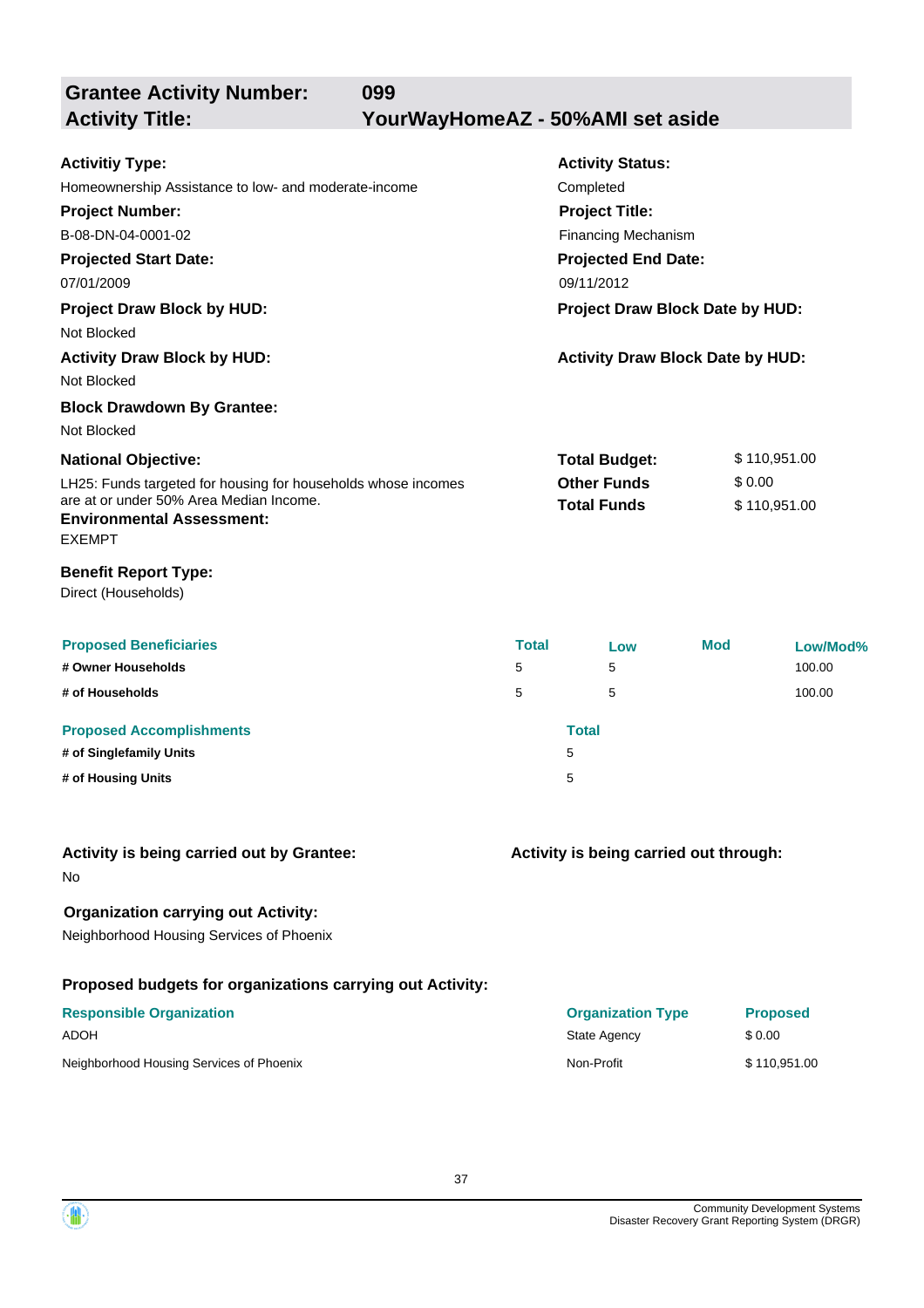Project activities will be administered by NHS, a HUD Certified Housing Counseling Agency, thru their offices located in Phoenix Arizona and will cover Maricopa County. Specific addresses of properties to be assisted with homebuyer financing will be identified at time of purchase contract between homebuyer and REO.

#### **Activity Description:**

Facilitate purchase of home with NSP funded second mortgage of up to 22% of sales price of discounted foreclosed home. Application Intake, Homebuyer Education, HQS Property Inspections, document preparation, closed loan packaging for delivery to ADOH, monthly pipeline reporting, coordination of review appraisal, coordination of Home Warranty. Assisted Homebuyers will be at or below 50%AMI and will be funded thru the 25% set-aside.

## **Project # / Title: B-08-DN-04-0001-03 / Redevelopment**

| <b>Grantee Activity Number:</b><br><b>Activity Title:</b>                                                                                                      | 019<br><b>Redevelopment</b> |              |                                                                  |                 |                            |
|----------------------------------------------------------------------------------------------------------------------------------------------------------------|-----------------------------|--------------|------------------------------------------------------------------|-----------------|----------------------------|
| <b>Activitiy Type:</b><br>Rehabilitation/reconstruction of residential structures                                                                              |                             |              | <b>Activity Status:</b><br><b>Under Way</b>                      |                 |                            |
| <b>Project Number:</b><br>B-08-DN-04-0001-03                                                                                                                   |                             |              | <b>Project Title:</b><br>Redevelopment                           |                 |                            |
| <b>Projected Start Date:</b><br>03/12/2010                                                                                                                     |                             |              | <b>Projected End Date:</b><br>03/29/2013                         |                 |                            |
| <b>Project Draw Block by HUD:</b><br>Not Blocked                                                                                                               |                             |              | Project Draw Block Date by HUD:                                  |                 |                            |
| <b>Activity Draw Block by HUD:</b><br>Not Blocked                                                                                                              |                             |              | <b>Activity Draw Block Date by HUD:</b>                          |                 |                            |
| <b>Block Drawdown By Grantee:</b><br>Not Blocked                                                                                                               |                             |              |                                                                  |                 |                            |
| <b>National Objective:</b><br>LMMI: Low, Moderate and Middle Income National Objective for<br>NSP Only<br><b>Environmental Assessment:</b><br><b>COMPLETED</b> |                             |              | <b>Total Budget:</b><br><b>Other Funds</b><br><b>Total Funds</b> | \$0.00          | \$94,460.63<br>\$94,460.63 |
| <b>Benefit Report Type:</b><br>Direct (Households)                                                                                                             |                             |              |                                                                  |                 |                            |
| <b>Proposed Beneficiaries</b><br># Renter Households                                                                                                           | 1                           | <b>Total</b> | Low                                                              | <b>Mod</b><br>1 | Low/Mod%<br>100.00         |
| # of Households<br><b>Proposed Accomplishments</b>                                                                                                             | 1                           |              | <b>Total</b>                                                     | 1               | 100.00                     |

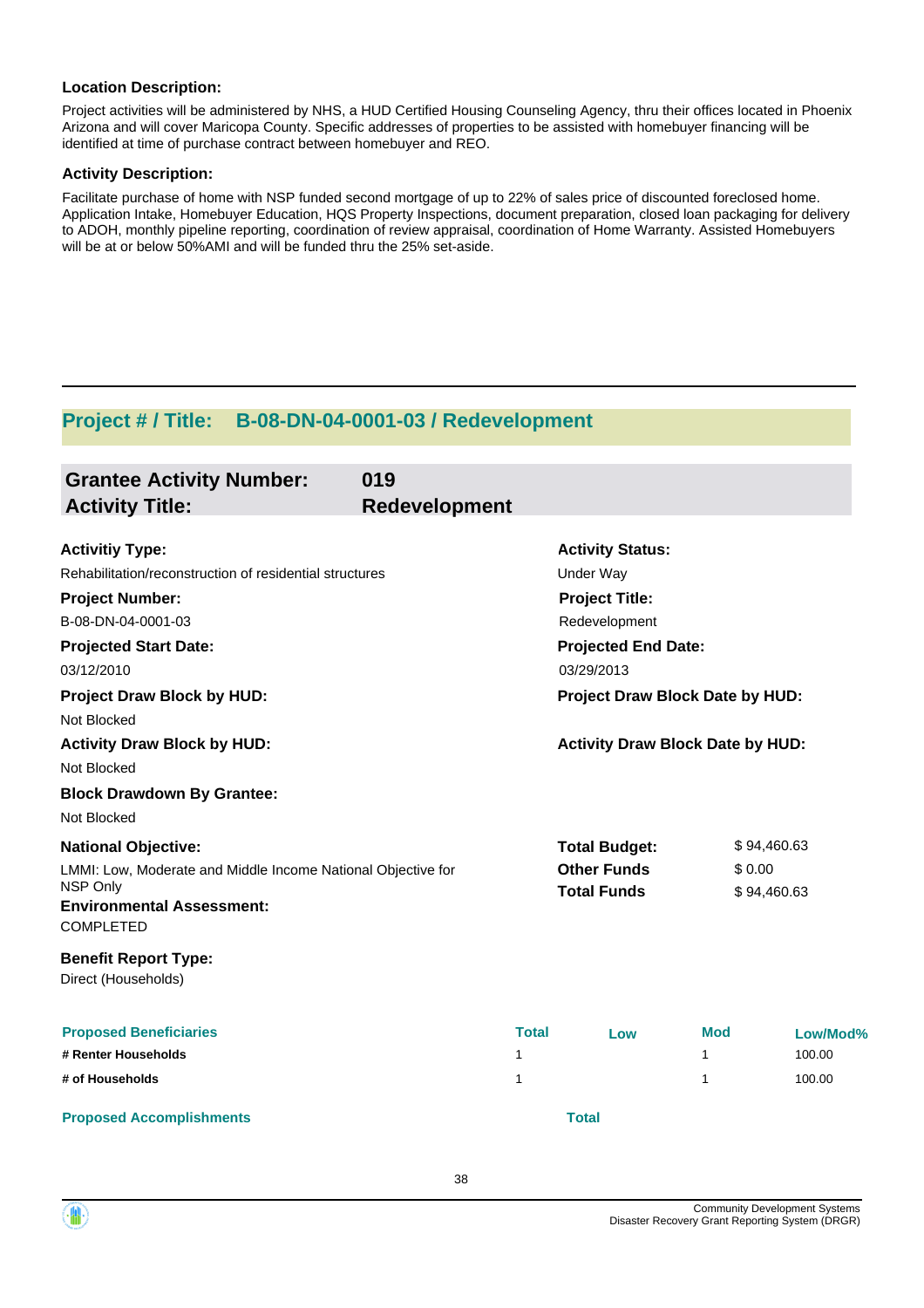| # of Multifamily Units |  |
|------------------------|--|
| # of Housing Units     |  |
| # of Properties        |  |

#### **Activity is being carried out by Grantee:**

No

#### **Organization carrying out Activity:**

Glenn-Verde Housing, Inc.2

#### **Proposed budgets for organizations carrying out Activity:**

#### **Responsible Organization Organization Type Proposed**

Glenn-Verde Housing, Inc.2 **Non-Profit** \$ 94,460.63

**Activity is being carried out through:**

#### **Location Description:**

Glenn Verde Apartments, 3422-3440 E. Glenn, Tucson AZ 85713

#### **Activity Description:**

Rehabilitation of foreclosed multifamily property with 6 buildings that consist of 24 one and two bedroom townhome units to serve very low income and homeless families. 23 units will serve families at or below 50% AMI and are reported under activity 021. One unit reported under this activity will serve family under 60%AMI.

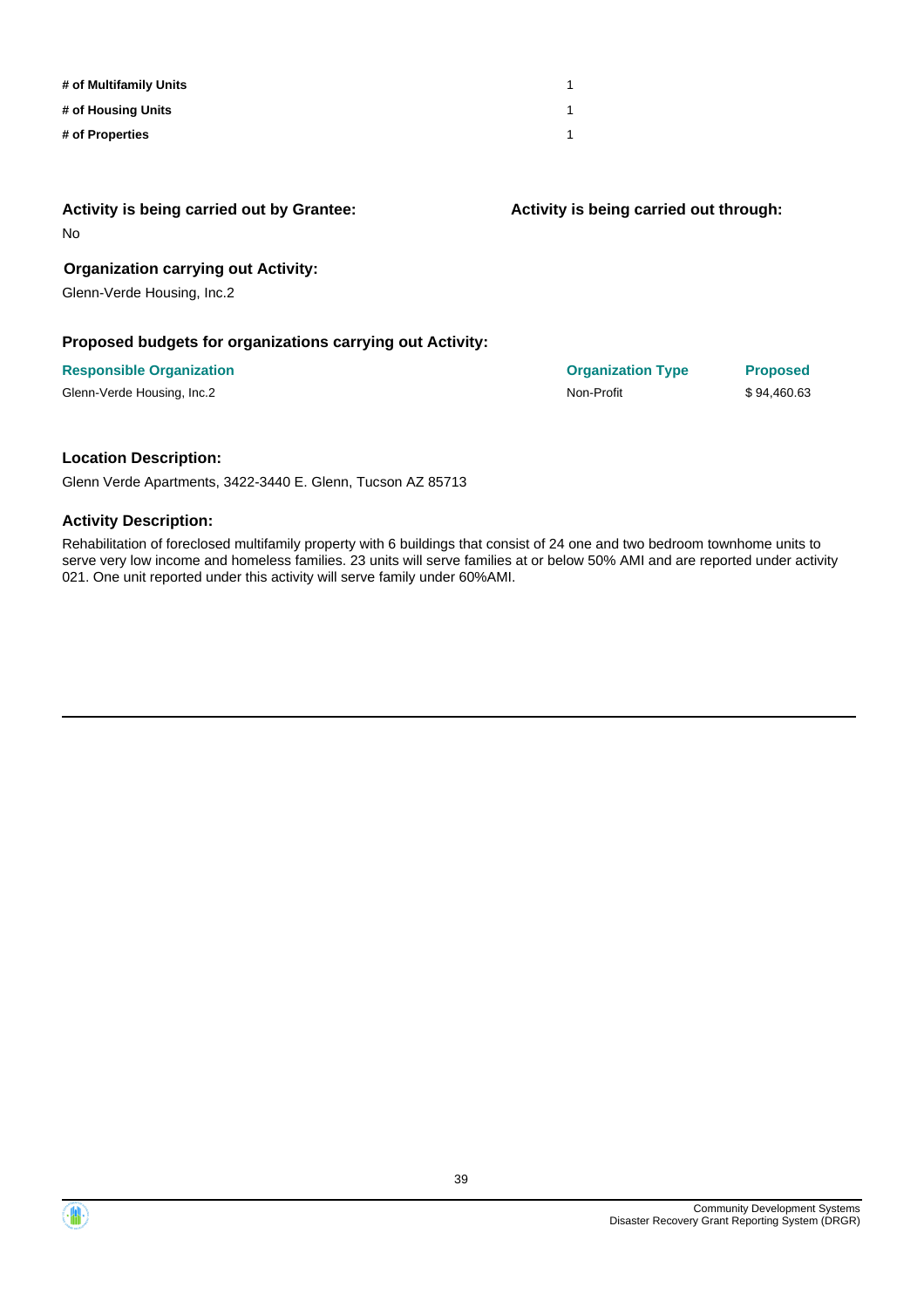| <b>Grantee Activity Number:</b><br>020<br><b>Activity Title:</b>            | <b>Multi-family Redevelopment</b>                                                                                   |                                         |              |              |
|-----------------------------------------------------------------------------|---------------------------------------------------------------------------------------------------------------------|-----------------------------------------|--------------|--------------|
|                                                                             |                                                                                                                     |                                         |              |              |
| <b>Activitiy Type:</b>                                                      |                                                                                                                     | <b>Activity Status:</b>                 |              |              |
| Acquisition - general                                                       |                                                                                                                     | Completed                               |              |              |
| <b>Project Number:</b>                                                      |                                                                                                                     | <b>Project Title:</b>                   |              |              |
| B-08-DN-04-0001-03                                                          |                                                                                                                     | Redevelopment                           |              |              |
| <b>Projected Start Date:</b>                                                |                                                                                                                     | <b>Projected End Date:</b>              |              |              |
| 03/12/2010                                                                  |                                                                                                                     | 03/29/2013                              |              |              |
| <b>Project Draw Block by HUD:</b>                                           |                                                                                                                     | Project Draw Block Date by HUD:         |              |              |
| Not Blocked                                                                 |                                                                                                                     |                                         |              |              |
| <b>Activity Draw Block by HUD:</b>                                          |                                                                                                                     | <b>Activity Draw Block Date by HUD:</b> |              |              |
| Not Blocked                                                                 |                                                                                                                     |                                         |              |              |
| <b>Block Drawdown By Grantee:</b>                                           |                                                                                                                     |                                         |              |              |
| Not Blocked                                                                 |                                                                                                                     |                                         |              |              |
| <b>National Objective:</b>                                                  |                                                                                                                     | <b>Total Budget:</b>                    |              | \$732,944.91 |
| are at or under 50% Area Median Income.<br><b>Environmental Assessment:</b> | <b>Other Funds</b><br>\$0.00<br>LH25: Funds targeted for housing for households whose incomes<br><b>Total Funds</b> |                                         | \$732,944.91 |              |
| <b>COMPLETED</b>                                                            |                                                                                                                     |                                         |              |              |
| <b>Benefit Report Type:</b><br>Direct (Households)                          |                                                                                                                     |                                         |              |              |
| <b>Proposed Beneficiaries</b>                                               | <b>Total</b>                                                                                                        | Low                                     | <b>Mod</b>   | Low/Mod%     |
| # Renter Households                                                         |                                                                                                                     |                                         |              | 0.0          |
| # of Households                                                             |                                                                                                                     |                                         |              | 0.0          |
| # of Permanent Jobs Created                                                 |                                                                                                                     |                                         |              | 0.0          |

#### **Proposed Accomplishments Total**

**# of Multifamily Units # of Housing Units**

**Total acquisition compensation to owners**

**# of Parcels acquired voluntarily**

**# of Parcels acquired by admin settlement**

**# of Parcels acquired by condemnation**

**# of Properties**

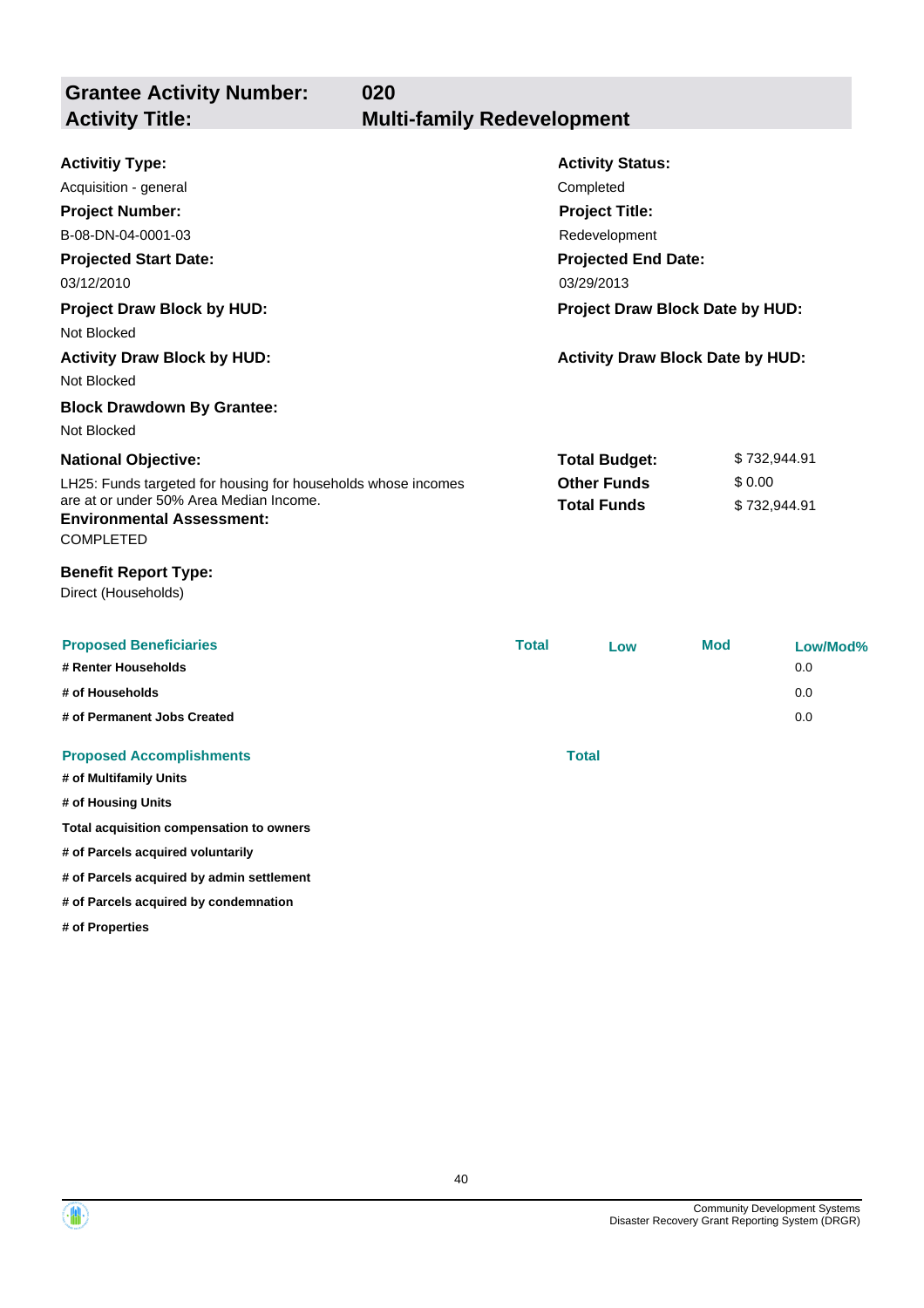#### **Activity is being carried out by Grantee:**

No

### **Organization carrying out Activity:**

Glenn-Verde Housing, Inc.1

#### **Proposed budgets for organizations carrying out Activity:**

**Responsible Organization Organization Type Proposed** Glenn-Verde Housing, Inc.1 1 and 1992 and 1993 and 1993 and 1994. The State of the State of the State of State S

#### **Location Description:**

Glenn Verde Apartments, 3422-3440 E. Glenn, Tucson AZ 85713

#### **Activity Description:**

Aquisition of foreclosed multifamily propertiy with 6 buildings that consist of 24 one and two bedroom townhome units to serve very low income and homeless families. 23 units will serve families at or below 50% AMI. 1 unit will serve at or below 60%AMI and will be accounted for under a seperate activity. All beneficiary data for the 23 units at 50%AMI will be provided under Activity 021. Beneficiary data for the 1 unit at 60%AMI will be provided under Activity 019

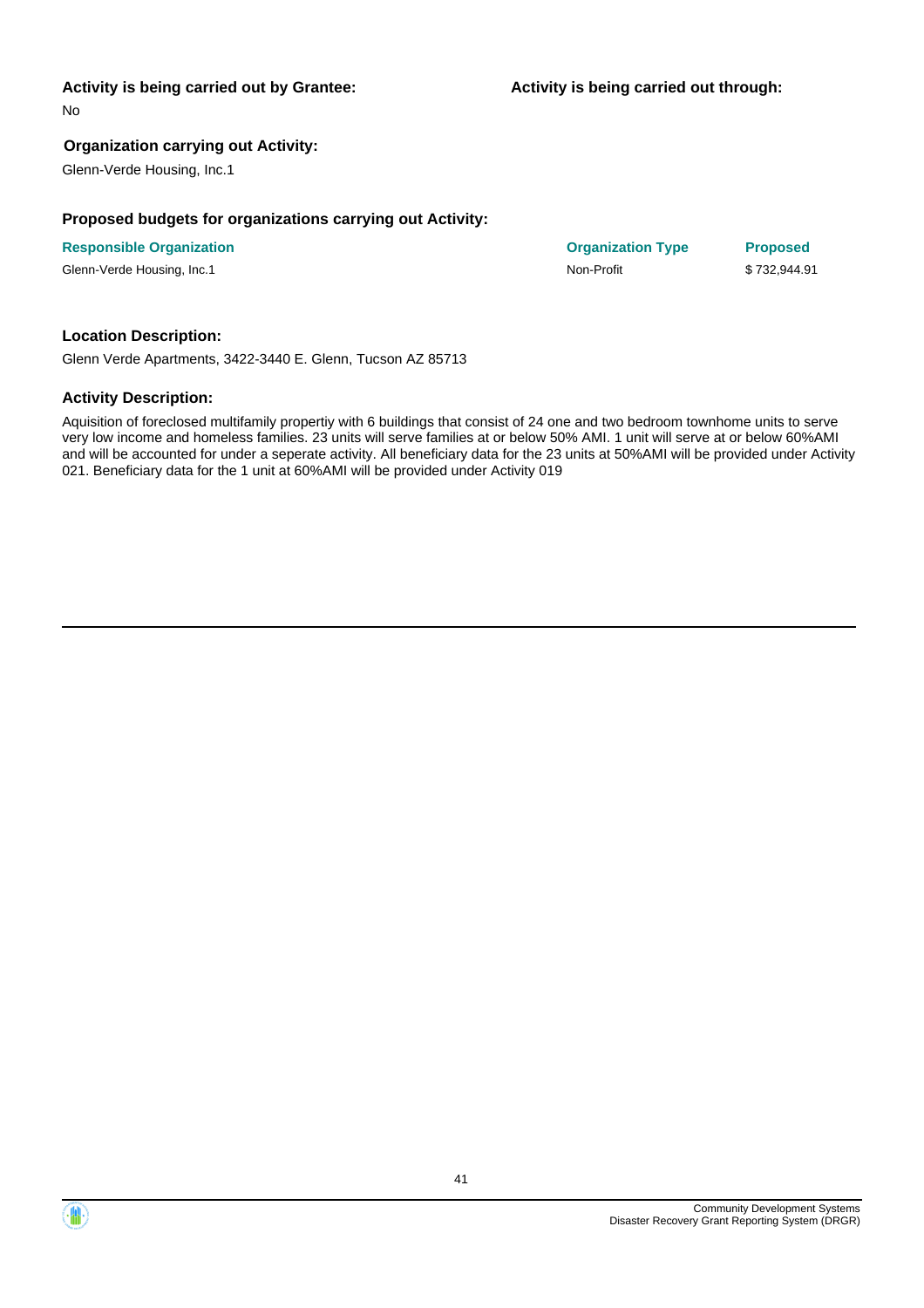| <b>Grantee Activity Number:</b>                                                                 | 021                               |                                         |            |                 |
|-------------------------------------------------------------------------------------------------|-----------------------------------|-----------------------------------------|------------|-----------------|
| <b>Activity Title:</b>                                                                          | <b>Multi-family redevelopment</b> |                                         |            |                 |
| <b>Activitiy Type:</b>                                                                          |                                   | <b>Activity Status:</b>                 |            |                 |
| Rehabilitation/reconstruction of residential structures                                         |                                   | Completed                               |            |                 |
| <b>Project Number:</b>                                                                          |                                   | <b>Project Title:</b>                   |            |                 |
| B-08-DN-04-0001-03                                                                              |                                   | Redevelopment                           |            |                 |
| <b>Projected Start Date:</b>                                                                    |                                   | <b>Projected End Date:</b>              |            |                 |
| 03/12/2010                                                                                      | 03/31/2013                        |                                         |            |                 |
| <b>Project Draw Block by HUD:</b>                                                               |                                   | Project Draw Block Date by HUD:         |            |                 |
| Not Blocked                                                                                     |                                   |                                         |            |                 |
| <b>Activity Draw Block by HUD:</b>                                                              |                                   | <b>Activity Draw Block Date by HUD:</b> |            |                 |
| Not Blocked                                                                                     |                                   |                                         |            |                 |
| <b>Block Drawdown By Grantee:</b>                                                               |                                   |                                         |            |                 |
| Not Blocked                                                                                     |                                   |                                         |            |                 |
| <b>National Objective:</b>                                                                      |                                   | <b>Total Budget:</b>                    |            | \$2,172,594.46  |
| LH25: Funds targeted for housing for households whose incomes                                   |                                   | <b>Other Funds</b>                      | \$0.00     |                 |
| are at or under 50% Area Median Income.<br><b>Environmental Assessment:</b><br><b>COMPLETED</b> |                                   | <b>Total Funds</b>                      |            | \$2,172,594.46  |
| <b>Benefit Report Type:</b><br>Direct (Households)                                              |                                   |                                         |            |                 |
| <b>Proposed Beneficiaries</b>                                                                   | <b>Total</b>                      | Low                                     | <b>Mod</b> | Low/Mod%        |
| # Renter Households                                                                             | 23                                | 23                                      |            | 100.00          |
| # of Households                                                                                 | 23                                | 23                                      |            | 100.00          |
| <b>Proposed Accomplishments</b>                                                                 |                                   | <b>Total</b>                            |            |                 |
| # of Multifamily Units                                                                          |                                   | 23                                      |            |                 |
| # of Housing Units                                                                              |                                   | 23                                      |            |                 |
| # ELI Households (0-30% AMI)                                                                    |                                   |                                         |            |                 |
| # of Properties                                                                                 |                                   | 1                                       |            |                 |
| Activity is being carried out by Grantee:                                                       |                                   | Activity is being carried out through:  |            |                 |
| No                                                                                              |                                   |                                         |            |                 |
| <b>Organization carrying out Activity:</b><br>Glenn-Verde Housing, Inc.1                        |                                   |                                         |            |                 |
| Proposed budgets for organizations carrying out Activity:                                       |                                   |                                         |            |                 |
| <b>Responsible Organization</b><br>Glenn-Verde Housing, Inc.1                                   |                                   | <b>Organization Type</b><br>Non-Profit  | \$         | <b>Proposed</b> |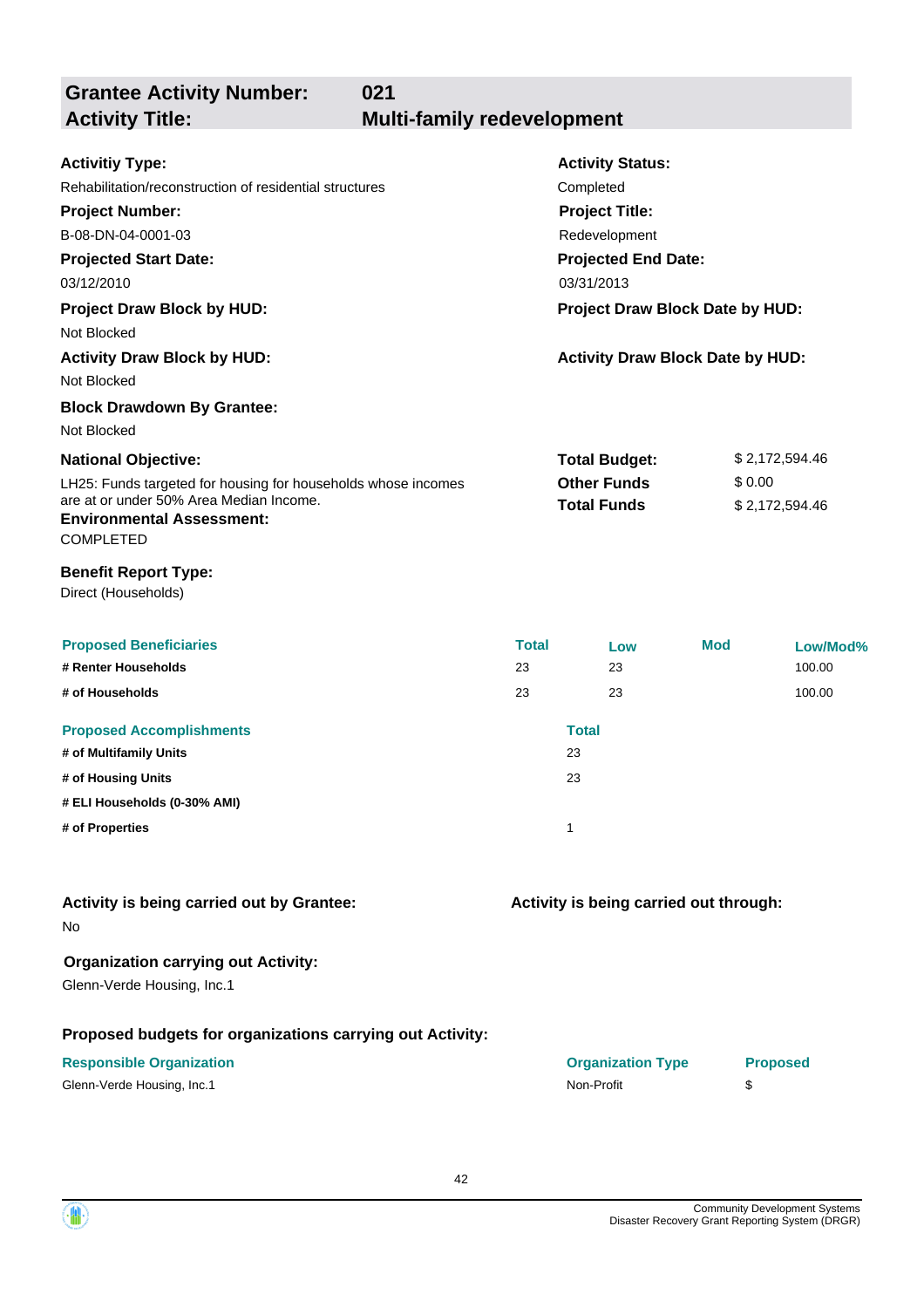Glenn Verde Apartments, 3422-3440 E. Glenn, Tucson AZ 85713

#### **Activity Description:**

Rehabilitation of foreclosed multifamily property with 6 buildings that consist of 24 one and two bedroom townhome units to serve very low income and homeless families. 23 units will serve families at or below 50% AMI. 1 unit will serve households at or below 60% AMI and will be reported under activity 019. Reviewer comment regarding 15 units at 50%AMI is incorrect.

# **Project # / Title: B-08-DN-04-001-04 / Multi-family redevelopment Soft**

| <b>Grantee Activity Number:</b>                                             | 010                          |                                         |            |                |
|-----------------------------------------------------------------------------|------------------------------|-----------------------------------------|------------|----------------|
| <b>Activity Title:</b>                                                      | <b>North 17 Multi-family</b> |                                         |            |                |
| <b>Activitiy Type:</b>                                                      |                              | <b>Activity Status:</b>                 |            |                |
| Rehabilitation/reconstruction of residential structures                     |                              | Completed                               |            |                |
| <b>Project Number:</b>                                                      |                              | <b>Project Title:</b>                   |            |                |
| B-08-DN-04-001-04                                                           |                              | Multi-family redevelopment Soft Second  |            |                |
| <b>Projected Start Date:</b>                                                |                              | <b>Projected End Date:</b>              |            |                |
| 08/31/2010                                                                  |                              | 09/11/2012                              |            |                |
| <b>Project Draw Block by HUD:</b>                                           |                              | Project Draw Block Date by HUD:         |            |                |
| Not Blocked                                                                 |                              |                                         |            |                |
| <b>Activity Draw Block by HUD:</b>                                          |                              | <b>Activity Draw Block Date by HUD:</b> |            |                |
| Not Blocked                                                                 |                              |                                         |            |                |
| <b>Block Drawdown By Grantee:</b>                                           |                              |                                         |            |                |
| Not Blocked                                                                 |                              |                                         |            |                |
| <b>National Objective:</b>                                                  |                              | <b>Total Budget:</b>                    |            | \$6,345,062.00 |
| LH25: Funds targeted for housing for households whose incomes               |                              | <b>Other Funds</b>                      | \$0.00     |                |
| are at or under 50% Area Median Income.<br><b>Environmental Assessment:</b> |                              | <b>Total Funds</b>                      |            | \$6,345,062.00 |
| <b>COMPLETED</b>                                                            |                              |                                         |            |                |
| <b>Benefit Report Type:</b><br>Direct (Households)                          |                              |                                         |            |                |
| <b>Proposed Beneficiaries</b>                                               | <b>Total</b>                 | Low                                     | <b>Mod</b> | Low/Mod%       |
| # Renter Households                                                         | 72                           | 72                                      |            | 100.00         |
| # of Households                                                             | 72                           | 72                                      |            | 100.00         |
| <b>Proposed Accomplishments</b>                                             |                              | <b>Total</b>                            |            |                |

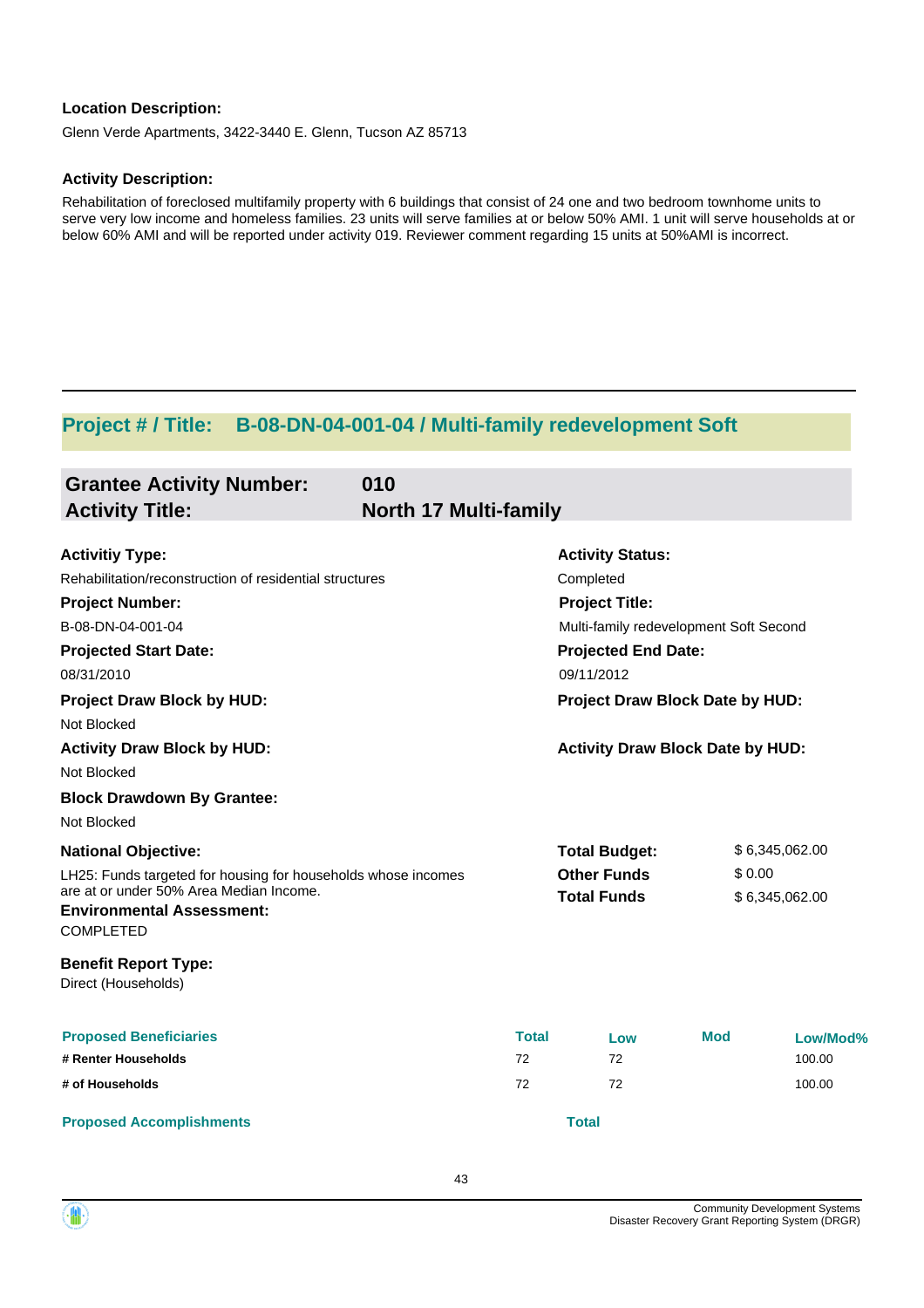| # of Multifamily Units       | 72 |
|------------------------------|----|
| # of Housing Units           | 72 |
| # ELI Households (0-30% AMI) |    |
| # of Properties              |    |

| Activity is being carried out by Grantee:<br><b>No</b>              | Activity is being carried out through: |                 |
|---------------------------------------------------------------------|----------------------------------------|-----------------|
| <b>Organization carrying out Activity:</b><br>Arizona Housing, Inc. |                                        |                 |
| Proposed budgets for organizations carrying out Activity:           |                                        |                 |
| <b>Responsible Organization</b>                                     | <b>Organization Type</b>               | <b>Proposed</b> |
| Arizona Housing, Inc.                                               | Non-Profit                             | \$              |

Property known as North 17 Apartments and is located at 9601 North 17th Avenue, Phoenix AZ 85021. This property is located in a HUD F.A.R.S. Risk score census tract rated 10 for highest risk.

#### **Activity Description:**

Soft second financing for the purchase and redevelopment of an existing foreclosed multi-family residential property. Redevelopment will include energy efficient rehabilitation and incorporates Energy Star requirements. Units will be permanent housing for 72 households giving priority to those are homeless but are transitioned from shelter housing. Units will be at or below 50%AMI and will count towards the required NSP 25% set aside.

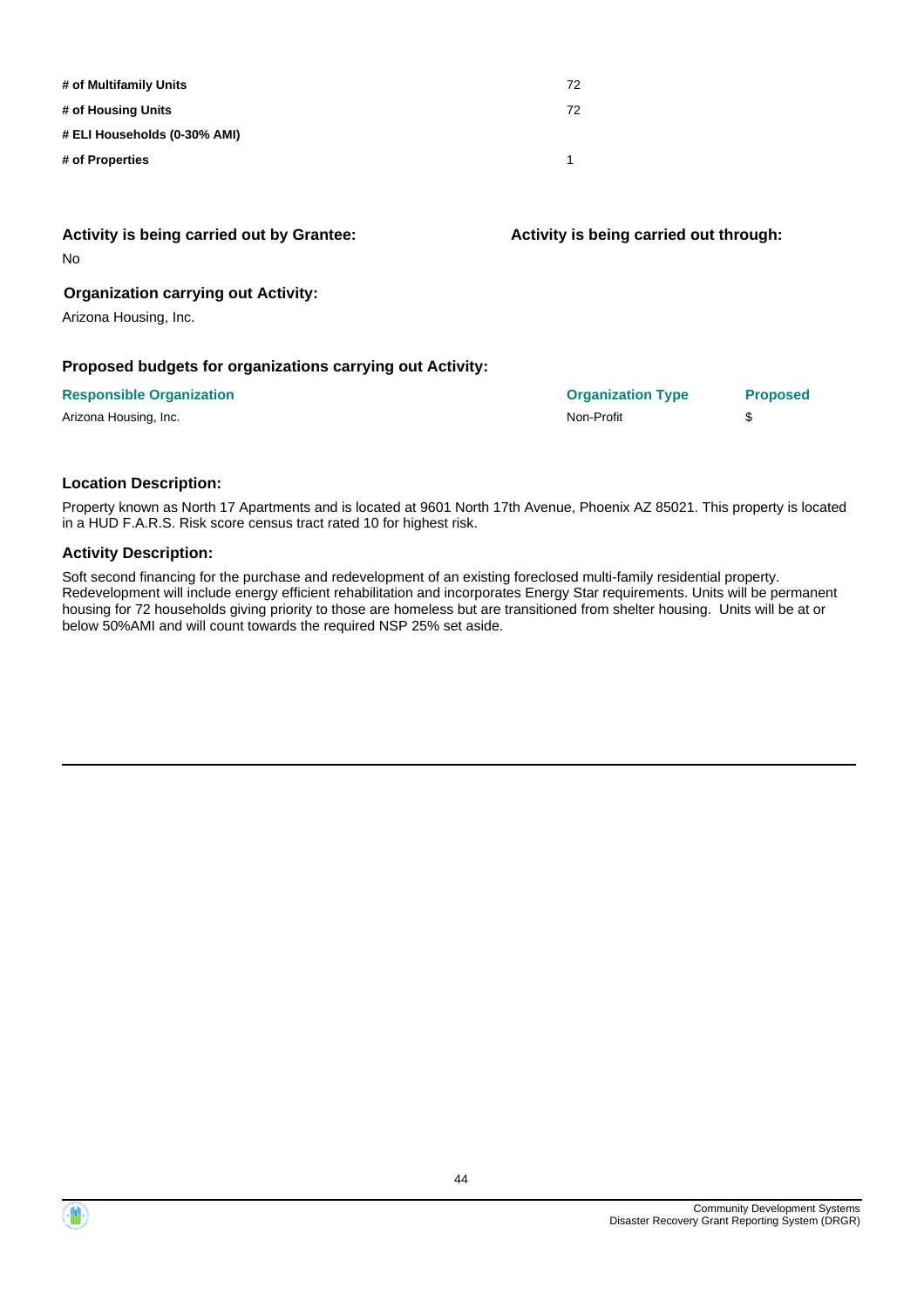**Grantee Activity Number:**

 $\langle \mathbf{a} \rangle$ 

**011**

**Activity Title: 209 W. Jackson Multi-Family**

| <b>Activitiy Type:</b><br>Rehabilitation/reconstruction of residential structures<br><b>Project Number:</b><br>B-08-DN-04-001-04<br><b>Projected Start Date:</b><br>05/01/2012<br><b>Project Draw Block by HUD:</b><br>Not Blocked<br><b>Activity Draw Block by HUD:</b><br>Not Blocked<br><b>Block Drawdown By Grantee:</b> |                            | <b>Activity Status:</b><br>Completed<br><b>Project Title:</b><br>Multi-family redevelopment Soft Second<br><b>Projected End Date:</b><br>03/01/2013<br>Project Draw Block Date by HUD:<br><b>Activity Draw Block Date by HUD:</b> |            |                                        |
|------------------------------------------------------------------------------------------------------------------------------------------------------------------------------------------------------------------------------------------------------------------------------------------------------------------------------|----------------------------|-----------------------------------------------------------------------------------------------------------------------------------------------------------------------------------------------------------------------------------|------------|----------------------------------------|
| Not Blocked<br><b>National Objective:</b><br>LH25: Funds targeted for housing for households whose incomes<br>are at or under 50% Area Median Income.<br><b>Environmental Assessment:</b><br><b>COMPLETED</b><br><b>Benefit Report Type:</b><br>Direct (Households)                                                          |                            | <b>Total Budget:</b><br><b>Other Funds</b><br><b>Total Funds</b>                                                                                                                                                                  |            | \$275,741.12<br>\$0.00<br>\$275,741.12 |
| <b>Proposed Beneficiaries</b><br># Renter Households<br># of Households<br><b>Proposed Accomplishments</b><br># of Multifamily Units<br># of Housing Units<br># of Properties                                                                                                                                                | <b>Total</b><br>297<br>297 | Low<br>297<br>297<br><b>Total</b><br>297<br>297<br>1                                                                                                                                                                              | <b>Mod</b> | Low/Mod%<br>100.00<br>100.00           |
| Activity is being carried out by Grantee:<br>No.<br><b>Organization carrying out Activity:</b><br>Arizona Housing, Inc.<br>Proposed budgets for organizations carrying out Activity:<br><b>Responsible Organization</b><br>Arizona Housing, Inc.                                                                             |                            | Activity is being carried out through:<br><b>Organization Type</b><br>Non-Profit                                                                                                                                                  |            | <b>Proposed</b><br>\$275,741.12        |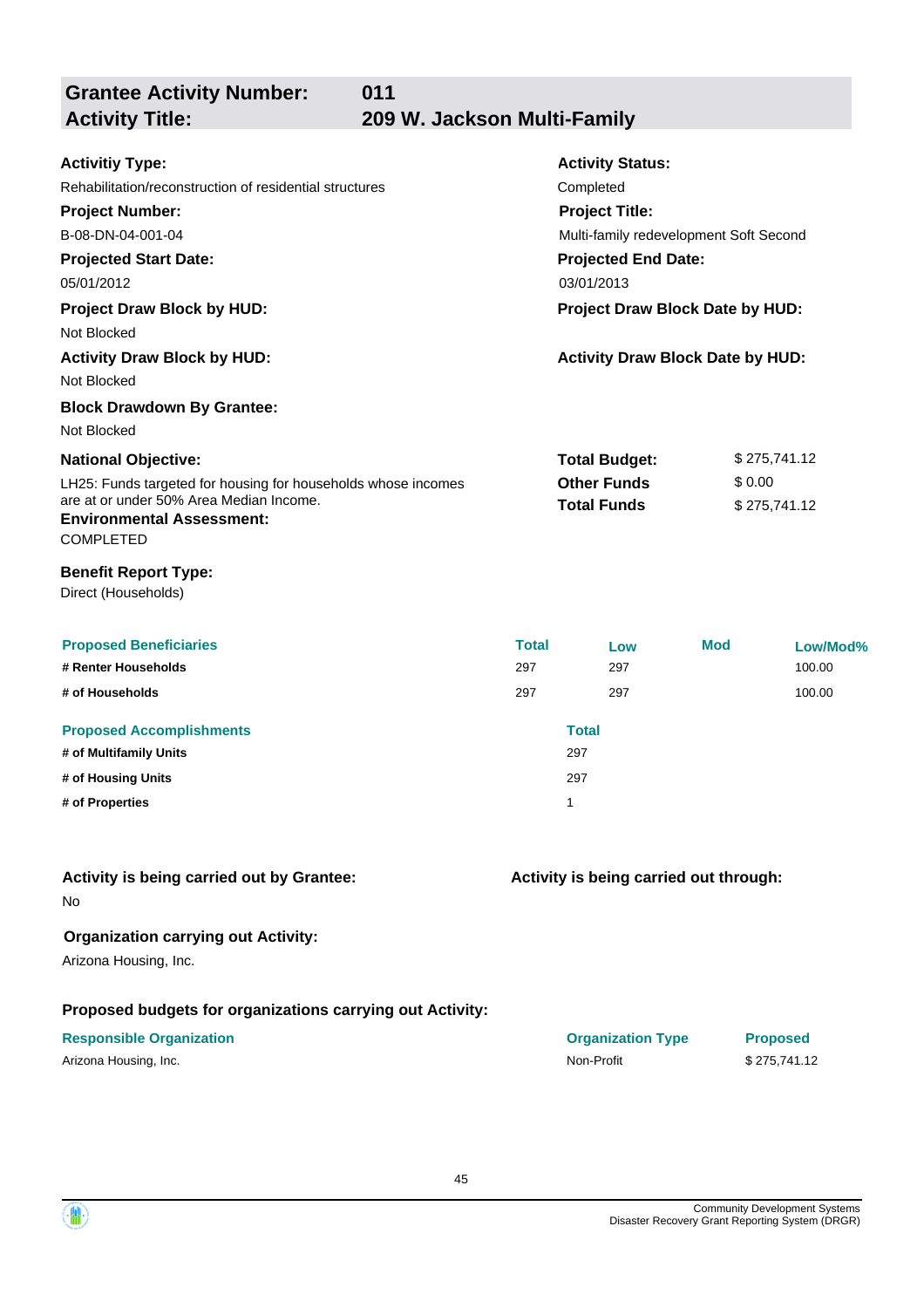209 Jackson Street, Phoenix Arizona 85003-5462. Ownership and Management of property is Arizona Housing Inc.

#### **Activity Description:**

Rehabilitation of forclosed multi-family property known as Campaige Place. Units to be permanent supportive housing serving the chronically homeless at or below 50% of Area Median Income. Property consists of 297 efficiency units and common space. NSP1 to used for hard construction rehabilitation costs of the units only.

# **Action Plan Comments:**

| Reviewer - | AP modification approved. AP modified for Activities 002, 004 and 005; overall budget remains the same. Funds<br>moved to facilitate foreclosure purchase closings.                                                                                                                                                                                                                                                           |
|------------|-------------------------------------------------------------------------------------------------------------------------------------------------------------------------------------------------------------------------------------------------------------------------------------------------------------------------------------------------------------------------------------------------------------------------------|
| Reviewer - | AP modification approved 9/15/11 with comment - Please confirm Proposed Beneficiaries and Proposed<br>Accomplishments in the Action Plan are correct. When an activity is completed, Cumulative Actual (QPR) and<br>Proposed (Action Plan) numbers should equal i if they do not match, adjust your Proposed Beneficiaries and<br>Proposed Accomplishments to equal Cumulative Actual Total #s, by modifying the Action Plan. |
| Reviewer - | AP reviewed and approved. Activity # 004 budget was reduced by \$22,261.41 and Activity # 008 budget was<br>increased by \$22,261.41. Activity status for # 002, 004 and 005 are complete.                                                                                                                                                                                                                                    |
| Reviewer - | AP modification approved. State adjusted funds for the final two closings of the YourWayHomeAZ financing<br>mechanism.                                                                                                                                                                                                                                                                                                        |
| Reviewer - | Grantee has made administrative adjustments to activity data.                                                                                                                                                                                                                                                                                                                                                                 |
| Reviewer - | Action Plan Approved. All YourWayHomeAZ activities were changed from "Underway" to "Completed"                                                                                                                                                                                                                                                                                                                                |
| Reviewer - | AP approved; correction to grant budget that was showing 5 cents committed to projects than was available in<br>grant; reduction to Activity 009 in the amount of \$2,955 as that contract and project is now finished; increase to<br>Activity 11 in the amount of \$2955 to be used for multi-family                                                                                                                        |